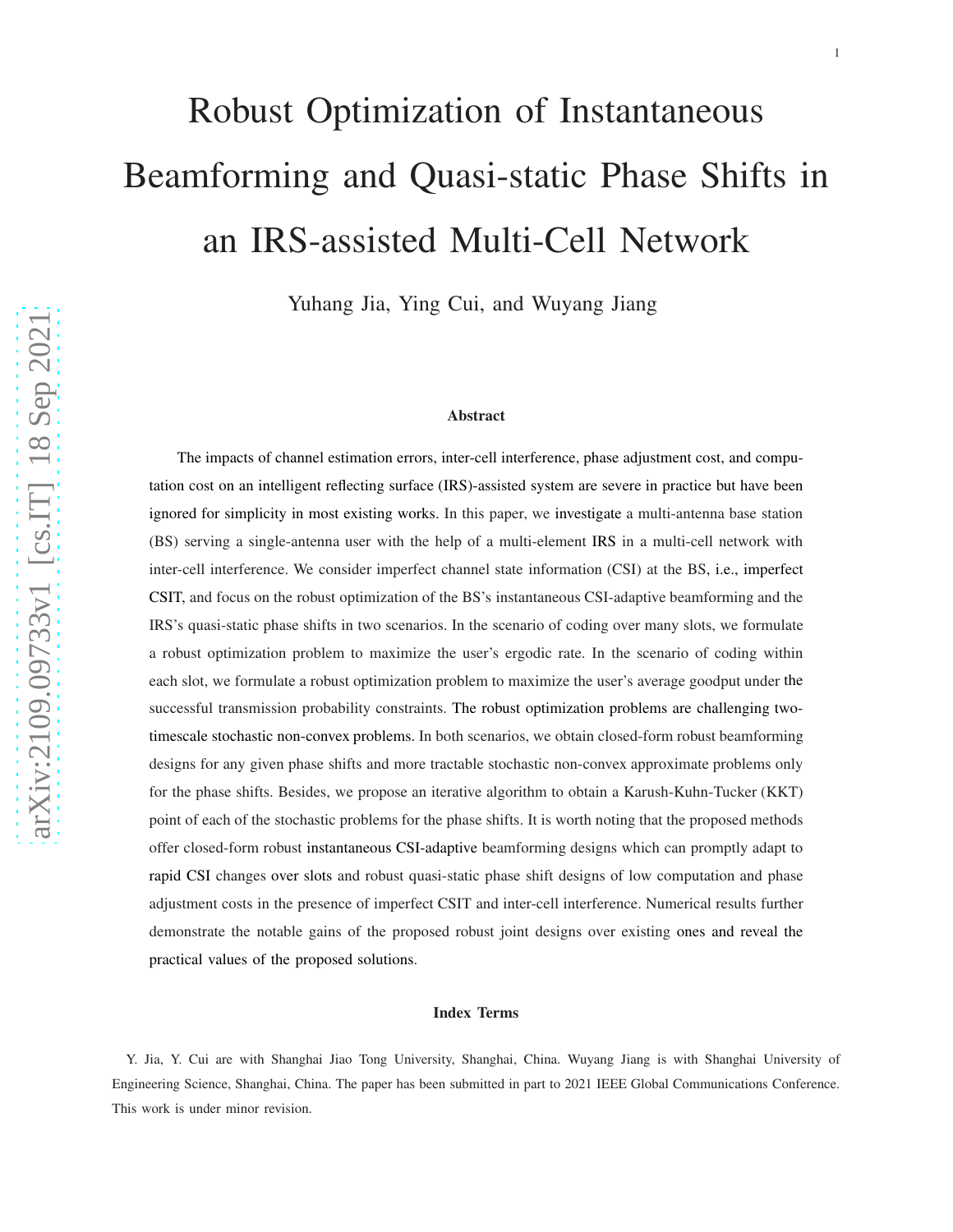Intelligent reflecting surface, beamforming, phase shifts, imperfect channel state information, intercell interference, robust optimization, stochastic optimization

#### I. INTRODUCTION

With the deployment of the fifth-generation (5G) wireless network, the urgent requirement for network capacity is gradually being achieved. Nevertheless, the increasingly demanding need for energy efficiency remains unaddressed. Recently, intelligent reflecting surface (IRS), consisting of nearly passive, low-cost, reflecting elements with reconfigurable parameters, has been envisioned to serve as a promising solution for improving spectrum and energy efficiency and has received more and more attention [\[1\]](#page-32-0), [\[2\]](#page-32-1), [\[3\]](#page-32-2), [\[4\]](#page-32-3). Specifically, the IRS's phase shifts can be determined by a smart controller attached to the IRS. A nearby base station (BS) can communicate to the IRS controller to configure the IRS's phase shifts, based on its knowledge of channel characteristics.

Most existing works consider an IRS-assisted system with one multi-antenna BS serving one or multiple users with the help of one multi-element IRS and optimize BS beamforming and IRS phase shifts [\[5\]](#page-32-4)–[\[16\]](#page-33-0). In [\[5\]](#page-32-4)–[\[10\]](#page-32-5), the authors formulate the maximization of the weighted sum rate [\[5\]](#page-32-4), secrecy rate [\[6\]](#page-32-6), [\[7\]](#page-32-7), and energy efficiency [\[8\]](#page-32-8), [\[9\]](#page-32-9) and the minimization of the transmit power [\[10\]](#page-32-5) as (deterministic) non-convex problems and propose iterative algorithms to obtain locally optimal solutions or nearly optimal solutions using block-wise coordinate descent (BCD) [\[5\]](#page-32-4), successive convex approximation (SCA) [\[8\]](#page-32-8), conjugate gradient [\[9\]](#page-32-9), and semidefinite relaxation [\[10\]](#page-32-5), etc. Notice that in [\[5\]](#page-32-4)–[\[10\]](#page-32-5), the BS's beamformer and IRS's phase shifts both adapt to instantaneous channel state information (CSI). In [\[11\]](#page-32-10)–[\[16\]](#page-33-0), the authors formulate the maximization of the ergodic rate [\[11\]](#page-32-10)–[\[13\]](#page-32-11) and average rate [\[14\]](#page-32-12) and the minimization of the outage probability [\[15\]](#page-32-13), [\[16\]](#page-33-0) as stochastic non-convex problems. The problems in [\[11\]](#page-32-10)–[\[13\]](#page-32-11), [\[16\]](#page-33-0) are first converted to deterministic non-convex problems using Jensen's inequality and then solved, whereas the problems in [\[14\]](#page-32-12), [\[15\]](#page-32-13) are directly tackled. Specifically, the authors in [\[11\]](#page-32-10), [\[12\]](#page-32-14), [\[15\]](#page-32-13), [\[16\]](#page-33-0) obtain closed-form optimal phase shifts, and the authors in [\[13\]](#page-32-11), [\[14\]](#page-32-12) propose iterative algorithms to obtain locally optimal solutions or nearly optimal solutions using BCD [\[13\]](#page-32-11) and stochastic successive convex approximation (SSCA) [\[14\]](#page-32-12). In [\[11\]](#page-32-10)–[\[16\]](#page-33-0), the BS beamformer adapts to instantaneous CSI as in [\[5\]](#page-32-4)–[\[10\]](#page-32-5), while the IRS's phase shifts are adaptive to the statistics of CSI, which remains unchanged over several slots [\[11\]](#page-32-10)–[\[16\]](#page-33-0), contrary to [\[5\]](#page-32-4)–[\[10\]](#page-32-5). We refer to the phase shift designs in [\[5\]](#page-32-4)–[\[10\]](#page-32-5) and [\[11\]](#page-32-10)–[\[16\]](#page-33-0) as instantaneous CSI-adaptive phase shift designs and quasi-static phase shift designs, respectively. Compared with an instantaneous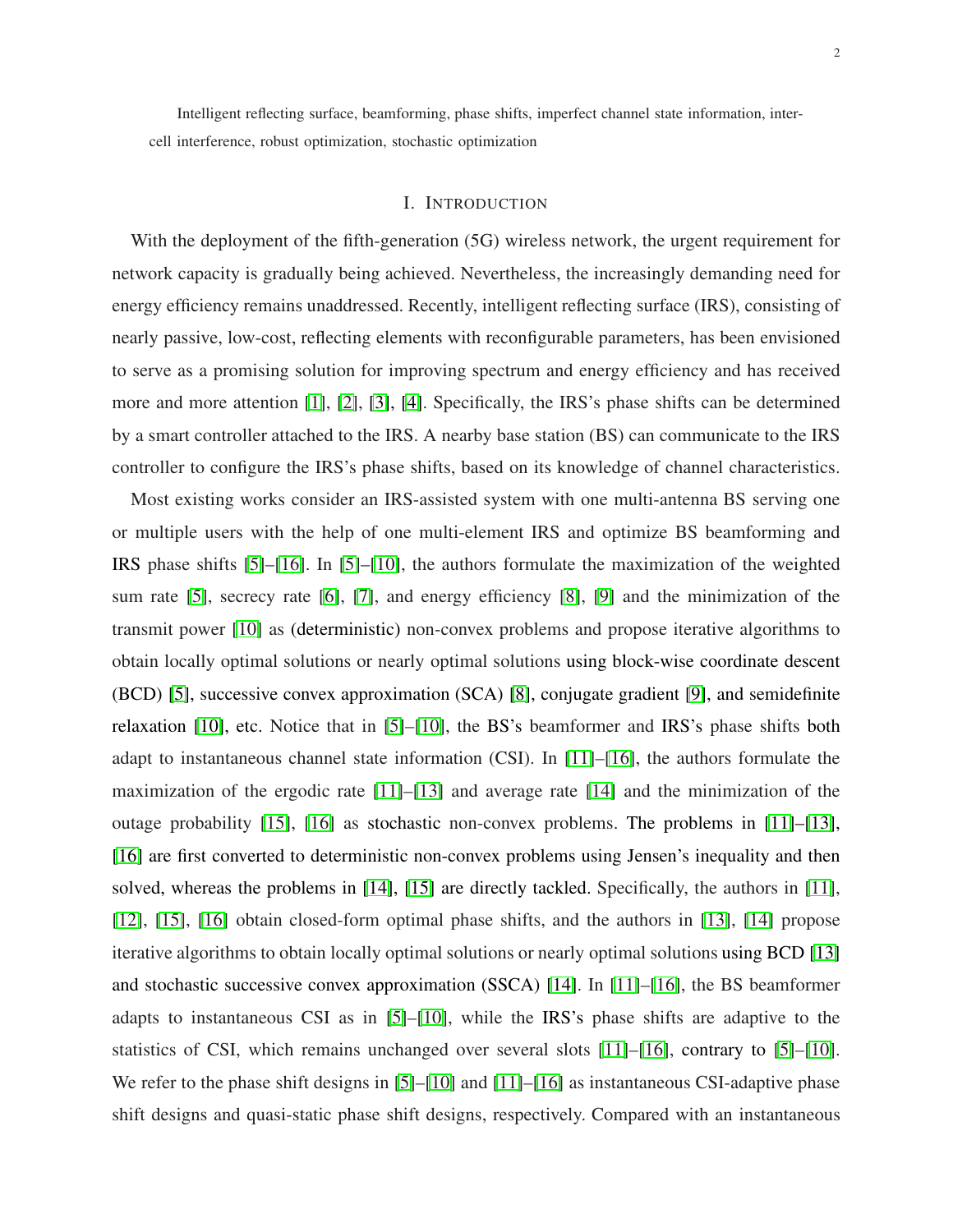CSI-adaptive phase shift design, a quasi-static phase shift design yields a low phase adjustment cost at the sacrifice of some performance. Considering the practical implementation issue, a quasi-static phase shift design may be more valuable.

Robust beamforming designs under imperfect CSI at the transmitter (CSIT) have been widely studied for conventional systems without IRSs [\[17\]](#page-33-1), [\[18\]](#page-33-2). Nevertheless, very few works investigate robust designs for IRS-assisted systems where channel estimation is more challenging and estimation errors are more inevitable. The authors in [\[19\]](#page-33-3)–[\[26\]](#page-33-4) investigate the robust optimization of instantaneous CSI-adaptive beamformers and phase shifts to maximize the worst-case average sum rate [\[19\]](#page-33-3) and secrecy rate [\[20\]](#page-33-5) and to minimize the transmit power [\[21\]](#page-33-6)–[\[25\]](#page-33-7) and the average mean square error (MSE) [\[26\]](#page-33-4), under imperfect instantaneous CSI at the BS, i.e., imperfect instantaneous CSIT. The resulting non-convex robust optimization problems are generally more challenging than their counterparts with perfect instantaneous CSIT. Rather than directly tackling the challenging robust optimization problems, the authors in [\[19\]](#page-33-3)–[\[26\]](#page-33-4) consider their simplified versions and propose iterative algorithms to obtain locally optimal solutions or Karush-Kuhn-Tucker (KKT) points. The convergence speeds of the iterative algorithms with imperfect instantaneous CSIT in [\[19\]](#page-33-3)–[\[26\]](#page-33-4) are lower than those with perfect instantaneous CSIT in [\[5\]](#page-32-4)–[\[16\]](#page-33-0). Thus, they may not provide effective robust instantaneous CSI-adaptive beamforming designs before CSI changes, by noting that the channel coherence time is in the order of milliseconds. Furthermore, the robust instantaneous CSI-adaptive phase shift designs in [\[19\]](#page-33-3)–[\[26\]](#page-33-4) have higher phase adjustment costs and are less practical. Therefore, it is critical to obtain robust instantaneous CSI-adaptive beamforming designs with highly efficient methods and robust quasi-static phase shift designs with low phase adjustment costs.

Furthermore, notice that most existing works, including the abovementioned ones under perfect CSIT [\[5\]](#page-32-4)–[\[12\]](#page-32-14), [\[14\]](#page-32-12)–[\[16\]](#page-33-0) and imperfect CSIT [\[19\]](#page-33-3)–[\[26\]](#page-33-4), consider single-cell networks and ignore interference from other BSs. However, in practice, inter-cell interference usually has a severe impact, especially for dense networks or cell-edge users. It is thus critical to take into account the influence of interference when designing practical IRS-assisted systems. In [\[13\]](#page-32-11), [\[27\]](#page-33-8)–[\[32\]](#page-33-9), the authors propose instantaneous CSI-adaptive beamforming designs and instantaneous CSIadaptive [\[27\]](#page-33-8)–[\[32\]](#page-33-9) or quasi-static [\[13\]](#page-32-11) phase shift designs for IRS-assisted multi-cell networks with inter-cell interference. As [\[13\]](#page-32-11), [\[27\]](#page-33-8)–[\[32\]](#page-33-9) assume perfect instantaneous CSIT, the proposed solutions for multi-cell networks are not robust against channel estimation errors. Thus, it is highly desirable to obtain robust beamforming and phase shift design for IRS-assisted multi-cell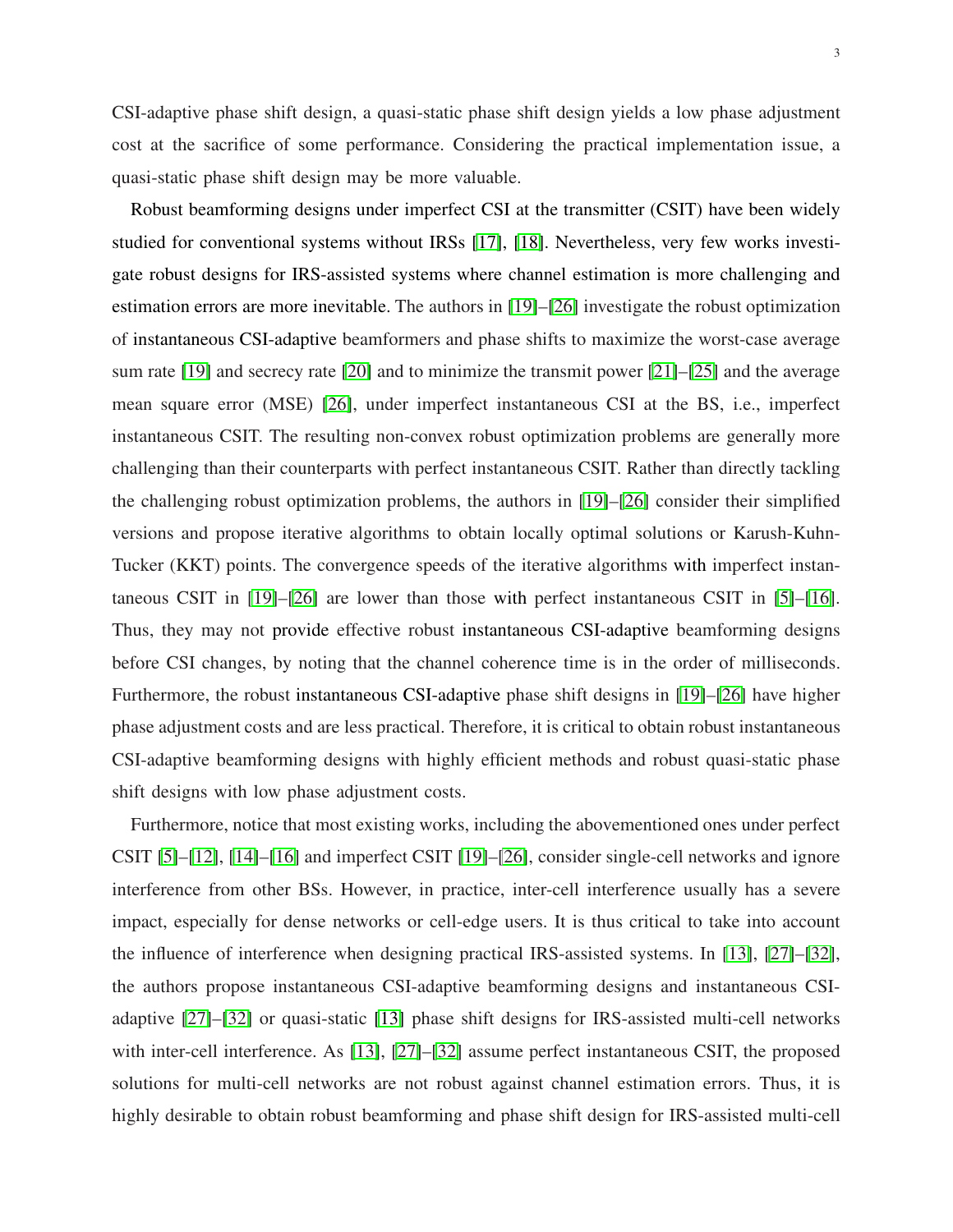networks with inter-cell interference.

In this paper, we shall address the above issues. Specifically, we consider a multi-antenna BS serving a single-antenna user with the help of a multi-element IRS in a multi-cell network with inter-cell interference. The antennas at the BS and the reflecting elements at the IRS are arranged in uniform rectangular arrays (URAs). The indirect signal and interference links passing the IRS are modeled with Rician fading, whereas the direct signal and interference links follow Rayleigh fading. We assume that the line-of-sight (LoS) components do not change over slots, and the non-line-of-sight (NLoS) components vary from slots to slots. Furthermore, we suppose that the BS has imperfect CSI, i.e., imperfect CSIT. We focus on the robust optimization of instantaneous CSI-adaptive beamforming and quasi-static phase shifts for the IRS-assisted network with imperfect CSIT and inter-cell interference in two scenarios, which is more challenging than the robust instantaneous CSI-adaptive joint design optimization for each slot in [\[5\]](#page-32-4)–[\[12\]](#page-32-14), [\[14\]](#page-32-12)–[\[16\]](#page-33-0).

- Firstly, we consider coding over a large number of slots. In this scenario, we formulate a robust optimization problem to maximize the ergodic rate of the user. The problem is a very challenging two-timescale stochastic non-convex problem since the beamforming design and phase shift design are in different timescales and the number of random variables involved is prohibitively huge. Based on Jensen's inequality and the analysis of the expectations of the received signal power and interference power, we obtain a closed-form instantaneous CSI-adaptive beamforming design for any given phase shifts and a more tractable stochastic non-convex approximate problem only for the phase shifts.
- Secondly, we consider coding within each slot and adopt transmission rate adaptation over slots. In this scenario, we formulate a robust optimization problem to maximize the average goodput of the user under the successful transmission probability constraints. The problem is a more challenging two-timescale stochastic non-convex optimization problem than the one in the first scenario, due to infinitely many constraints and an extra rate adaptation function to be optimized. By constructing a deterministic channel error set and using the Bernsteintype inequality and total probability theorem, we obtain two closed-form instantaneous CSI-adaptive beamforming and rate adaptation designs for any given phase shifts and two more tractable stochastic non-convex approximate problems only for the phase shifts.
- Thirdly, using SSCA, we propose an iterative algorithm to obtain a KKT point of each of the three approximate stochastic problems for the phase shifts. The proposed algorithm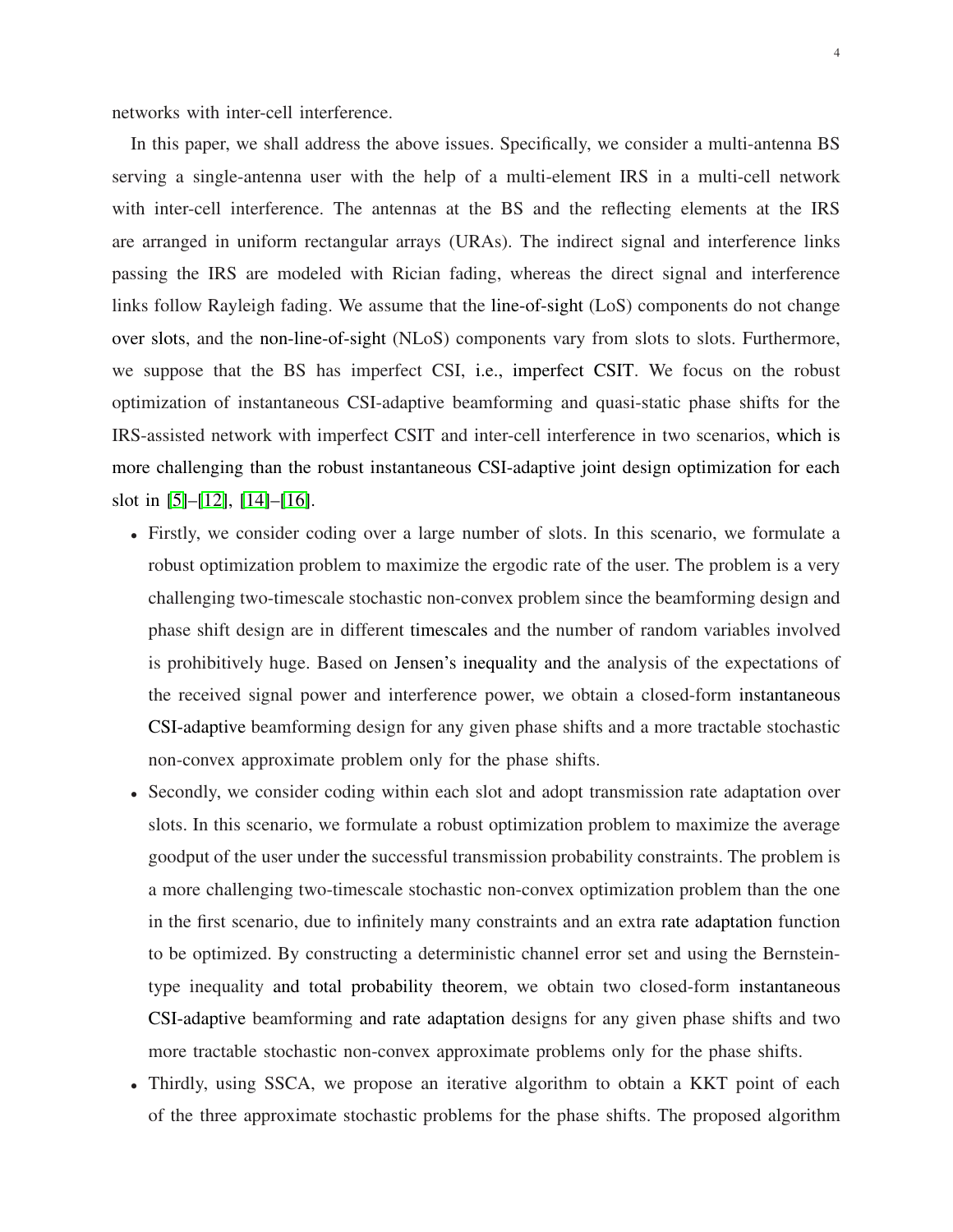has low computational complexity, as it solves a sequence of approximate convex problems analytically by carefully analyzing the KKT conditions.

In sum, we propose one method for the robust maximization of the ergodic rate and two methods for the robust maximization of the average goodput. The proposed methods for both scenarios offer closed-form robust instantaneous CSI-adaptive beamforming designs which can promptly adapt to rapid CSI changes over slots and robust quasi-static phase shift designs of low computation and phase adjustment costs in the presence of imperfect CSIT and inter-cell interference. Besides, the two proposed robust joint designs in the scenario of average goodput maximization have different preferable system parameters and complement each other to provide a higher average goodput. Numerical results further demonstrate notable gains of the proposed robust joint designs over existing instantaneous CSI-adaptive beamforming and quasi-static phase shift designs.

## *Notation*

We represent vectors by boldface lowercase letters  $(e.g., x)$ , matrices by boldface uppercase letters (e.g.,  $X$ ), scalar constants by non-boldface letters (e.g.,  $x$ ), and sets by calligraphic letters (e.g., X). The notation  $X(i, j)$  denotes the  $(i, j)$ -th element of matrix X, and  $x_i$  represents the *i*-th element of vector x.  $X^H$ ,  $X^T$ , and tr(X) denote the conjugate transpose, transpose, and trace of a matrix, respectively.  $rvec(X)$  and  $vec(X)$  denote the row and column vectorization of a matrix, respectively.  $\left\|\cdot\right\|_2$  denotes the Euclidean norm of a vector. diag(x) is a diagonal matrix with the entries of x on its main diagonal.  $Re\{\cdot\}$ ,  $\angle(\cdot)$ , and  $|\cdot|$  denote the real part, phase, and modulus of a complex number, respectively.  $Pr[x] \in [0, 1]$  represents the probability of the event x. The complex field and real field are denoted by  $\mathbb C$  and  $\mathbb R$ , respectively.  $\mathbf I_N$  represents the  $N \times N$  identity matrix.  $x \stackrel{d}{\sim} y$  represents that x and y follow the same distribution.

## II. SYSTEM MODEL

<span id="page-4-0"></span>As shown in Fig. [1,](#page-5-0) one multi-antenna BS, i.e., BS 0, serves one single-antenna user, i.e., user 0, with the help of one multi-element IRS in its cell, in the presence of  $K$  interference BSs, i.e., BS 1, ..., BS K. Denote  $\mathcal{K} \triangleq \{0, 1, ..., K\}$ . For all  $k \in \mathcal{K}\backslash\{0\}$ , BS k has one user, i.e., user k. Suppose that for all  $k \in \mathcal{K} \setminus \{0\}$ , the IRS is far from either BS k or user k. Thus, each BS  $k \in \mathcal{K} \setminus \{0\}$  serves user k, ignoring the effect of the IRS. We do not consider cooperation or coordination among the  $K + 1$  BSs. We consider a time period consisting of S slots (coherence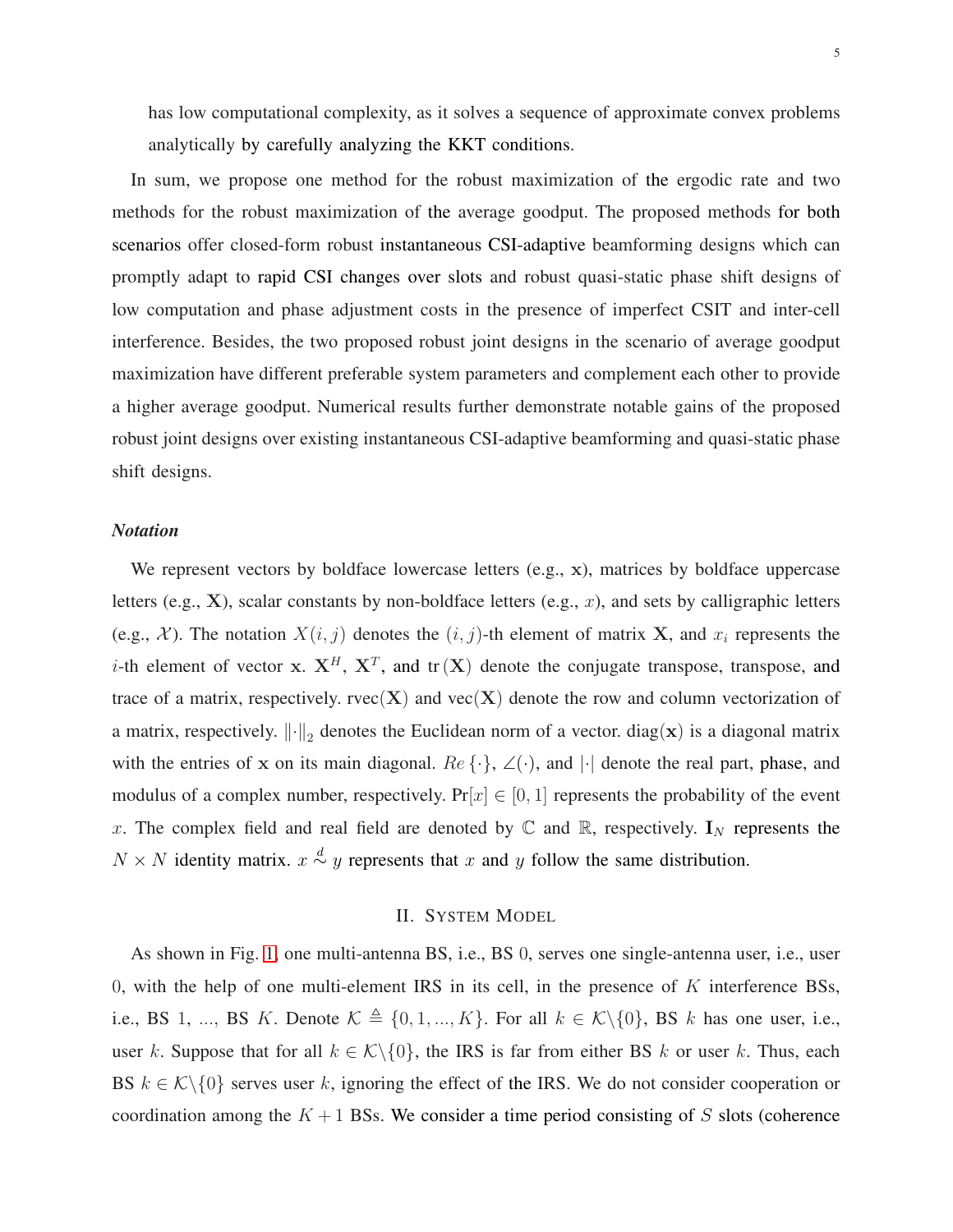<span id="page-5-0"></span>

Fig. 1: System Model.

blocks) during which the locations of the BSs and IRS are fixed, and the users are almost static.<sup>1</sup> Each BS  $k \in \mathcal{K}$  is equipped with a URA of  $M_k \times N_k$  antennas, and the IRS is equipped with a URA of  $M_r \times N_r$  reflecting elements. For notation simplicity, define  $\mathcal{M}_k \triangleq \{1, 2, ..., M_k\}$ ,  $\mathcal{N}_k \triangleq \{1, 2, ..., N_k\}, \ \mathcal{M}_r \triangleq \{1, 2, ..., M_r\}, \text{ and } \mathcal{N}_r \triangleq \{1, 2, ..., N_r\}, \text{ where } k \in \mathcal{K}. \text{ The phase}$ shifts of the IRS's reflecting elements can be determined by a smart controller attached to the IRS. BS 0 communicates to the IRS controller to configure the IRS's phase shifts so that the IRS can assist its communication to user 0.

We consider a narrow-band system and adopt the block-fading model for small-scale fading. As scattering is often rich near the ground, we adopt the Rayleigh fading model for the small-scale fading channels between the BSs and the users [\[11\]](#page-32-10), [\[13\]](#page-32-11). Let  $\mathbf{h}_{k,j}^H \in \mathbb{C}^{1 \times M_k N_k}$  denote the random channel vector for the channel between BS  $k \in \mathcal{K}$  and user  $j \in \mathcal{K}$  in each slot. Specifically,

$$
\mathbf{h}_{k,j}^H = \sqrt{\alpha_{k,j}} \tilde{\mathbf{h}}_{k,j}^H, \quad k \in \mathcal{K}, j \in \mathcal{K},
$$

where  $\alpha_{k,j} > 0$  represents the large-scale fading power, and the elements of  $\tilde{\mathbf{h}}_{k,j}^H$  are i.i.d. according to  $CN(0, 1)$ . As scattering is much weaker far from the ground, we adopt the Rician fading model for the small-scale fading channels between the BSs and the IRS and the small-scale fading channel between the IRS and user 0 [\[11\]](#page-32-10), [\[13\]](#page-32-11), [\[14\]](#page-32-12). Let  $H_{k,r} \in \mathbb{C}^{M_r N_r \times M_k N_k}$  and  $\mathbf{h}_{r,0}^H \in \mathbb{C}^{1 \times M_r N_r}$  denote the channel matrices for the channel between BS  $k \in \mathcal{K}$  and the IRS and the channel between the IRS and user 0, respectively, in each slot. Specifically, we have [\[11\]](#page-32-10),

<sup>&</sup>lt;sup>1</sup>The time period is on the minute time-scale. One slot is on the milliseconds time-scale. Thus, S is roughly  $\frac{60}{0.001} = 6 \times 10^4$ .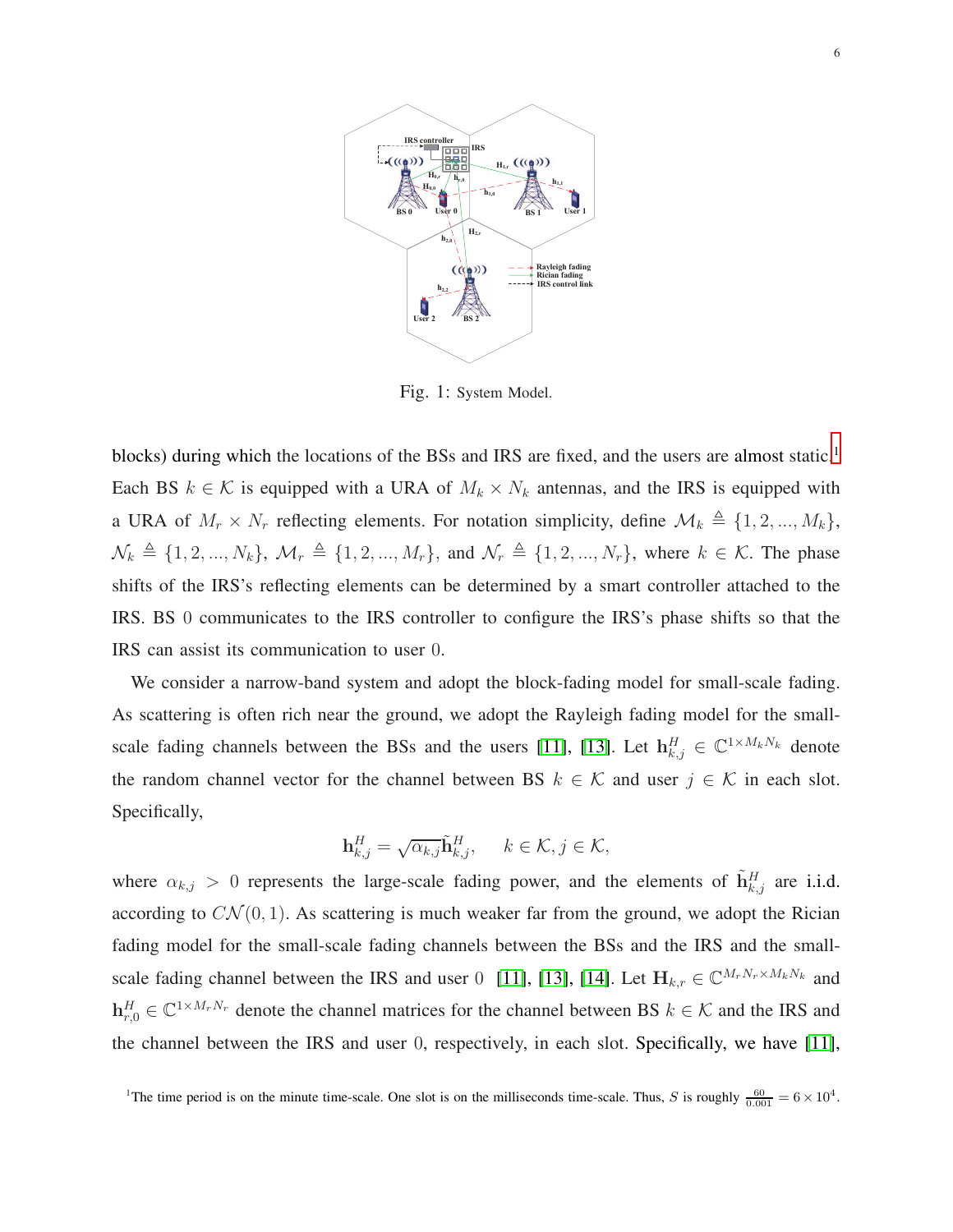[\[13\]](#page-32-11), [\[14\]](#page-32-12):

$$
\mathbf{H}_{k,r} = \sqrt{\alpha_{k,r}} \left( \sqrt{\frac{K_{k,r}}{K_{k,r}+1}} \bar{\mathbf{H}}_{k,r} + \sqrt{\frac{1}{K_{k,r}+1}} \tilde{\mathbf{H}}_{k,r} \right), \quad k \in \mathcal{K},
$$
\n
$$
\mathbf{h}_{r,0}^H = \sqrt{\alpha_{r,0}} \left( \sqrt{\frac{K_{r,0}}{K_{r,0}+1}} \bar{\mathbf{h}}_{r,0}^H + \sqrt{\frac{1}{K_{r,0}+1}} \tilde{\mathbf{h}}_{r,0}^H \right),
$$
\n
$$
\sum_{n=0}^{\infty} \alpha_{n} \alpha_{n} \alpha_{n} \alpha_{n} \left( \sqrt{\frac{K_{r,0}}{K_{r,0}+1}} \bar{\mathbf{h}}_{r,0}^H + \sqrt{\frac{1}{K_{r,0}+1}} \tilde{\mathbf{h}}_{r,0}^H \right), \quad k \in \mathcal{K},
$$

where  $\alpha_{k,r}, \alpha_{r,0} > 0$  represent the large-scale fading powers,  $K_{k,r}, K_{r,0} \ge 0$  denote the Rician factors,<sup>2</sup>  $\bar{\mathbf{H}}_{k,r} \in \mathbb{C}^{M_r N_r \times M_k N_k}$ ,  $\bar{\mathbf{h}}_{r,0}^H \in \mathbb{C}^{1 \times M_r N_r}$  represent the normalized LoS components with unit-modulus elements, and  $\tilde{H}_{k,r} \in \mathbb{C}^{M_rN_r \times M_kN_k}$ ,  $\tilde{h}_{r,0}^H \in \mathbb{C}^{1 \times M_rN_r}$  represent the random normalized NLoS components in each slot with elements i.i.d. according to  $CN(0, 1)$ . We suppose that the channel model, i.e., all large-scale fading powers, Rician factors, LoS components, and distributions of all random NLoS components for each slot, remain unchanged during the considered time period.

Let  $\lambda$  and  $d \leq \frac{\lambda}{2}$  $\frac{\lambda}{2}$ ) denote the wavelength of transmit signals and the distance between adjacent elements or antennas in each row and each column of the URAs. Define:

$$
f(\theta^{(h)}, \theta^{(v)}, m, n) \triangleq 2\pi \frac{d}{\lambda} \sin \theta^{(v)}((m-1)\cos \theta^{(h)} + (n-1)\sin \theta^{(h)}),
$$
  

$$
\mathbf{A}_{m,n}(\theta^{(h)}, \theta^{(v)}, M, N) \triangleq (e^{if(\theta^{(h)}, \theta^{(v)}, m, n)})_{m=1,\dots,M,n=1,\dots,N} \in \mathbb{C}^{M \times N},
$$
  

$$
\mathbf{a}(\theta^{(h)}, \theta^{(v)}, M, N) \triangleq \text{rvec}(\mathbf{A}_{m,n}(\theta^{(h)}, \theta^{(v)}, M, N)) \in \mathbb{C}^{1 \times MN}.
$$

Note that  $f(\theta^{(h)}, \theta^{(v)}, m, n)$  represents the difference of the corresponding phase change over the LoS component. Then,  $\bar{\mathbf{H}}_{k,r}$  and  $\bar{\mathbf{h}}_{r,0}^{H}$  are modeled as [\[35\]](#page-34-0):

$$
\bar{\mathbf{H}}_{k,r} = \mathbf{a}^{H}(\delta_{k,r}^{(h)}, \delta_{k,r}^{(v)}, M_{r}, N_{r})\mathbf{a}(\varphi_{k,r}^{(h)}, \varphi_{k,r}^{(v)}, M_{k}, N_{k}), \quad k \in \mathcal{K},
$$
  
\n
$$
\bar{\mathbf{h}}_{r,0}^{H} = \mathbf{a}(\varphi_{r,0}^{(h)}, \varphi_{r,0}^{(v)}, M_{r}, N_{r}),
$$

where  $\delta_{k,r}^{(h)}$   $(\delta_{k,r}^{(v)})$  represents the azimuth (elevation) angle between the direction of a row (column) of the URA at the IRS and the projection of the signal from BS  $k$  to the IRS on the plane of the URA at the IRS;  $\varphi_{k,r}^{(h)}(\varphi_{k,r}^{(v)})$  represents the azimuth (elevation) angle between the direction of a row (column) of the URA at BS  $k$  and the projection of the signal from BS k to the IRS on the plane of the URA at BS k;  $\varphi_{r,0}^{(h)}$  $\binom{h}{r,0}$   $\left(\varphi_{r,0}^{(v)}\right)$  $\binom{v}{r,0}$  represents the azimuth (elevation) angle between the direction of a row (column) of the URA at the IRS and the projection of the signal from the IRS to user 0 on the plane of the URA at the IRS.

We consider a quasi-static phase shift design where the phase shifts do not change with the

<sup>&</sup>lt;sup>2</sup>If  $K_{k,r} = 0$  or  $K_{r,0} = 0$ , the corresponding Rician fading reduces down to Rayleigh fading. If  $K_{k,r} \to \infty$  or  $K_{r,0} \to \infty$ , only the LoS components exist.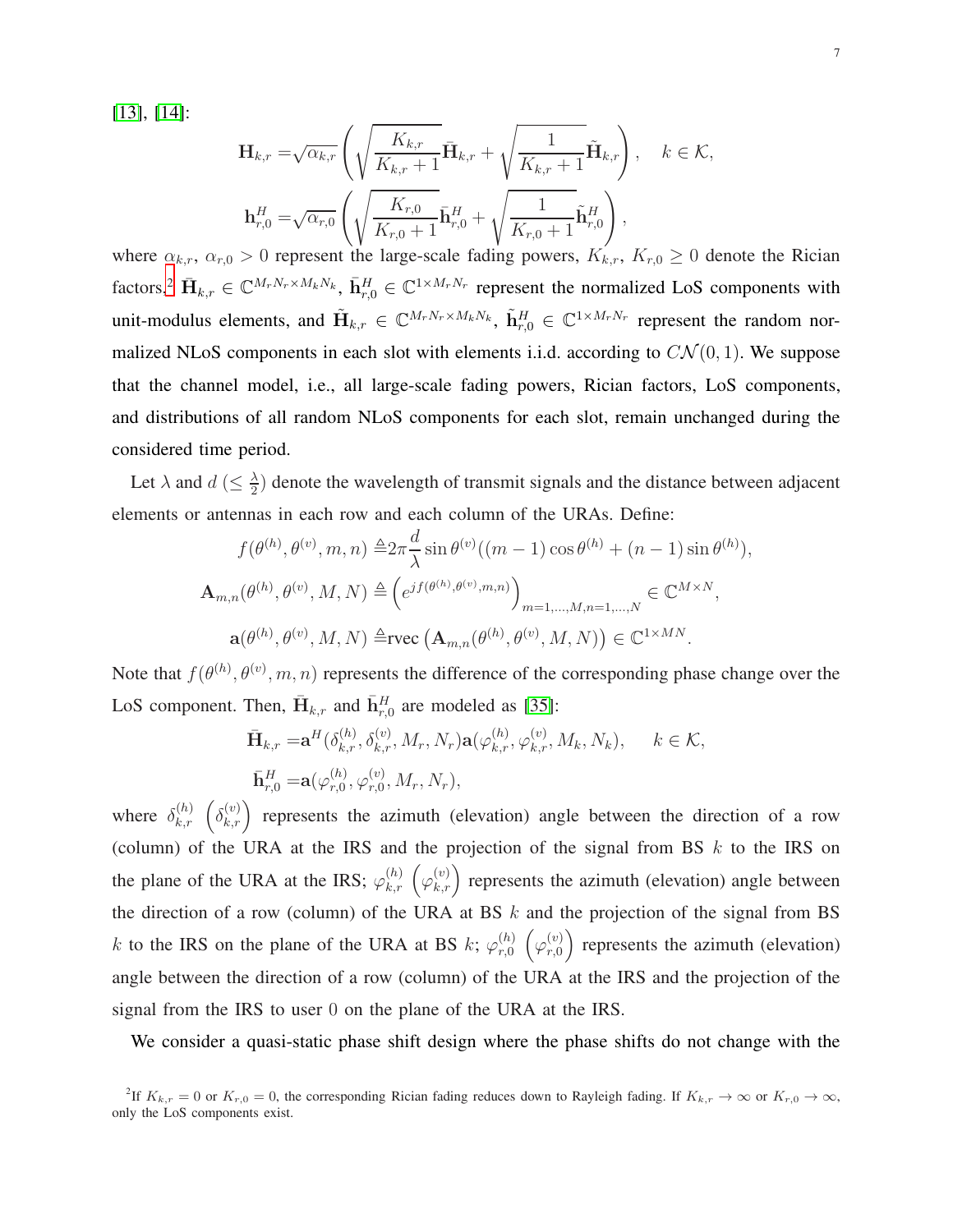<span id="page-7-0"></span>8

fast varying NLoS components to reduce phase adjustment cost. Let  $\phi_{m,n} \in [0, 2\pi)$  denote the phase shift of the  $(m, n)$ -th element of the IRS. For notation convenience, we introduce  $\mathbf{v} \triangleq$  $\text{vec} \left( \left( e^{j \phi_{m,n}} \right)_{m \in \mathcal{M}_r, n \in \mathcal{N}_r} \right)$  $\Big) \in \mathbb{C}^{M_r N_r \times 1}$  to represent the phase shifts. Denote  $\mathcal{N} \triangleq \{1, ..., M_r N_r\}.$ v can also be expressed as  $\mathbf{v} = (v_n)_{n \in \mathcal{N}}$ , where  $v_n \in \mathbb{C}$  satisfies:

$$
|v_n| = 1, \ n \in \mathcal{N}.\tag{1}
$$

Then, the channel of the indirect link between BS  $k \in \mathcal{K}$  and user 0 via the IRS is given by:

$$
\mathbf{h}_{r,0}^{H} \text{diag}(\mathbf{v}) \, \mathbf{H}_{k,r} = \mathbf{v}^{H} \mathbf{G}_{k,0}, \quad k \in \mathcal{K}, \tag{2}
$$

where  $G_{k,0} \triangleq$  diag  $(h_{r,0}^H)$   $H_{k,r} \in \mathbb{C}^{M_r N_r \times M_k N_k}$  is referred to as the cascaded channel between BS  $k \in \mathcal{K}$  and user 0. We express the channel of each indirect link in terms of the corresponding cascaded channel, for ease of analysis. Accordingly, the LoS components of the cascaded channel are given by:

$$
\bar{\mathbf{G}}_{k,0} \triangleq \sqrt{\alpha_{k,r}\alpha_{r,0}\tau_k} \text{ diag}\left(\bar{\mathbf{h}}_{r,0}^H\right)\bar{\mathbf{H}}_{k,r}, \quad k \in \mathcal{K}, \tag{3}
$$

where

$$
\tau_k \triangleq \frac{K_{k,r}K_{r,0}}{(K_{k,r}+1)(K_{r,0}+1)}.
$$

Considering both the indirect and direct links, the equivalent channel between BS  $k \in \mathcal{K}$  and user 0 in the IRS-assisted system is expressed as  $\mathbf{h}_{k,0}^H + \mathbf{G}_{k,0}^H \mathbf{v}$ .

For all  $k \in \mathcal{K}$ , we consider linear beamforming at BS k for serving user k. Let  $\mathbf{w}_k \in \mathbb{C}^{M_k N_k \times 1}$ denote the corresponding normalized beamforming vector, where  $\|\mathbf{w}_k\|^2 = 1$ . Thus, the signal received at user 0 is expressed as:

$$
Y_0 \triangleq \sqrt{P_0} \left( \mathbf{v}^H \mathbf{G}_{0,0} + \mathbf{h}_{0,0}^H \right) \mathbf{w}_0 X_0 + \sum_{k \in \mathcal{K} \setminus \{0\}} \sqrt{P_k} \left( \mathbf{v}^H \mathbf{G}_{k,0} + \mathbf{h}_{k,0}^H \right) \mathbf{w}_k X_k + Z, \tag{4}
$$

where  $P_k$  denotes the transmit power of BS  $k \in \mathcal{K}$ ,  $X_k \in \mathbb{C}$  is the information symbol for user  $k \in \mathcal{K}$ , with  $\mathbb{E} [ |X_k|^2 ] = 1$ , and  $Z \sim C\mathcal{N}(0, \sigma^2)$  is the additive white Gaussian noise (AWGN).

In this paper, we focus on downlink transmission. We assume that BS 0 has perfect knowledge of all large-scale fading powers, Rician factors, LoS components, and distributions of all random NLoS components, as they change relatively slowly and can be estimated with high accuracy. Furthermore, BS 0 estimates the cascaded channel  $G_{0,0}$  and direct channel  $h_{0,0}$  in each slot with certain estimation errors, as instantaneous NLoS components change from slots to slots and cannot be estimated very accurately with a very limited number of pilot symbols [\[21\]](#page-33-6), [\[22\]](#page-33-10), [\[26\]](#page-33-4). Let  $\hat{G}_{0,0} \in \mathbb{C}^{M_r N_r \times M_0 N_0}$  and  $\hat{h}_{0,0} \in \mathbb{C}^{M_0 N_0 \times 1}$  denote the estimated imperfect CSI for  $\mathbf{G}_{0,0}$  and  $\mathbf{h}_{0,0}$ , respectively, and let  $\Delta\mathbf{G}_{0,0} \in \mathbb{C}^{M_rN_r \times M_0N_0}$  and  $\Delta\mathbf{h}_{0,0} \in \mathbb{C}^{M_0N_0 \times 1}$  denote the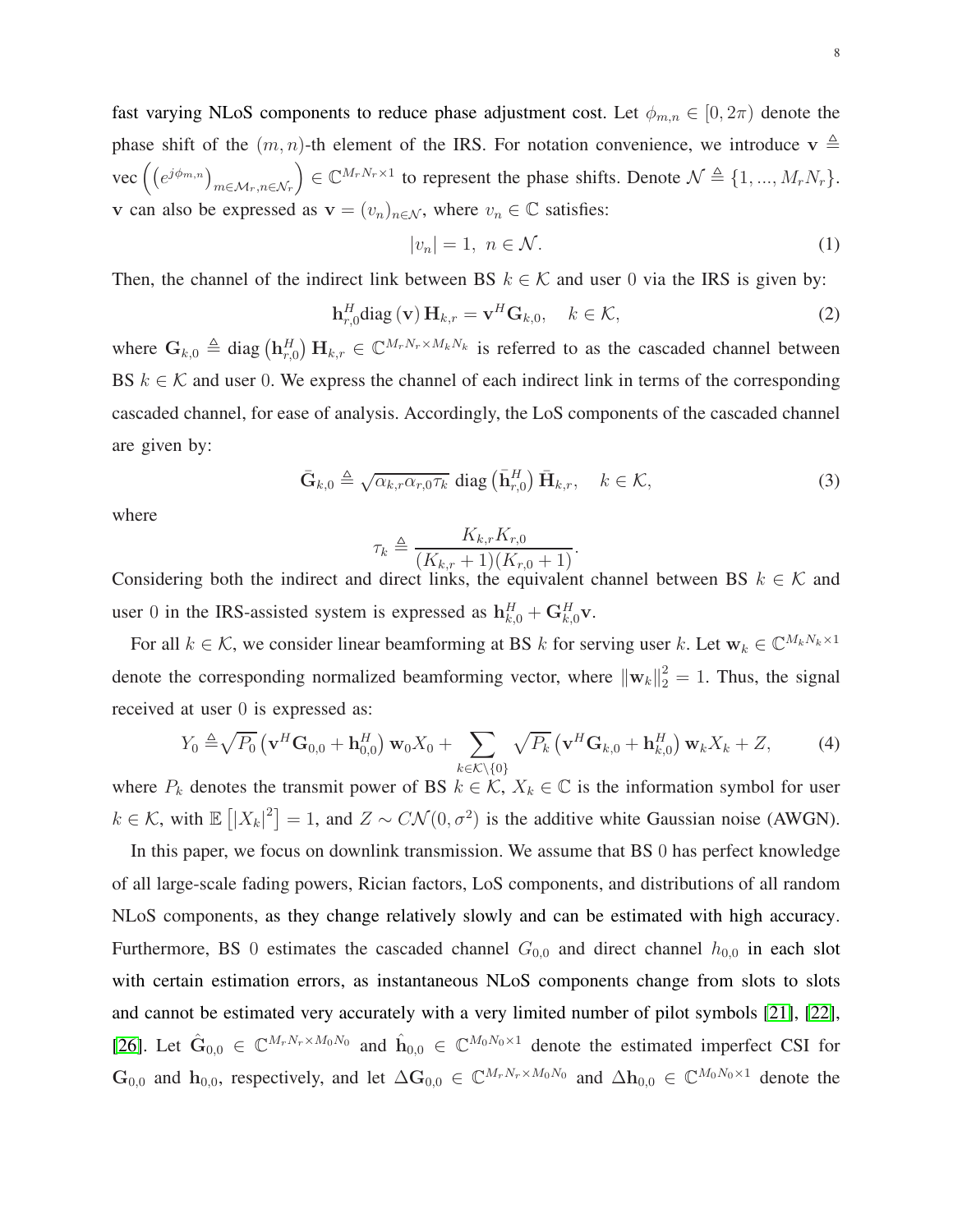corresponding estimation errors. Thus, we have:

<span id="page-8-1"></span>
$$
\mathbf{G}_{0,0} = \hat{\mathbf{G}}_{0,0} + \Delta \mathbf{G}_{0,0}, \quad \mathbf{h}_{0,0} = \hat{\mathbf{h}}_{0,0} + \Delta \mathbf{h}_{0,0}.
$$
 (5)

As in [\[21\]](#page-33-6), [\[22\]](#page-33-10), [\[26\]](#page-33-4), we adopt the statistical CSI error model and assume that all elements of  $\Delta\mathbf{G}_{0,0}$  and  $\Delta\mathbf{h}_{0,0}$  are i.i.d. according to  $C\mathcal{N}(0,\delta_1^2)$  and  $C\mathcal{N}(0,\delta_2^2)$ , respectively. Note that it has been shown that widely used estimation methods yield zero-mean complex Gaussian distributed estimation errors [\[33\]](#page-33-11), [\[34\]](#page-33-12). Thus, the elements of  $\hat{G}_{0,0}$  and  $\hat{h}_{0,0}$  are independent, the  $(m, n)$ -th element of  $\hat{G}_{0,0}$ , denoted by  $\hat{G}_{0,0}(m,n)$ , follows  $C\mathcal{N}(\bar{G}_{0,0}(m,n), 1 - \delta_1^2)$ , and the *n*-th element of  $\hat{h}_{0,0}$  follows  $C\mathcal{N}(0,1-\delta_2^2)$ . Assume that these distributions are known to BS 0. Denote  $\hat{\mathbf{H}}_0 \triangleq \begin{bmatrix} \hat{\mathbf{h}}_{0,0}, \hat{\mathbf{G}}_{0,0} \end{bmatrix} \in \mathbb{C}^{M_0N_0 \times (M_rN_r+1)}$  and  $\Delta \mathbf{H}_0 \triangleq [\Delta \mathbf{h}_{0,0}, \Delta \mathbf{G}_{0,0}] \in \mathbb{C}^{M_0N_0 \times (M_rN_r+1)}$ . Assume that in each slot user 0 perfectly estimates the effective channel  $(\mathbf{v}^H \mathbf{G}_{k,0} + \mathbf{h}^H_{k,0}) \mathbf{w}_0 \in \mathbb{C}$  and does not know  $(\mathbf{v}^H \mathbf{G}_{k,0} + \mathbf{h}^H_{k,0}) \mathbf{w}_0, k \in \mathcal{K} \setminus \{0\}$ . For all  $k \in \mathcal{K} \setminus \{0\}$ , assume that in each slot BS k perfectly estimates  $h_{k,k}$ .

We consider instantaneous CSI-adaptive beamforming design at BS 0. Let  $w_0\left(\hat{\mathbf{H}}_0\right) \in \mathbb{C}^{M_0N_0 \times 1}$ denote the normalized beamformer for BS 0 given the imperfectly estimated CSI  $\hat{H}_0$ , where

<span id="page-8-0"></span>
$$
\left\| \mathbf{w}_0(\hat{\mathbf{H}}_0) \right\|_2^2 = 1.
$$
 (6)

We can view  $\mathbf{w}_0: \mathbb{C}^{M_0N_0 \times (M_rN_r+1)} \to \mathbb{C}^{M_0N_0 \times 1}$  as a vector-valued beamforming function from imperfect CSI to a beamforming vector for BS 0. Recall that the IRS is far from either BS  $k$ or user k, for all  $k \in \mathcal{K}\backslash\{0\}$ . Thus, for all  $k \in \mathcal{K}\backslash\{0\}$ , to enhance the signal received at user k, we consider the instantaneous CSI-adaptive maximum ratio transmission (MRT) at BS  $k$  in each slot, i.e.,  $\frac{\mathbf{h}_{k,k}}{\mathbf{h}_{k,k}}$  $\left\Vert \ln_{k,k}\right\Vert _{2}$ , which relies on the perfectly estimated CSI  $h_{k,k}$  at BS  $k$ .

In Section [III](#page-9-0) and Section [IV,](#page-11-0) we consider robust optimization of instantaneous CSI-adaptive beamforming and quasi-static phase shifts for the IRS-assisted multi-cell network with imperfect CSIT and inter-cell interference in two scenarios. We obtain closed-form robust instantaneous CSI-adaptive beamforming designs for any given phase shifts and more tractable stochastic non-convex approximate problems only for the phase shifts. In Section [V,](#page-17-0) we propose a lowcomplexity algorithm, conducted at BS 0, to obtain robust quasi-static phase shifts which correspond to KKT points of the approximate problems.<sup>3</sup> The proposed solution framework is illustrated in Fig. [2.](#page-9-1)

<sup>&</sup>lt;sup>3</sup>When the channel model is not analytically tractable, artificial intelligence techniques are effective for robust design based on massive channel samples.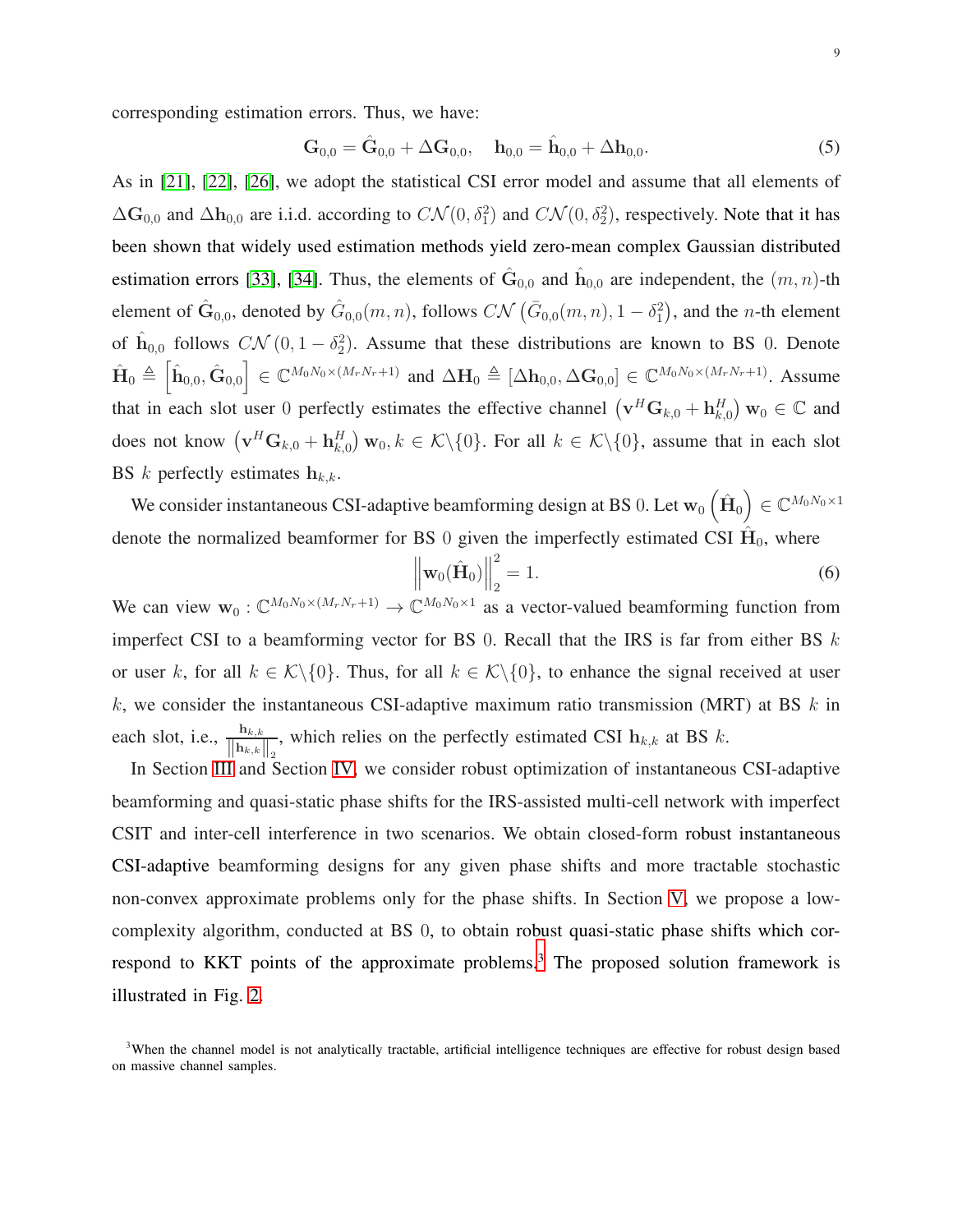<span id="page-9-1"></span>

<span id="page-9-0"></span>Fig. 2: Illustration of proposed solution framework. "1TS" and "2TS" are short for "single-timescale" and "two-timescale", respectively. "stoch." and "determin." are short for "stochastic" and "deterministic", respectively. "Approx", "Equiv.", and "Prob." represent "Approximation", "Equivalent", and "Problem", respectively.

#### III. MAXIMIZATION OF ERGODIC RATE

In this section, we consider coding over a large number of slots. First, we formulate a robust optimization problem to maximize the ergodic rate of user 0, which is a challenging two-timescale stochastic non-convex problem. Then, we obtain a closed-form robust instantaneous CSI-adaptive beamforming design for any given phase shifts and a more tractable single-timescale stochastic non-convex approximate problem only for the robust quasi-static phase shifts.

## *A. Problem Formulation*

We consider coding over a large number of slots. Then, the ergodic rate of user  $0, C^{(ER)} (\mathbf{v}, \mathbf{w}_0)$ (bit/s/Hz), is given by:<sup>4</sup>

$$
C^{(ER)}(\mathbf{v}, \mathbf{w}_0) = \mathbb{E}\left[\log_2\left(1 + \frac{P_0 \left| (\mathbf{v}^H \mathbf{G}_{0,0} + \mathbf{h}_{0,0}^H) \mathbf{w}_0 \left(\hat{\mathbf{H}}_0\right) \right|^2}{\sum_{k \in \mathcal{K} \setminus \{0\}} P_k \mathbb{E}\left[\left| (\mathbf{v}^H \mathbf{G}_{k,0} + \mathbf{h}_{k,0}^H) \frac{\mathbf{h}_{k,k}}{\|\mathbf{h}_{k,k}\|_2}\right|^2\right] + \sigma^2}\right)\right].
$$
\n(7)

We aim to maximize  $C^{(ER)}(\mathbf{v}, \mathbf{w}_0)$  by optimizing the phase shifts v and beamforming function  $w_0$  subject to the phase shift constraints in [\(1\)](#page-7-0) and the normalized beamforming constraints in [\(6\)](#page-8-0).

<span id="page-9-3"></span>*Problem 1 (Robust Ergodic Rate Maximization):*

<span id="page-9-2"></span>
$$
\max_{\mathbf{v}, \mathbf{w}_0} C^{(ER)}(\mathbf{v}, \mathbf{w}_0)
$$
  
s.t. (1), (6).

<sup>4</sup>For all  $k \in \mathcal{K} \setminus \{0\}$ , by treating  $(\mathbf{v}^H \mathbf{G}_{k,0} + \mathbf{h}_{k,0}^H) \frac{\mathbf{h}_{k,k}}{\|\mathbf{h}_{k,k}\|_2} X_k \sim C\mathcal{N}$  $\Bigg(0,\mathbb{E}\left[\Big|\right.$  $\left(\mathbf{v}^H\mathbf{G}_{k,0} + \mathbf{h}_{k,0}^H\right)\frac{\mathbf{h}_{k,k}}{\left\|\mathbf{h}_{k,k}\right\|_2}$  $\begin{array}{c} \begin{array}{c} \begin{array}{c} \begin{array}{c} \end{array} \\ \end{array} \end{array} \end{array}$  $\binom{2}{1}$ , which corresponds to the worst-case noise,  $C^{(ER)}(\mathbf{v}, \mathbf{w}_0)$  in [\(7\)](#page-9-2) can be achieved.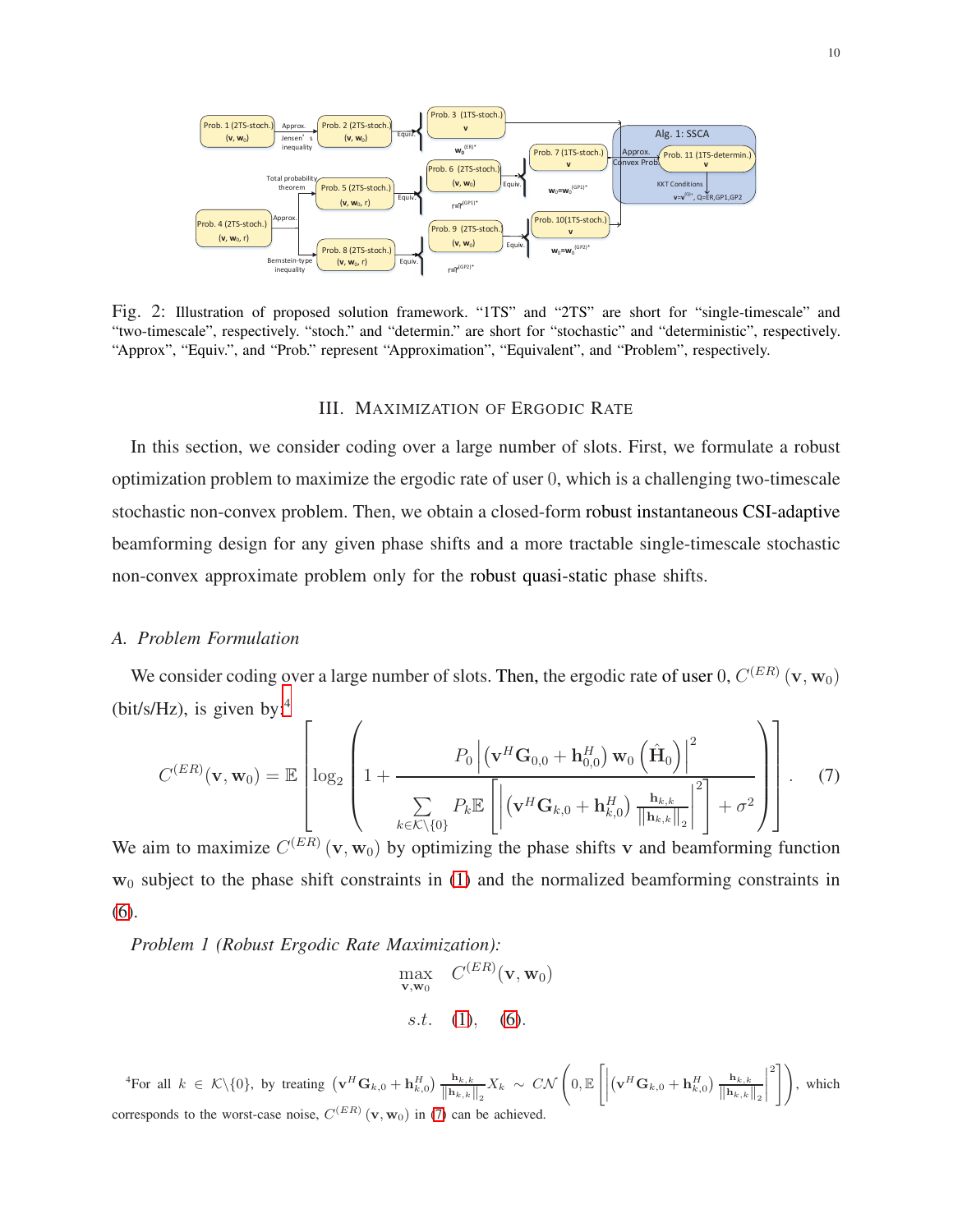<span id="page-10-2"></span>

| Problem                       | Problem 1                  | Problem 2                  | Problem 3        |
|-------------------------------|----------------------------|----------------------------|------------------|
| Random Variables              | $H_0, \Delta H_0$          | ${\bf \Pi}_{0}$            |                  |
| <b>Optimization Variables</b> | $\mathbf{V}, \mathbf{W}_0$ | $\mathbf{V}, \mathbf{W}_0$ |                  |
| Constraints                   | (1), (6)                   | (1), (6)                   |                  |
| Timescale                     | Two-timescale              | Two-timescale              | Single-timescale |

TABLE I: Comparisons of the problems in the ergodic rate maximization.

*Remark 1 (Robust Design in Problem [1\)](#page-9-3):* An optimal solution of Problem [1](#page-9-3) adapts to the variances of the Gaussian estimation errors  $\delta_1^2$  and  $\delta_2^2$  and hence is robust against CSI estimation errors.

*Remark 2 (Challenge for Solving Problem [1\)](#page-9-3):* As the objective function does not have an analytical expression, Problem [1](#page-9-3) has to be treated as a stochastic optimization problem. As v is constant,  $w_0(\hat{H}_0)$  adapts to  $\hat{H}_0$ , and  $C^{(ER)}(v, w_0)$  is non-convex in  $(v, w_0)$ , Problem [1](#page-9-3) is actually a two-timescale stochastic non-convex optimization problem. Moreover, the number of random variables in Problem [1](#page-9-3) is  $2M_0N_0(M_rN_r + 1)$ , which is usually quite large. Therefore, Problem [1](#page-9-3) is very challenging.

## <span id="page-10-3"></span>*B. Closed-form Beamforming and Approximate Phase Shift Optimization*

First, we simplify the objective function of Problem [1.](#page-9-3) As in [\[11\]](#page-32-10), [\[13\]](#page-32-11), we can obtain an upper bound of  $C^{(ER)}(\mathbf{v}, \mathbf{w}_0)$  using Jensen's inequality and channel statistics [\[37\]](#page-34-1).

*Theorem 1 (Upper Bound of*  $C^{(ER)}(\mathbf{v}, \mathbf{w}_0)$ ):

<span id="page-10-1"></span>
$$
C^{(ER)}(\mathbf{v}, \mathbf{w}_0) \leq \log_2 \left( 1 + \frac{P_0 \mathbb{E} \left[ g_0^{(ER)} \left( \mathbf{v}, \mathbf{w}_0 \left( \hat{\mathbf{H}}_0 \right), \hat{\mathbf{H}}_0 \right) \right]}{\sum\limits_{k \in \mathcal{K} \setminus \{0\}} P_k g_k \left( \mathbf{v} \right) + \sigma^2} \right),
$$

where  $g_0^{(ER)}$  $\int_0^{(ER)} \left( \mathbf{v}, \mathbf{w}_0 \left( \hat{\mathbf{H}}_0 \right), \hat{\mathbf{H}}_0 \right)$  and  $g_k(\mathbf{v})$  are given by:

$$
g_0^{(ER)}\left(\mathbf{v}, \mathbf{w}_0\left(\hat{\mathbf{H}}_0\right), \hat{\mathbf{H}}_0\right) \triangleq \left| \left(\mathbf{v}^H \hat{\mathbf{G}}_{0,0} + \hat{\mathbf{h}}_{0,0}^H\right) \mathbf{w}_0\left(\hat{\mathbf{H}}_0\right) \right|^2 + \delta_2^2 + M_r N_r \delta_1^2, \tag{8}
$$

<span id="page-10-0"></span>
$$
g_k(\mathbf{v}) \triangleq \frac{1}{M_k N_k} \left\| \mathbf{v}^H \bar{\mathbf{G}}_{k,0} \right\|_2^2 + \alpha_{k,r} \alpha_{r,0} M_r N_r (1 - \tau_k) + \alpha_{k,0}, \quad k \in \mathcal{K} \setminus \{0\}. \tag{9}
$$
  
  $f: \text{Please refer to Appendix A.}$ 

*Proof:* Please refer to Appendix A.

As the upper bound in Theorem [1](#page-10-1) is a good approximation of  $C^{(ER)}(\mathbf{v}, \mathbf{w}_0)$ , which will be seen in Fig. [4,](#page-23-0) we can consider the maximization of the upper bound instead of Problem [1](#page-9-3) [\[13\]](#page-32-11), [\[28\]](#page-33-13).  $log_2(\cdot)$  is an increasing function, so the optimization is equivalent to the following problem, which is simpler than Problem [1,](#page-9-3) as shown in Table [I.](#page-10-2)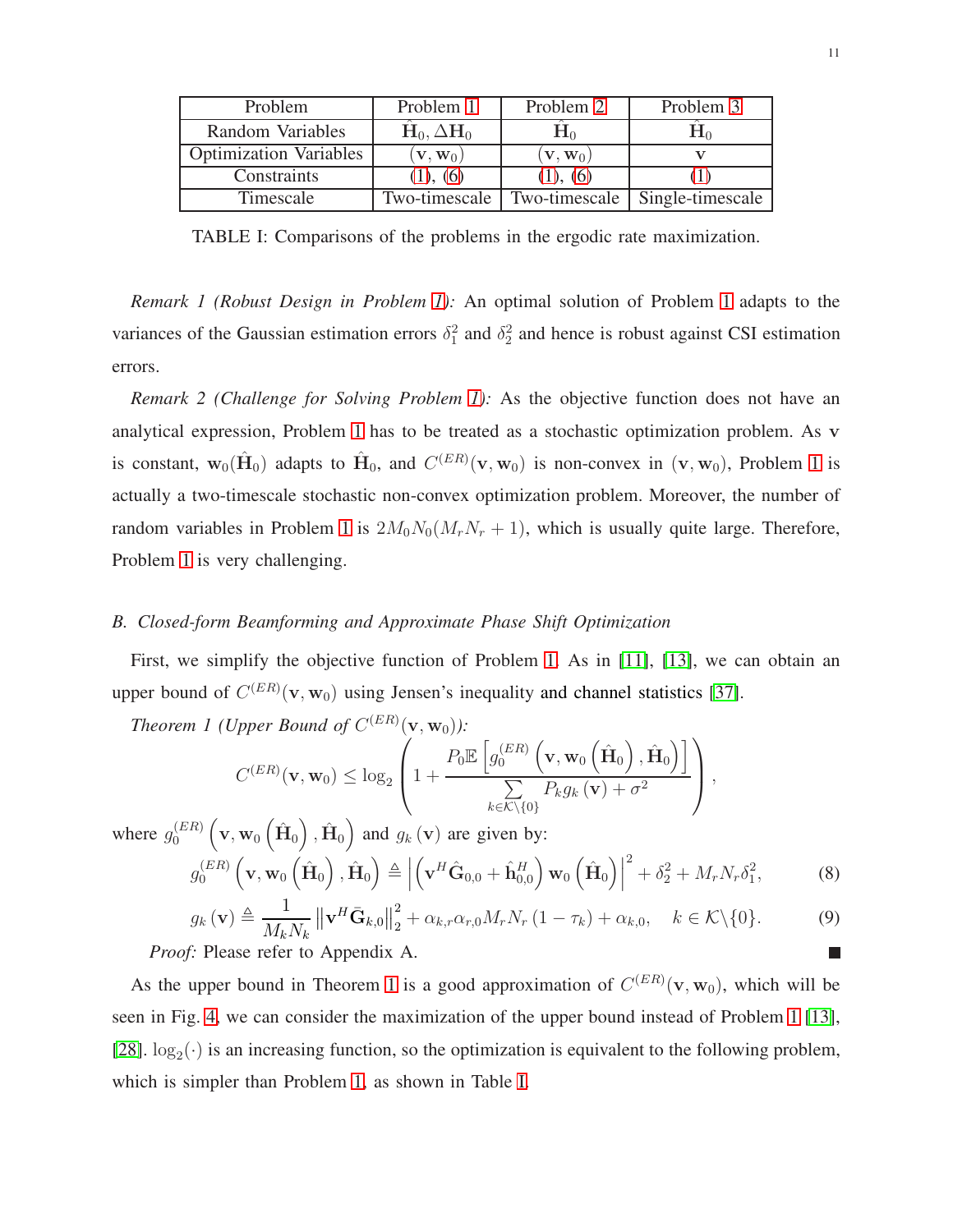$$
\max_{\mathbf{v}, \mathbf{w}_0} \quad \frac{P_0 \mathbb{E}\left[g_0^{(ER)}\left(\mathbf{v}, \mathbf{w}_0\left(\hat{\mathbf{H}}_0\right), \hat{\mathbf{H}}_0\right)\right]}{\sum\limits_{k \in \mathcal{K} \setminus \{0\}} P_k g_k\left(\mathbf{v}\right) + \sigma^2}
$$

Next, using Cauchy-Schwartz inequality and the structural property of Problem [2,](#page-10-0) we obtain a closed-form robust beamforming design for any given phase shifts and equivalently transform Problem [2,](#page-10-0) a two-timescale non-convex problem, to a single-timescale stochastic non-convex problem only for the phase shifts, as shown in Table [I.](#page-10-2)

<span id="page-11-1"></span>s.t.  $(1)$ ,  $(6)$ .

*Problem 3 (Equivalent Problem of Problem [2\)](#page-10-0):*

$$
\max_{\mathbf{v}} \quad \frac{P_0 \mathbb{E}_{\hat{\mathbf{H}}_0} \left[ g_0^{(ER)} \left( \mathbf{v}, \frac{(\mathbf{v}^H \hat{\mathbf{G}}_{0,0} + \hat{\mathbf{h}}_{0,0}^H)^H}{\|\mathbf{v}^H \hat{\mathbf{G}}_{0,0} + \hat{\mathbf{h}}_{0,0}^H\|_2}, \hat{\mathbf{H}}_0 \right) \right]}{\sum\limits_{k \in \mathcal{K} \setminus \{0\}} P_k g_k \left( \mathbf{v} \right) + \sigma^2}
$$

<span id="page-11-2"></span>s.t. [\(1\)](#page-7-0).

<span id="page-11-3"></span>*Theorem [2](#page-10-0) (Equivalence between Problem 2 and Problem [3\)](#page-11-1):* If  $v^{(ER)*}$  is an optimal solution of Problem [3,](#page-11-1) then  $(\mathbf{v}^{(ER)*}, \mathbf{w}_0^{(ER)*})$  is an optimal solution of Problem [2,](#page-10-0) where

$$
\mathbf{w}_{0}^{*}\left(\hat{\mathbf{H}}_{0}\right) = \frac{\left(\left(\mathbf{v}^{(ER)*}\right)^{H}\hat{\mathbf{G}}_{0,0} + \hat{\mathbf{h}}_{0,0}^{H}\right)^{H}}{\left\|\left(\mathbf{v}^{(ER)*}\right)^{H}\hat{\mathbf{G}}_{0,0} + \hat{\mathbf{h}}_{0,0}^{H}\right\|_{2}}, \quad \hat{\mathbf{H}}_{0} \in \mathbb{C}^{M_{0}N_{0} \times (M_{r}N_{r}+1)}.
$$
 (10)

*Proof:* Please refer to Appendix B.

The closed-form robust instantaneous CSI-adaptive beamforming design (for given  $\mathbf{v}^{(ER)*}$ ) in [\(10\)](#page-11-2) has computational complexity  $\mathcal{O}(M_0N_0M_rN_r)$  and hence can promptly adapt to rapid CSI changes over slots. In Section [V,](#page-17-0) we will obtain a robust quasi-static phase shift design by solving Problem [3.](#page-11-1)

#### IV. MAXIMIZATION OF AVERAGE GOODPUT

<span id="page-11-0"></span>In this section, we consider coding within each slot and adopt transmission rate adaptation over slots. First, we formulate a robust optimization problem to maximize the average goodput of user 0, which is a more challenging two-timescale stochastic non-convex problem. Then, we obtain two closed-form robust instantaneous CSI-adaptive beamforming and rate adaptation designs for any given phase shifts and two more tractable single-timescale stochastic non-convex approximate problems only for the robust quasi-static phase shifts. Later in Section [VI,](#page-20-0) we will see that the two resulting robust joint designs have average goodput advantages at different system parameters and well complement each other.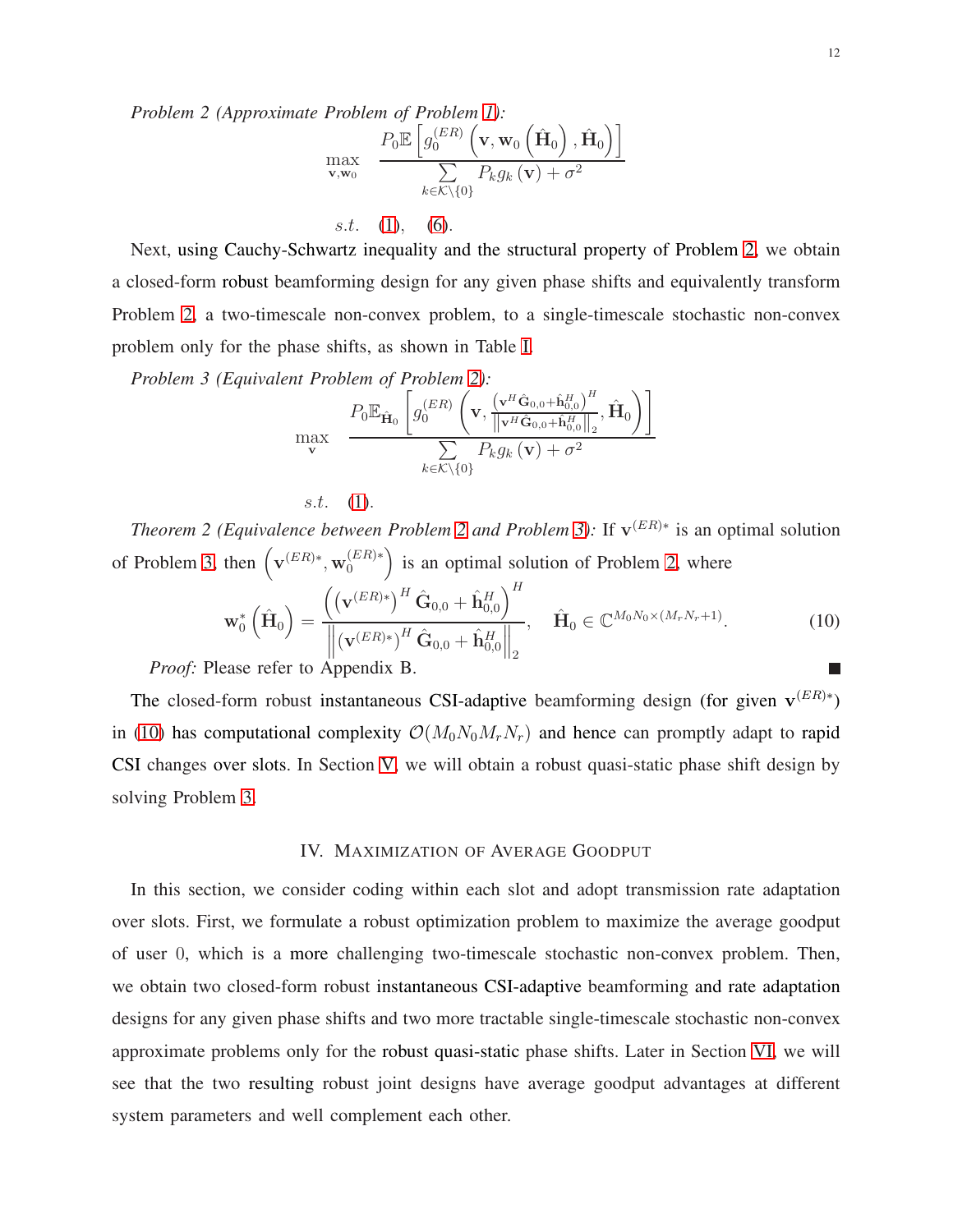#### *A. Problem Formulation*

We consider coding within one slot. In a slot with imperfect CSIT  $\hat{H}_0$  and actual CSI  $H_0 =$  $\hat{H}_0 + \Delta H_0$ , the channel capacity of user 0,  $C(\mathbf{v}, \mathbf{w}_0(\hat{H}_0), \hat{H}_0, \Delta H_0)$ , is given by:

$$
C\left(\mathbf{v}, \mathbf{w}_0\left(\hat{\mathbf{H}}_0\right), \hat{\mathbf{H}}_0, \Delta \mathbf{H}_0\right) = \log_2\left(1 + \frac{P_0 \left| \left(\mathbf{v}^H \mathbf{G}_{0,0} + \mathbf{h}_{0,0}^H\right) \mathbf{w}_0\left(\hat{\mathbf{H}}_0\right) \right|^2}{\sum\limits_{k \in \mathcal{K} \setminus \{0\}} P_k \mathbb{E}\left[\left|\left(\mathbf{v}^H \mathbf{G}_{k,0} + \mathbf{h}_{k,0}^H\right) \frac{\mathbf{h}_{k,k}}{\|\mathbf{h}_{k,k}\|_2}\right|^2\right] + \sigma^2}\right).
$$

As  $\Delta H_0$  is unknown,  $C\left(\mathbf{v}, \mathbf{w}_0\left(\hat{\mathbf{H}}_0\right), \hat{\mathbf{H}}_0, \Delta \mathbf{H}_0\right)$  is unknown to BS 0. Thus, we adopt transmission rate adaptation according to  $\hat{H}_0$ . Let  $r\left(\hat{H}_0\right) \in \mathbb{R}$  denote the transmission rate of user 0 at  $\hat{H}_0$ . We can view  $r: \mathbb{C}^{M_0N_0 \times (M_rN_r+1)} \to \mathbb{R}$  as a rate adaption function from imperfect CSI to a transmission rate for user 0. The transmission from BS 0 to user 0 is successful if  $C\left(\mathbf{v}, \mathbf{w}_{0}\left(\hat{\mathbf{H}}_{0}\right), \hat{\mathbf{H}}_{0}, \Delta \mathbf{H}_{0}\right) \geq r\left(\hat{\mathbf{H}}_{0}\right)$ . We consider the following successful transmission probability constraints:

<span id="page-12-0"></span>
$$
\Pr\left[C\left(\mathbf{v}, \mathbf{w}_0\left(\hat{\mathbf{H}}_0\right), \hat{\mathbf{H}}_0, \Delta \mathbf{H}_0\right) \ge r\left(\hat{\mathbf{H}}_0\right)\right] \ge \rho, \quad \hat{\mathbf{H}}_0 \in \mathbb{C}^{M_0 N_0 \times (M_r N_r + 1)},\tag{11}
$$

where  $\rho \in (0, 1)$  is the successful transmission probability requirement. The average goodput of user 0 in a slot with  $\hat{H}_0$  is expressed as Pr  $\left[C\left(v, w_0\left(\hat{H}_0\right), \hat{H}_0, \Delta H_0\right) \ge r\left(\hat{H}_0\right)\right]r\left(\hat{H}_0\right)$ , which is greater than or equal to  $\rho r\left(\hat{H}_0\right)$  under [\(11\)](#page-12-0). Then, the average goodput of user 0 over slots, denoted by  $C^{(GP)}(\mathbf{v}, \mathbf{w}_0, r)$ , can be defined as:

<span id="page-12-1"></span>
$$
C^{(GP)}(\mathbf{v}, \mathbf{w}_0, r) = \rho \mathbb{E}\left[r\left(\hat{\mathbf{H}}_0\right)\right].
$$
 (12)

We aim to maximize the average goodput of user 0,  $C^{(GP)}(\mathbf{v}, \mathbf{w}_0, r)$ , by optimizing the phase shifts v, beamforming function  $w_0$ , and rate adaption function r subject to the phase shift constraints in [\(1\)](#page-7-0), the normalized beamforming constraints in [\(6\)](#page-8-0), and the successful transmission probability constraints in [\(11\)](#page-12-0).

*Problem 4 (Robust Average Goodput Maximization):*  $C^{(GP)*} \triangleq \max_{\mathbf{v}, \mathbf{w}_0, r} C^{(GP)}(\mathbf{v}, \mathbf{w}_0, r)$ 

s.t. [\(1\)](#page-7-0), [\(6\)](#page-8-0), [\(11\)](#page-12-0).

*Remark 3 (Robust Design in Problem [4\)](#page-12-1):* An optimal solution of Problem [4](#page-12-1) adapts to the variances of the Gaussian estimation errors  $\delta_1^2$  and  $\delta_2^2$  and hence is robust against CSI estimation errors.

*Remark 4 (Challenge for Solving Problem [4\)](#page-12-1):* As v is constant,  $w_0(\hat{H}_0)$  and  $r(\hat{H}_0)$  both adapt to  $\hat{H}_0$ , and  $C^{(GP)}(\mathbf{v}, \mathbf{w}_0, r)$  is non-convex in  $(\mathbf{v}, \mathbf{w}_0, r)$ , Problem [4](#page-12-1) is actually a two-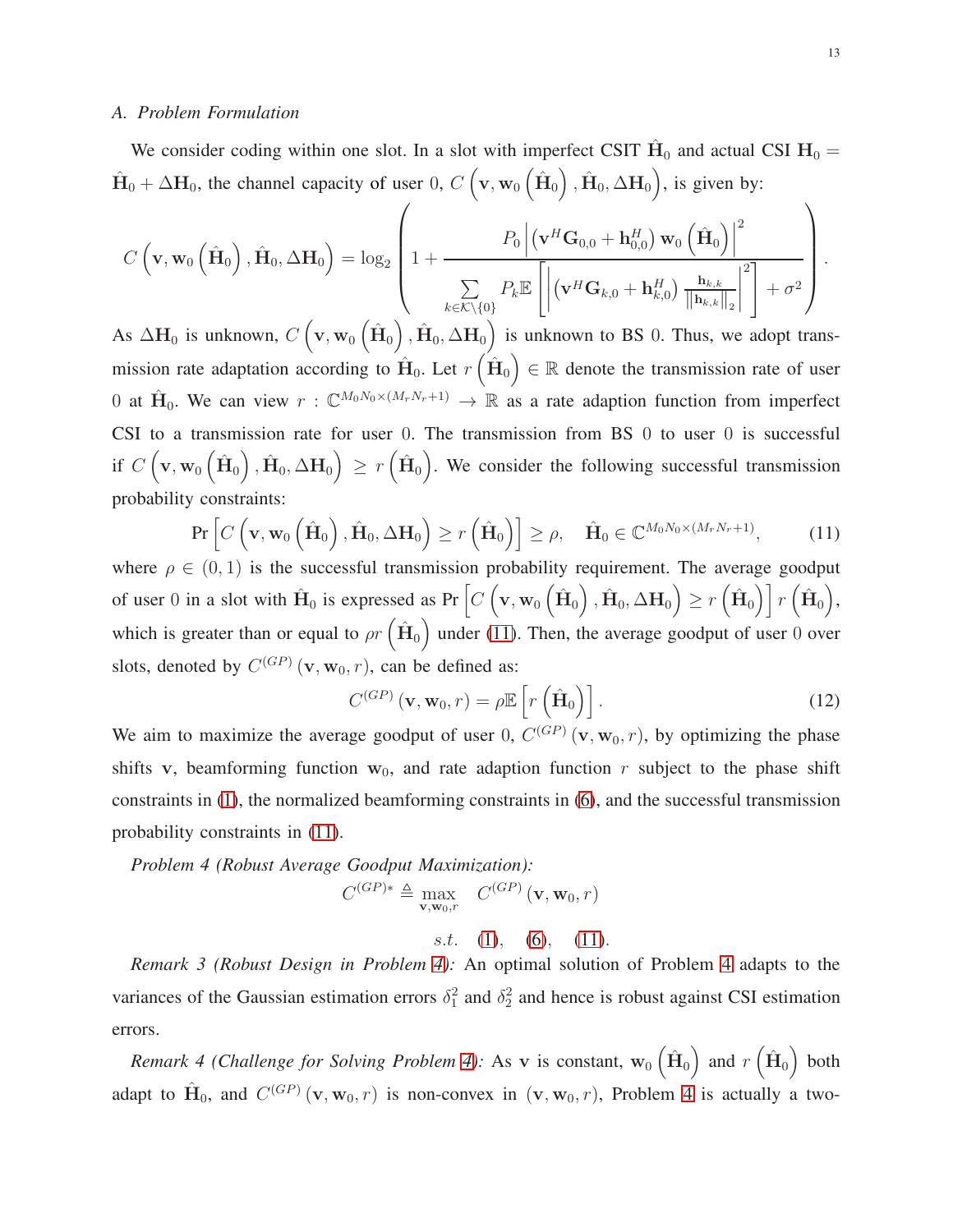<span id="page-13-3"></span>

| Problem                       | Problem 4                     | Problem 5                     | Problem 6                   | Problem 7        |
|-------------------------------|-------------------------------|-------------------------------|-----------------------------|------------------|
| Random Variables              | $H_0, \Delta H_0$             | $H_0, \Delta H_0$             | $\mathbf{H}^0$              | ${\bf H}^0$      |
| <b>Optimization Variables</b> | $(\mathbf{v},\mathbf{w}_0,r)$ | $(\mathbf{v},\mathbf{w}_0,r)$ | $(\mathbf{v},\mathbf{w}_0)$ |                  |
| Constraints                   | (1), (6), (11)                | (6), (14)                     | (1), (6)                    |                  |
| Timescale                     | Two-timescale                 | Two-timescale                 | Two-timescale               | Single-timescale |

TABLE II: Comparisons of the problems in the average goodput maximization based on a deterministic bounded error set.

timescale stochastic non-convex optimization problem with  $2M_0N_0(M_rN_r+1)$  random variables, which is usually quite large. Besides, Problem [4](#page-12-1) has infinitely many successfully transmission constraints, one for each  $\hat{H}_0$ , and an extra function r to be optimized. Thus, Problem [4](#page-12-1) is even more challenging than Problem [1.](#page-9-3)

## <span id="page-13-4"></span>*B. Closed-form Beamforming and Approximate Phase Shift Optimization*

*1) Approximation based on a deterministic bounded error set:* First, we tackle the challenge caused by the infinitely many constraints in [\(11\)](#page-12-0) via constructing a deterministic bounded set of  $\Delta H_0$ :

$$
\mathcal{E} \triangleq \left\{ \left( \Delta \mathbf{G}_{0,0}, \Delta \mathbf{h}_{0,0} \right) \middle| \left\| \Delta \mathbf{G}_{0,0} \right\|_2 \leq \varepsilon_1, \left\| \Delta \mathbf{h}_{0,0} \right\|_2 \leq \varepsilon_2 \right\},\tag{13}
$$

where  $\varepsilon_1$  and  $\varepsilon_2$  are given by:

<span id="page-13-5"></span><span id="page-13-2"></span><span id="page-13-1"></span><span id="page-13-0"></span>
$$
\varepsilon_1 = \sqrt{\frac{\delta_1^2}{2} F_{2M_0N_0M_rN_r}^{-1}(\rho)}, \quad \varepsilon_2 = \sqrt{\frac{\delta_2^2}{2} F_{2M_0N_0}^{-1}(\rho)}.
$$

Here,  $F_{2M_0N_0}^{-1}(\cdot)$  and  $F_{2M_0N_0M_rN_r}^{-1}(\cdot)$  denote the inverse cumulative distribution functions (CDFs) of the Chi-square distributions with  $2M_0N_0$  and  $2M_0N_0M_rN_r$  degrees of freedom, respectively. Based on the deterministic bounded error set  $\mathcal E$  in [\(13\)](#page-13-2) and the total probability theorem, we obtain Problem [5,](#page-13-0) which is an approximate problem of Problem [4.](#page-12-1)

*Problem 5 (Approximate Problem of Problem [4\)](#page-12-1):*

$$
C^{(GP1)*} \triangleq \max_{\mathbf{v}, \mathbf{w}_0, r} \rho \mathbb{E}\left[r\left(\hat{\mathbf{H}}_0\right)\right]
$$
  
s.t. (1), (6),  

$$
\Pr\left[C\left(\mathbf{v}, \mathbf{w}_0\left(\hat{\mathbf{H}}_0\right), \hat{\mathbf{H}}_0, \Delta \mathbf{H}_0\right) \ge r\left(\hat{\mathbf{H}}_0\right) | \Delta \mathbf{H}_0 \in \mathcal{E}\right] = 1.
$$
 (14)

The relationship between Problem [4](#page-12-1) and Problem [5](#page-13-0) is summarized in the following lemma. *Lemma 1 (Relationship between Problem [4](#page-12-1) and Problem [5\)](#page-13-0):*  $C^{(GP1)*} \leq C^{(GP)*}$ , where  $C^{(GP)*}$ and  $C^{(GP1)*}$  denote the optimal values of Problem [4](#page-12-1) and Problem [5,](#page-13-0) respectively. Furthermore, a feasible solution of Problem [5](#page-13-0) is feasible for Problem [4.](#page-12-1)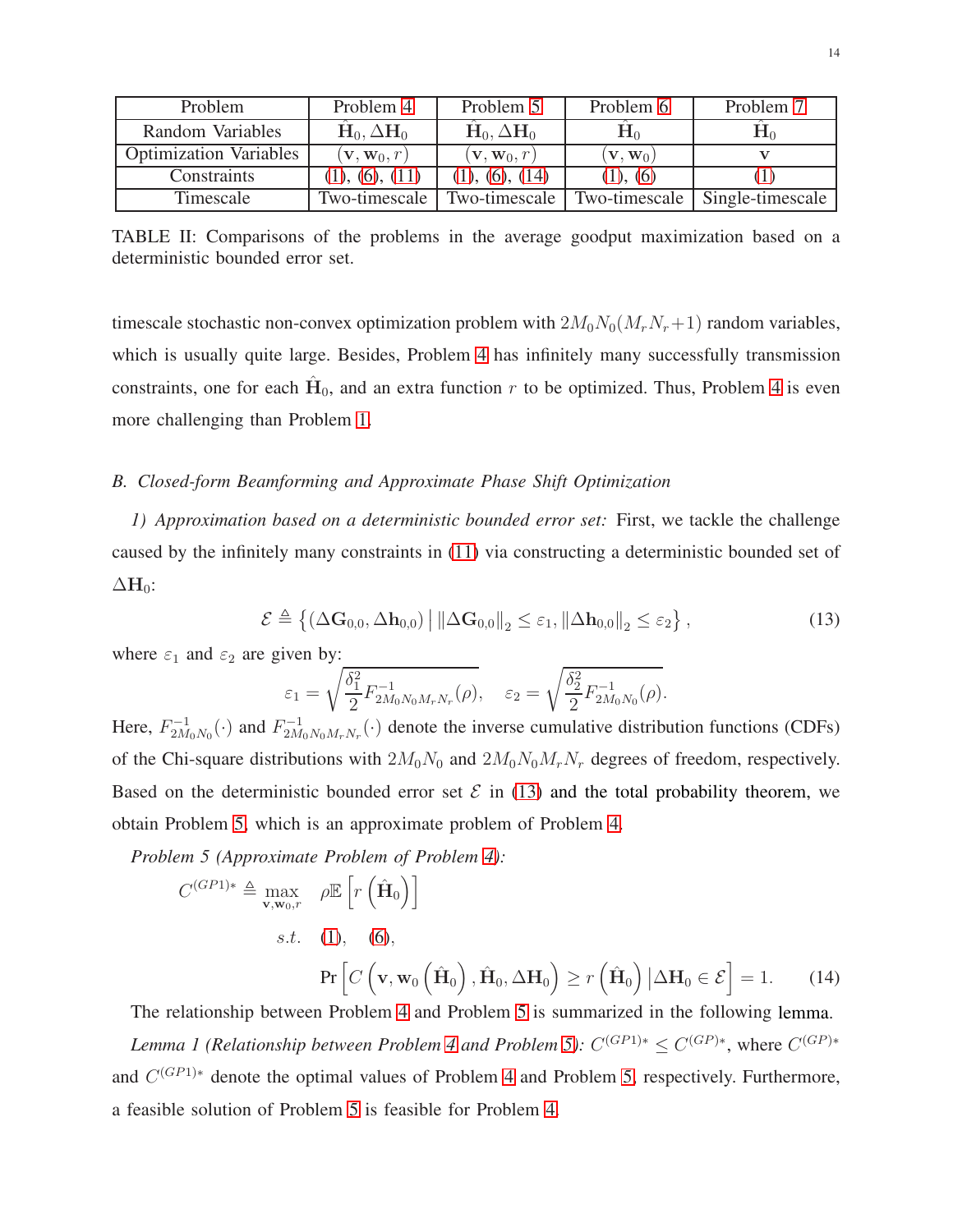<span id="page-14-4"></span><span id="page-14-3"></span><span id="page-14-2"></span> $\Box$ 

<span id="page-14-7"></span><span id="page-14-6"></span>L.

*Proof:* Please refer to Appendix C.

Define:

$$
g_0^{(GP1)}\left(\mathbf{v}, \mathbf{w}_0\left(\hat{\mathbf{H}}_0\right), \hat{\mathbf{H}}_0\right) \triangleq \left( \left| \left(\mathbf{v}^H \hat{\mathbf{G}}_{0,0} + \hat{\mathbf{h}}_{0,0}^H\right) \mathbf{w}_0\left(\hat{\mathbf{H}}_0\right) \right| - \varepsilon_1 \sqrt{M_r N_r} - \varepsilon_2 \right)^2.
$$
 (15)

Using Cauchy-Schwartz inequality and the structural property of Problem [5,](#page-13-0) we equivalently convert Problem [5](#page-13-0) to the following problem.

*Problem 6 (Equivalent Problem of Problem [5\)](#page-13-0):*

<span id="page-14-0"></span>
$$
\max_{\mathbf{v}} \quad \rho \mathbb{E}\left[\tilde{r}^{(GP1)*}\left(\mathbf{v}, \hat{\mathbf{H}}_0\right)\right]
$$
\ns.t.

\n
$$
(16)
$$

where

$$
\tilde{r}^{(GP1)*}\left(\mathbf{v}, \hat{\mathbf{H}}_0\right) = \max_{\mathbf{w}_0} \quad \log_2\left(1 + \frac{g_0^{(GP1)}\left(\mathbf{v}, \mathbf{w}_0\left(\hat{\mathbf{H}}_0\right), \hat{\mathbf{H}}_0\right)}{\sum\limits_{k \in \mathcal{K} \setminus \{0\}} P_k g_k\left(\mathbf{v}\right) + \sigma^2}\right)
$$
\n(17)

<span id="page-14-5"></span>Let  $\tilde{\mathbf{v}}^{(GP1)*}$  and  $\tilde{\mathbf{w}}_0^{(GP1)*}(\mathbf{v}, \hat{\mathbf{H}}_0)$  denote the optimal solutions of the problems in [\(16\)](#page-14-2) and [\(17\)](#page-14-3), respectively.

*Lemma 2 (Equivalence between Problem [5](#page-13-0) and Problem [6](#page-14-0) ):* The optimal solution and optimal value of the problem in [\(17\)](#page-14-3) are given by:

$$
\tilde{\mathbf{w}}_0^{(GP1)*}\left(\mathbf{v}, \hat{\mathbf{H}}_0\right) = \frac{\left(\mathbf{v}^H \hat{\mathbf{G}}_{0,0} + \hat{\mathbf{h}}_{0,0}^H\right)^H}{\left\|\mathbf{v}^H \hat{\mathbf{G}}_{0,0} + \hat{\mathbf{h}}_{0,0}^H\right\|_2},\tag{18}
$$

$$
\tilde{r}^{(GP1)*}\left(\mathbf{v}, \hat{\mathbf{H}}_0\right) = \log_2\left(1 + \frac{g_0^{(GP1)}\left(\mathbf{v}, \tilde{\mathbf{w}}_0^{(GP1)*}\left(\mathbf{v}, \hat{\mathbf{H}}_0\right), \hat{\mathbf{H}}_0\right)}{\sum\limits_{k \in \mathcal{K} \setminus \{0\}} P_k g_k\left(\mathbf{v}\right) + \sigma^2}\right),\tag{19}
$$

where  $g_0^{(GP1)}$  $\left( \tilde{\mathbf{G}}^{(P1)} \left( \cdot \right)$  is given by [\(15\)](#page-14-4). Furthermore,  $\left( \tilde{\mathbf{v}}^{(GP1)*}, \tilde{\mathbf{w}}_0^{(GP1)*} \left( \tilde{\mathbf{v}}^{(GP1)*}, \hat{\mathbf{H}}_0 \right), \tilde{r}^{(GP1)*} \left( \tilde{\mathbf{v}}^{(GP1)*}, \hat{\mathbf{H}}_0 \right) \right)$ is an optimal solution of Problem [5.](#page-13-0)

*Proof:* Please refer to Appendix D.

By Lemma [2,](#page-14-5) we equivalently transform Problem [6](#page-14-0) to a single-timescale stochastic non-convex problem only for the phase shifts, as shown in Table [II.](#page-13-3)

*Problem 7 (Equivalent Problem of Problem [6\)](#page-14-0):*

<span id="page-14-1"></span>
$$
\max_{\mathbf{v}} \quad \frac{P_0 \mathbb{E}\left[g_0^{(GP1)}\left(\mathbf{v}, \frac{\left(\mathbf{v}^H \hat{\mathbf{G}}_{0,0} + \hat{\mathbf{h}}_{0,0}^H\right)^H}{\|\mathbf{v}^H \hat{\mathbf{G}}_{0,0} + \hat{\mathbf{h}}_{0,0}^H\|_2}, \hat{\mathbf{H}}_0\right)\right]}{\sum_{k \in \mathcal{K} \setminus \{0\}} P_k g_k\left(\mathbf{v}\right) + \sigma^2}
$$
\n*s.t.*\n(1).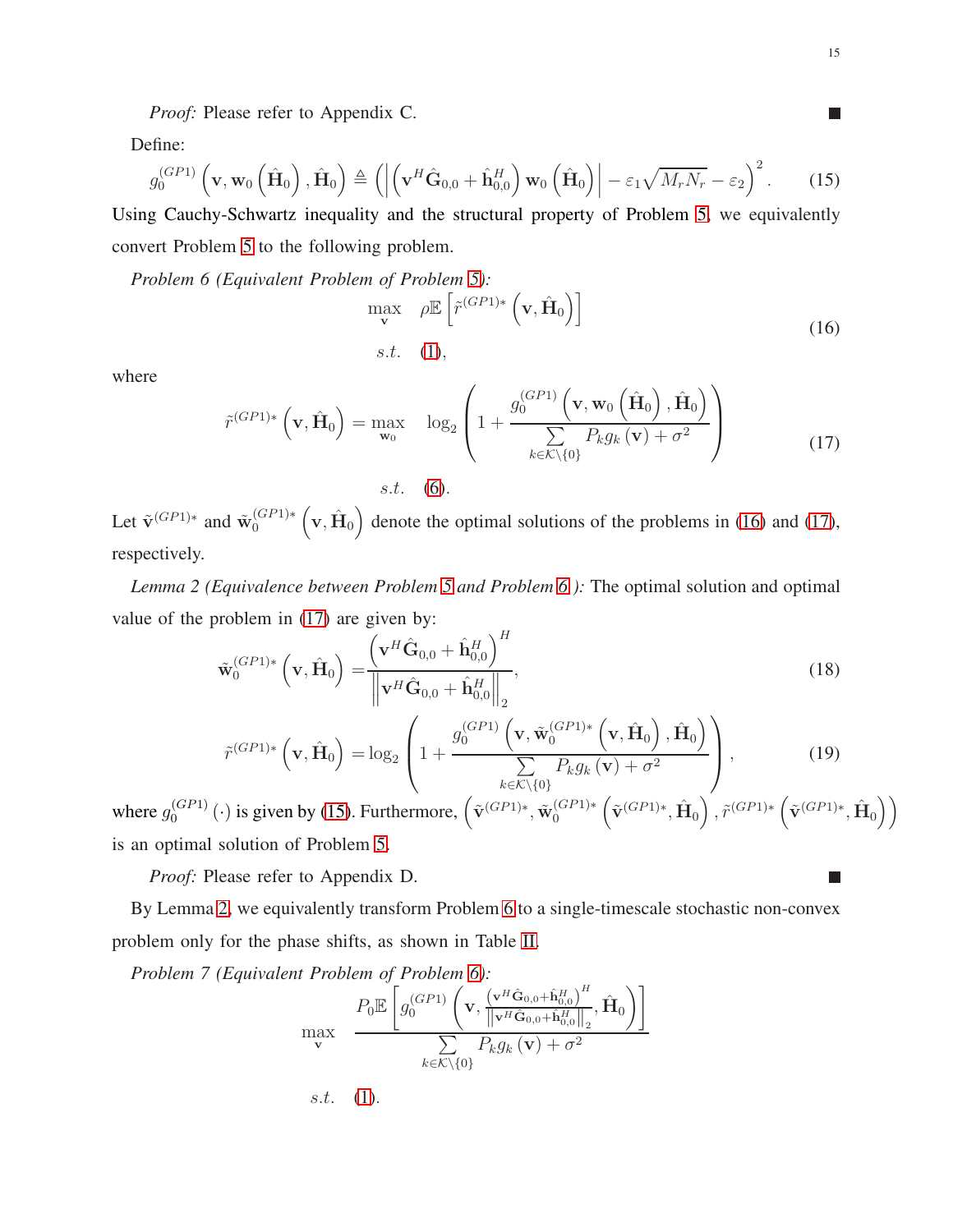<span id="page-15-4"></span>

| Problem                       | Problem 4                       | Problem 8                     | Problem 9                    | Problem 10       |
|-------------------------------|---------------------------------|-------------------------------|------------------------------|------------------|
| Random Variables              | $H_0, \Delta H_0$               | $H_0, \Delta H_0$             | ${\bf n}_0$                  | ${\bf H}^0$      |
| <b>Optimization Variables</b> | $(\mathbf{v}, \mathbf{w}_0, r)$ | $(\mathbf{v},\mathbf{w}_0,r)$ | $(\mathbf{v}, \mathbf{w}_0)$ |                  |
| Constraints                   | (1), (6), (11)                  | (22)<br>(6),                  | (1), (6)                     |                  |
| Timescale                     | Two-timescale                   | Two-timescale                 | Two-timescale                | Single-timescale |

TABLE III: Comparisons of the problems in the average goodput maximization based on the Bernstein-type inequality.

<span id="page-15-5"></span>*Theorem 3 (Equivalence between Problem [5](#page-13-0) and Problem [7\)](#page-14-1):* If  $\tilde{v}^{(GP1)*}$  is an optimal solution of Problem [7,](#page-14-1) then  $(\mathbf{v}^{(GP_1)*}, \mathbf{w}_0^{(GP_1)*}, r^{(GP_1)*})$  is an optimal solution of Problem [5,](#page-13-0) where  $\mathbf{v}^{(GP1)*} = \tilde{\mathbf{v}}^{(GP1)*}$  and

$$
\mathbf{w}_0^{(GP1)*}\left(\hat{\mathbf{H}}_0\right) = \tilde{\mathbf{w}}_0^{(GP1)*}\left(\tilde{\mathbf{v}}^{(GP1)*}, \hat{\mathbf{H}}_0\right),\tag{20}
$$

$$
r^{(GP1)*}\left(\hat{\mathbf{H}}_0\right) = \tilde{r}^{(GP1)*}\left(\tilde{\mathbf{v}}^{(GP1)*}, \hat{\mathbf{H}}_0\right), \quad \hat{\mathbf{H}}_0 \in \mathbb{C}^{M_0N_0 \times (M_rN_r+1)},\tag{21}
$$

where  $\mathbf{w}_0^{(GP1)*}(\cdot)$  and  $r^{(GP1)*}(\cdot)$  are given by [\(18\)](#page-14-6) and [\(19\)](#page-14-7), respectively.

*Proof:* Please refer to Appendix E.

Similarly, the closed-form robust instantaneous CSI-adaptive beamforming and rate adaptation design for given  $\mathbf{v}^{(GP1)*}$  in [\(20\)](#page-15-2) and [\(21\)](#page-15-3) has computational complexity  $\mathcal{O}(M_0N_0M_rN_r)$  and hence can promptly adapt to rapid CSI changes over slots. In Section [V,](#page-17-0) we will obtain a robust quasi-static phase shift design by solving Problem [7.](#page-14-1)

*2) Approximation based on the Bernstein-type inequality:* First, we address the challenge caused by the infinitely many constraints in [\(11\)](#page-12-0) using the Bernstein-type inequality. Based on the Bernstein-type inequality [\[38\]](#page-34-2) and the structural property of Problem [4,](#page-12-1) [\(11\)](#page-12-0) can be approximated to (please refer to Appendix F for details):

$$
\delta_1^2 M_r N_r + \delta_2^2 + \left| \left( \hat{\mathbf{h}}_{0,0}^H + \mathbf{v}^H \hat{\mathbf{G}}_{0,0} \right) \mathbf{w}_0 \left( \hat{\mathbf{H}}_0 \right) \right|^2 - \frac{1}{P_0} \left( 2^{r(\hat{\mathbf{H}}_0)} - 1 \right) \left( \sum_{k \in \mathcal{K} \setminus \{0\}} P_k g_k(\mathbf{v}) + \sigma^2 \right) - \sqrt{2 \ln \frac{1}{1 - \rho} \left( \left( \delta_1^2 M_r N_r + \delta_2^2 \right)^2 + 2 \left( \delta_1^2 M_r N_r + \delta_2^2 \right) \left| \left( \hat{\mathbf{h}}_{0,0}^H + \mathbf{v}^H \hat{\mathbf{G}}_{0,0} \right) \mathbf{w}_0 \left( \hat{\mathbf{H}}_0 \right) \right|^2 \right)} \ge 0.
$$
\n(22)

Thus, Problem [4](#page-12-1) can be approximated to the following problem.

*Problem 8 (Approximate Problem of Problem [4\)](#page-12-1):*

<span id="page-15-0"></span>
$$
\max_{\mathbf{v}, \mathbf{w}_0, r} \quad \rho \mathbb{E}\left[r\left(\hat{\mathbf{H}}_0\right)\right]
$$
\n*s.t.* (1), (6), (22).

<span id="page-15-3"></span><span id="page-15-2"></span><span id="page-15-1"></span>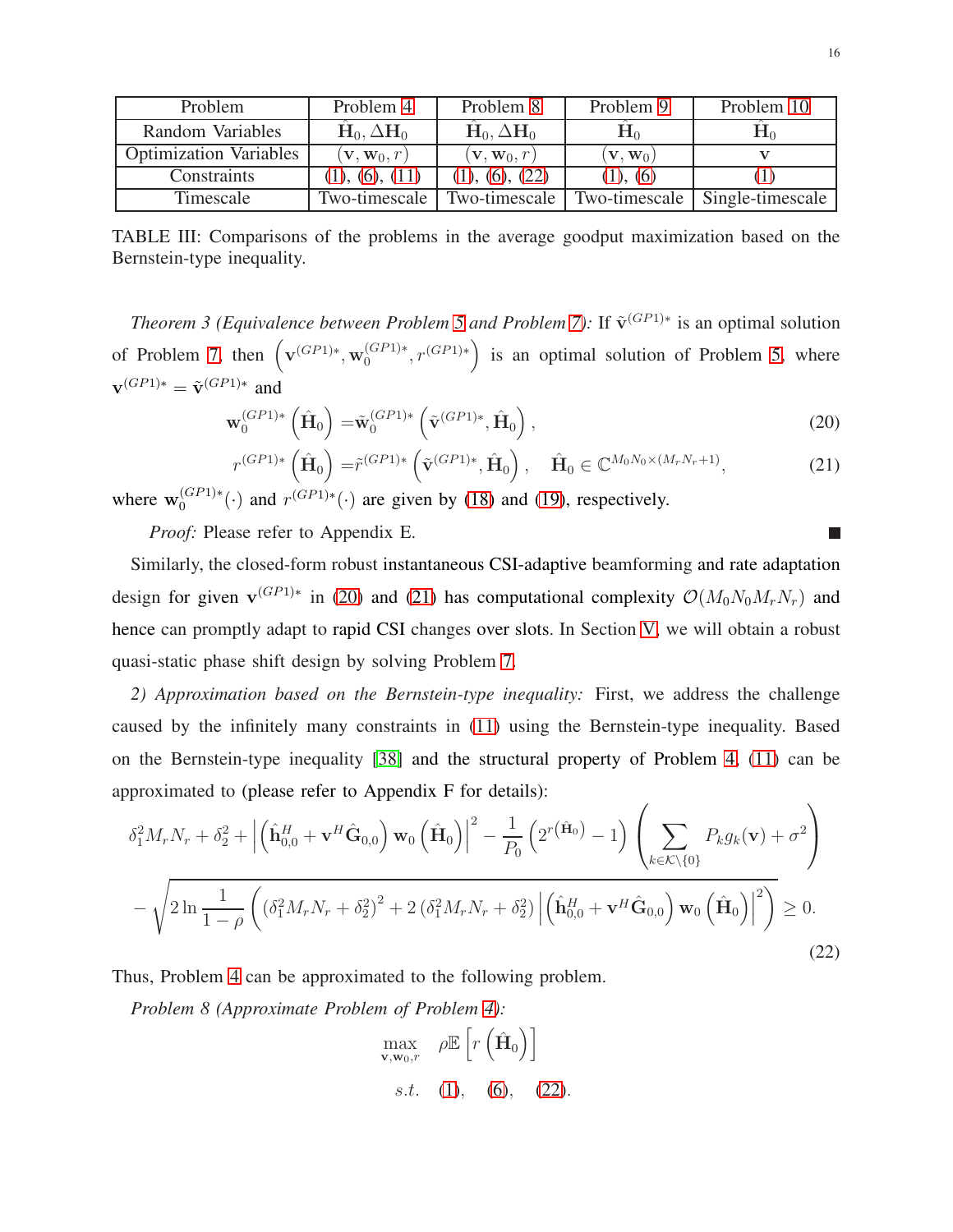The relationship between Problem [4](#page-12-1) and Problem [8](#page-15-0) is summarized in the following lemma.

*Lemma 3 (Relationship between Problem [4](#page-12-1) and Problem [8\)](#page-15-0):* If a feasible solution of Problem [8,](#page-15-0)  $\left(\mathbf{v}^{(GP2)}, \mathbf{w}_0^{(GP2)}\right)$  $\binom{(GP2)}{0}$ ,  $r(GP2)$ , satisfies [\(11\)](#page-12-0), then  $\left(\mathbf{v}^{(GP2)}, \mathbf{w}_{0}^{(GP2)}\right)$  $\binom{(GP2)}{0}$ ,  $r(GP2)$  is a feasible solution of Problem [4;](#page-12-1) otherwise,  $(\mathbf{v}^{(GP2)}, \mathbf{w}_0^{(GP2)})$  $\binom{(GP2)}{0}$ ,  $\hat{r}^{(GP2)}$  is feasible for Problem [4,](#page-12-1) where  $\hat{r}^{(GP2)}$  is given by:

<span id="page-16-7"></span>
$$
\hat{r}^{(GP2)}\left(\hat{\mathbf{H}}_{0}\right) = \log_{2}\left(1 + \frac{g_{0}^{(GP1)}\left(\mathbf{v}^{(GP2)}, \mathbf{w}_{0}^{(GP2)}\left(\hat{\mathbf{H}}_{0}\right), \hat{\mathbf{H}}_{0}\right)}{\sum\limits_{k \in \mathcal{K} \setminus \{0\}} P_{k}g_{k}\left(\mathbf{v}^{(GP2)}\right) + \sigma^{2}}\right).
$$
\n(23)

*Proof:* Please refer to Appendix G.

Define:

$$
g_0^{(GP2)}\left(\mathbf{v}, \mathbf{w}_0\left(\hat{\mathbf{H}}_0\right), \hat{\mathbf{H}}_0\right) = \left|\left(\hat{\mathbf{h}}_{0,0}^H + \mathbf{v}^H \hat{\mathbf{G}}_{0,0}\right) \mathbf{w}_0\left(\hat{\mathbf{H}}_0\right)\right|^2 + \delta_1^2 M_r N_r + \delta_2^2
$$

$$
-\sqrt{2\ln\frac{1}{1-\rho}\left((\delta_1^2 M_r N_r + \delta_2^2)^2 + 2\left(\delta_1^2 M_r N_r + \delta_2^2\right)\left|\left(\hat{\mathbf{h}}_{0,0}^H + \mathbf{v}^H \hat{\mathbf{G}}_{0,0}\right) \mathbf{w}_0\left(\hat{\mathbf{H}}_0\right)\right|^2\right)}.
$$
 (24)

Using Cauchy-Schwartz inequality and the structural property of Problem [8,](#page-15-0) we equivalently convert Problem [8](#page-15-0) to the following problem.

*Problem 9 (Equivalent Problem of Problem [8\)](#page-15-0):*

<span id="page-16-5"></span><span id="page-16-3"></span><span id="page-16-2"></span><span id="page-16-1"></span><span id="page-16-0"></span>
$$
\max_{\mathbf{v}} \quad \rho \mathbb{E}\left[\tilde{r}^{(GP2)*}\left(\mathbf{v}, \hat{\mathbf{H}}_0\right)\right]
$$
\n
$$
s.t. \quad (1), \tag{25}
$$

where

$$
\tilde{r}^{(GP2)*}\left(\mathbf{v}, \hat{\mathbf{H}}_0\right) = \max_{\mathbf{w}_0} \quad \log_2\left(1 + \frac{g_0^{(GP2)}\left(\mathbf{v}, \mathbf{w}_0\left(\hat{\mathbf{H}}_0\right), \hat{\mathbf{H}}_0\right)}{\sum\limits_{k \in \mathcal{K} \setminus \{0\}} P_k g_k\left(\mathbf{v}\right) + \sigma^2}\right)
$$
\n(26)

<span id="page-16-4"></span>Let  $\tilde{v}^{(GP2)*}$  and  $\tilde{w}_0^{(GP2)*} (v, \hat{H}_0)$  denote the optimal solutions of the problems in [\(25\)](#page-16-1) and [\(26\)](#page-16-2), respectively.

*Lemma 4 (Equivalence between Problem [8](#page-15-0) and Problem [9](#page-16-0) ):* The optimal solution and optimal value of the problem in [\(26\)](#page-16-2) are given by:

$$
\tilde{\mathbf{w}}_0^{(GP2)*}\left(\mathbf{v}, \hat{\mathbf{H}}_0\right) = \frac{\left(\mathbf{v}^H \hat{\mathbf{G}}_{0,0} + \hat{\mathbf{h}}_{0,0}^H\right)^H}{\left\|\mathbf{v}^H \hat{\mathbf{G}}_{0,0} + \hat{\mathbf{h}}_{0,0}^H\right\|_2},\tag{27}
$$

<span id="page-16-6"></span>
$$
\tilde{r}^{(GP2)*}\left(\mathbf{v}, \hat{\mathbf{H}}_0\right) = \log_2\left(1 + \frac{g_0^{(GP2)}\left(\mathbf{v}, \tilde{\mathbf{w}}_0^{(GP2)*}\left(\mathbf{v}, \hat{\mathbf{H}}_0\right), \hat{\mathbf{H}}_0\right)}{\sum\limits_{k \in \mathcal{K} \setminus \{0\}} P_k g_k\left(\mathbf{v}\right) + \sigma^2}\right),\tag{28}
$$

where  $g_0^{(GP2)}$  $\left( \tilde{\mathbf{G}}^{(CP2)}\left( \cdot \right)$  is given by [\(24\)](#page-16-3). Furthermore,  $\left( \tilde{\mathbf{v}}^{(GP2)*}, \tilde{\mathbf{w}}_0^{(GP2)*} \left( \tilde{\mathbf{v}}^{(GP2)*}, \hat{\mathbf{H}}_0 \right), \tilde{r}^{(GP2)*} \left( \tilde{\mathbf{v}}^{(GP2)*}, \hat{\mathbf{H}}_0 \right) \right)$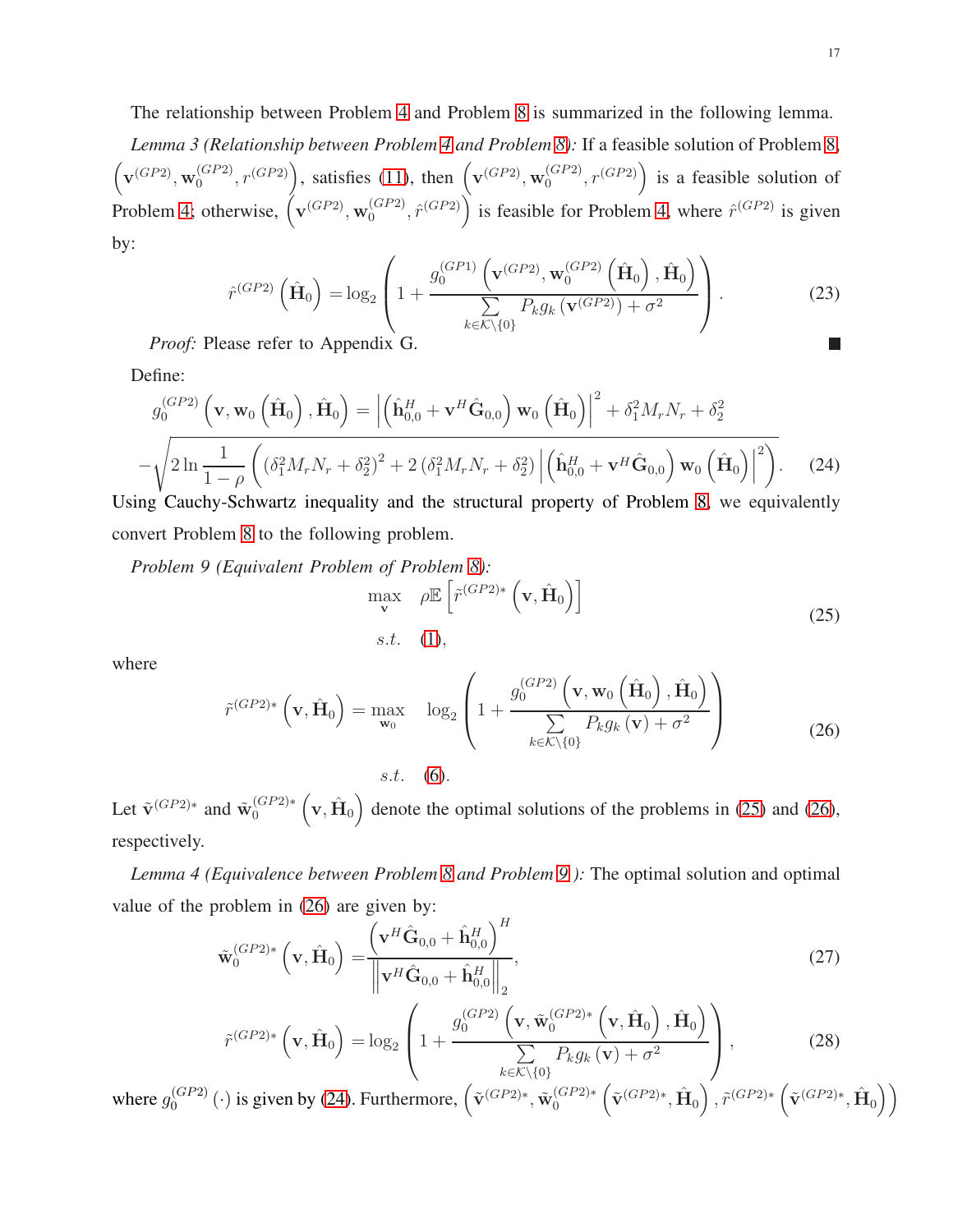is an optimal solution of Problem [8.](#page-15-0)

*Proof:* Please refer to Appendix H.

By Lemma [4,](#page-16-4) we equivalently transform Problem [9](#page-16-0) to a more tractable single-timescale stochastic non-convex problem as shown in Table [III.](#page-15-4)

*Problem 10 (Equivalent Problem of Problem [9\)](#page-16-0):*

<span id="page-17-1"></span>
$$
\max_{\mathbf{v}} \quad \frac{P_0 \mathbb{E}\left[g_0^{(GP2)}\left(\mathbf{v}, \frac{\left(\mathbf{v}^H \hat{\mathbf{G}}_{0,0} + \hat{\mathbf{h}}_{0,0}^H\right)^H}{\left\|\mathbf{v}^H \hat{\mathbf{G}}_{0,0} + \hat{\mathbf{h}}_{0,0}^H\right\|_2}, \hat{\mathbf{H}}_0\right)\right]}{\sum_{k \in \mathcal{K} \setminus \{0\}} P_k g_k\left(\mathbf{v}\right) + \sigma^2}
$$

 $s.t.$  [\(1\)](#page-7-0).

<span id="page-17-4"></span>*Theorem 4 (Equivalence between Problem [8](#page-15-0) and Problem [10\)](#page-17-1):* If  $\tilde{v}^{(GP2)*}$  is an optimal solution of Problem [10,](#page-17-1) then  $(\mathbf{v}^{(GP2)*}, \mathbf{w}_0^{(GP2)*}, r^{(GP2)*})$  is an optimal solution of Problem [8,](#page-15-0) where  $\mathbf{v}^{(GP2)*} = \tilde{\mathbf{v}}^{(GP2)*}$  and

$$
\mathbf{w}_0^{(GP2)*}\left(\hat{\mathbf{H}}_0\right) = \tilde{\mathbf{w}}_0^{(GP2)*}\left(\tilde{\mathbf{v}}^{(GP2)*}, \hat{\mathbf{H}}_0\right),\tag{29}
$$

$$
r^{(GP2)*}\left(\hat{\mathbf{H}}_0\right) = \tilde{r}^{(GP2)*}\left(\tilde{\mathbf{v}}^{(GP2)*}, \hat{\mathbf{H}}_0\right), \quad \hat{\mathbf{H}}_0 \in \mathbb{C}^{M_0N_0 \times (M_rN_r+1)},\tag{30}
$$

where  $\mathbf{w}_0^{(GP2)*}(\cdot)$  and  $r^{(GP2)*}(\cdot)$  are given by [\(27\)](#page-16-5) and [\(28\)](#page-16-6), respectively.

*Proof:* Please refer to Appendix I.

Analogously, the closed-form robust instantaneous CSI-adaptive beamforming and rate adaptation design (for given  $\mathbf{v}^{(GP2)*}$ ) in [\(29\)](#page-17-2) and [\(30\)](#page-17-3) has computational complexity  $\mathcal{O}(M_0N_0M_rN_r)$ and hence can promptly adapt to rapid CSI changes over slots. In Section [V,](#page-17-0) we will obtain a robust quasi-static phase shift design by solving Problem [10.](#page-17-1)

## V. ALGORITHM FOR PHASE SHIFT OPTIMIZATION

<span id="page-17-0"></span>Recall that we have obtained closed-form robust instantaneous CSI-adaptive beamforming designs in Section [III-B](#page-10-3) and Section [IV-B.](#page-13-4) It remains to obtain robust quasi-static phase shift designs by solving Problem [3,](#page-11-1) Problem [7,](#page-14-1) and Problem [10.](#page-17-1) Problem [3,](#page-11-1) Problem [7,](#page-14-1) and Problem [10](#page-17-1) are stochastic non-convex optimization problems with similar non-convex objective functions and the same non-convex constraint functions. This section proposes a low-complexity algorithm to obtain KKT points of each of the three stochastic non-convex problems using SSCA [\[39\]](#page-34-3).

Specifically, at each iteration t, we randomly generate L channel samples, denoted by  $\hat{H}_{0,l}^{(t)}$ ,  $l =$  $1, ..., L$ , according to the distribution of  $\hat{H}_0$  given in Section [II.](#page-4-0) Based on the samples, we approximate each of the three objective functions in Problem [3,](#page-11-1) Problem [7,](#page-14-1) and Problem [10](#page-17-1) around  $\mathbf{v}^{(t-1)}$  with a concave surrogate function, where  $\mathbf{v}^{(t-1)} \triangleq \left(v_n^{(t-1)}\right)$ n∈N denotes the phase

 $\mathcal{L}_{\mathcal{A}}$ 

<span id="page-17-3"></span><span id="page-17-2"></span>L.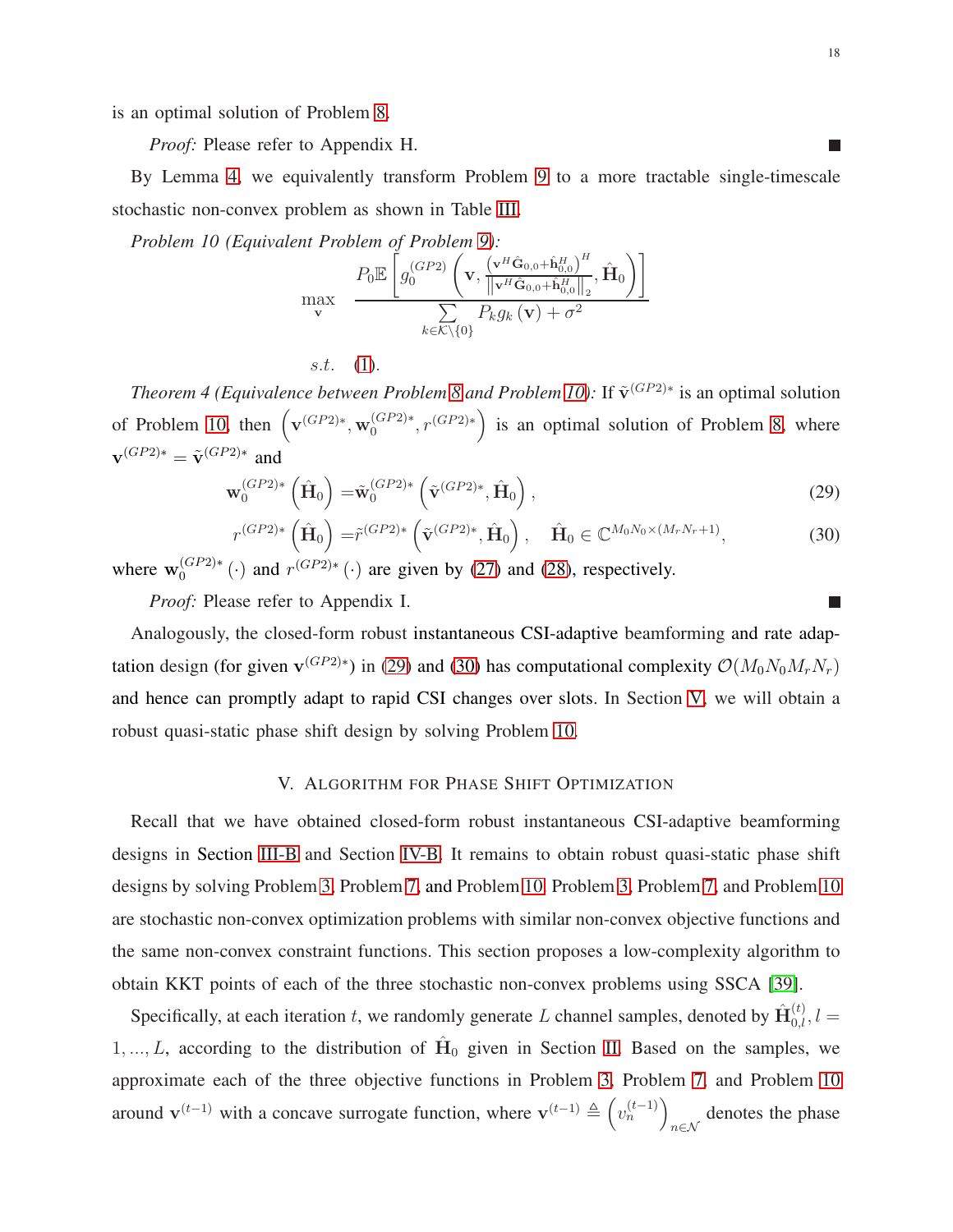shifts at iteration  $t - 1$ . The surrogate functions for Problem [3,](#page-11-1) Problem [7,](#page-14-1) and Problem [10,](#page-17-1) denoted by  $f^{(ER,t)}(\mathbf{v})$ ,  $f^{(GP1,t)}(\mathbf{v})$ , and  $f^{(GP2,t)}(\mathbf{v})$ , respectively, are given by:

<span id="page-18-1"></span>
$$
f^{(Q,t)}(\mathbf{v}) = c_0^{(Q,t)} + 2Re\left\{\sum_{n \in \mathcal{N}} c_{1,n}^{(Q,t)} \left(v_n - v_n^{(Q,t-1)}\right)\right\} - \tau \sum_{n \in \mathcal{N}} \left|v_n - v_n^{(Q,t-1)}\right|^2,
$$
\n
$$
Q = ER, GP1, GP2, \tag{31}
$$

where  $c_0^{(Q,t)} \in \mathbb{C}$  and  $c_{1,n}^{(Q,t)} \in \mathbb{C}$ ,  $n \in \mathcal{N}$  are updated according to:

$$
c_0^{(Q,t)} = \rho^{(t)} \sum_{l=1}^{L} \frac{\gamma^{(Q)}\left(\mathbf{v}^{(Q,t-1)}, \mathbf{w}_{0,l}^{(t)}\left(\hat{\mathbf{H}}_0\right), \hat{\mathbf{H}}_l^{(t)}\right)}{L} + \left(1 - \rho^{(t)}\right) c_0^{(Q,t-1)},\tag{32}
$$

$$
c_{1,n}^{(Q,t)} = \rho^{(t)} \sum_{l=1}^{L} \frac{\frac{\partial}{\partial v_n} \gamma^{(Q)} \left( \mathbf{v}^{(Q,t-1)}, \mathbf{w}_{0,l}^{(t)} \left( \hat{\mathbf{H}}_0 \right), \hat{\mathbf{H}}_l^{(t)} \right)}{L} + \left( 1 - \rho^{(t)} \right) c_{1,n}^{(Q,t)}, \quad n \in \mathcal{N}, \tag{33}
$$

with  $c_0^{(Q,0)} = 0$  and  $c_{1,n}^{(Q,0)} = 0, n \in \mathcal{N}$ . Here,  $\tau > 0$  can be any constant, the term  $\tau$  $\sum^{M_rN_r}$  $n=1$  $\left| v_n - v_n^{(Q,t-1)} \right|$ 2 is used to ensure strong concavity,  $\rho^{(t)}$  is a positive diminishing stepsize satisfying:

<span id="page-18-4"></span><span id="page-18-3"></span>
$$
\rho^{(t)} > 0, \quad \lim_{t \to \infty} \rho^{(t)} = 0, \quad \sum_{t=1}^{\infty} \rho^{(t)} = \infty, \quad \sum_{t=1}^{\infty} \left( \rho^{(t)} \right)^2 < \infty,
$$

and  $\gamma^{(Q)}\left(\mathbf{v}^{(Q,t-1)},\mathbf{w}^{(t)}_{0,l}\left(\hat{\mathbf{H}}_0\right), \hat{\mathbf{H}}^{(t)}_l\right)$  $\binom{t}{l}$  is given by:

$$
\gamma^{(Q)}\left(\mathbf{v}^{(Q,t-1)},\mathbf{w}_{0,l}^{(t)}\left(\hat{\mathbf{H}}_{0}\right),\hat{\mathbf{H}}_{l}^{(t)}\right) \triangleq \begin{cases} P_{0}g_{0}^{(ER)}\left(\mathbf{v},\frac{\left(\mathbf{v}^{H}\hat{\mathbf{G}}_{0,0}+\hat{\mathbf{h}}_{0,0}^{H}\right)^{H}}{\sum\limits_{k\in\mathcal{K}\backslash\{0\}}P_{k}g_{k}(\mathbf{v})+\sigma^{2}}, & Q=ER, \\ \frac{P_{0}g_{0}^{(GP1)}\left(\mathbf{v},\frac{\left(\mathbf{v}^{H}\hat{\mathbf{G}}_{0,0}+\hat{\mathbf{h}}_{0,0}^{H}\right)^{H}}{\left\|\mathbf{v}^{H}\hat{\mathbf{G}}_{0,0}+\hat{\mathbf{h}}_{0,0}^{H}\right\|_{2}},\hat{\mathbf{H}}_{0}\right)}{\sum\limits_{k\in\mathcal{K}\backslash\{0\}}P_{k}g_{k}(\mathbf{v})+\sigma^{2}}, & Q=GP1, \\ \frac{P_{0}g_{0}^{(GP2)}\left(\mathbf{v},\frac{\left(\mathbf{v}^{H}\hat{\mathbf{G}}_{0,0}+\hat{\mathbf{h}}_{0,0}^{H}\right)^{H}}{\left\|\mathbf{v}^{H}\hat{\mathbf{G}}_{0,0}+\hat{\mathbf{h}}_{0,0}^{H}\right\|_{2}},\hat{\mathbf{H}}_{0}\right)}{\sum\limits_{k\in\mathcal{K}\backslash\{0\}}P_{k}g_{k}(\mathbf{v})+\sigma^{2}}, & Q=GP2. \end{cases}
$$

Furthermore, the non-convex constraints in [\(1\)](#page-7-0) can be equivalently converted to the convex constraints:

<span id="page-18-2"></span><span id="page-18-0"></span>
$$
|v_n| \le 1, \quad n \in \mathcal{N},\tag{34}
$$

without affecting the optimality [\[10\]](#page-32-5). Then, the resulting approximate convex problems at iteration  $t$  are given as follows.

*Problem 11 (Approximation of Problem [3,](#page-11-1) Problem [7,](#page-14-1) and Problem [10](#page-17-1) at Iteration* t*):* For  $Q = ER, GP1, GP2,$ 

$$
\bar{\mathbf{v}}^{(Q,t)} = \arg\max_{\mathbf{v}} \quad f^{(Q,t)}(\mathbf{v}),
$$
  
s.t. (34),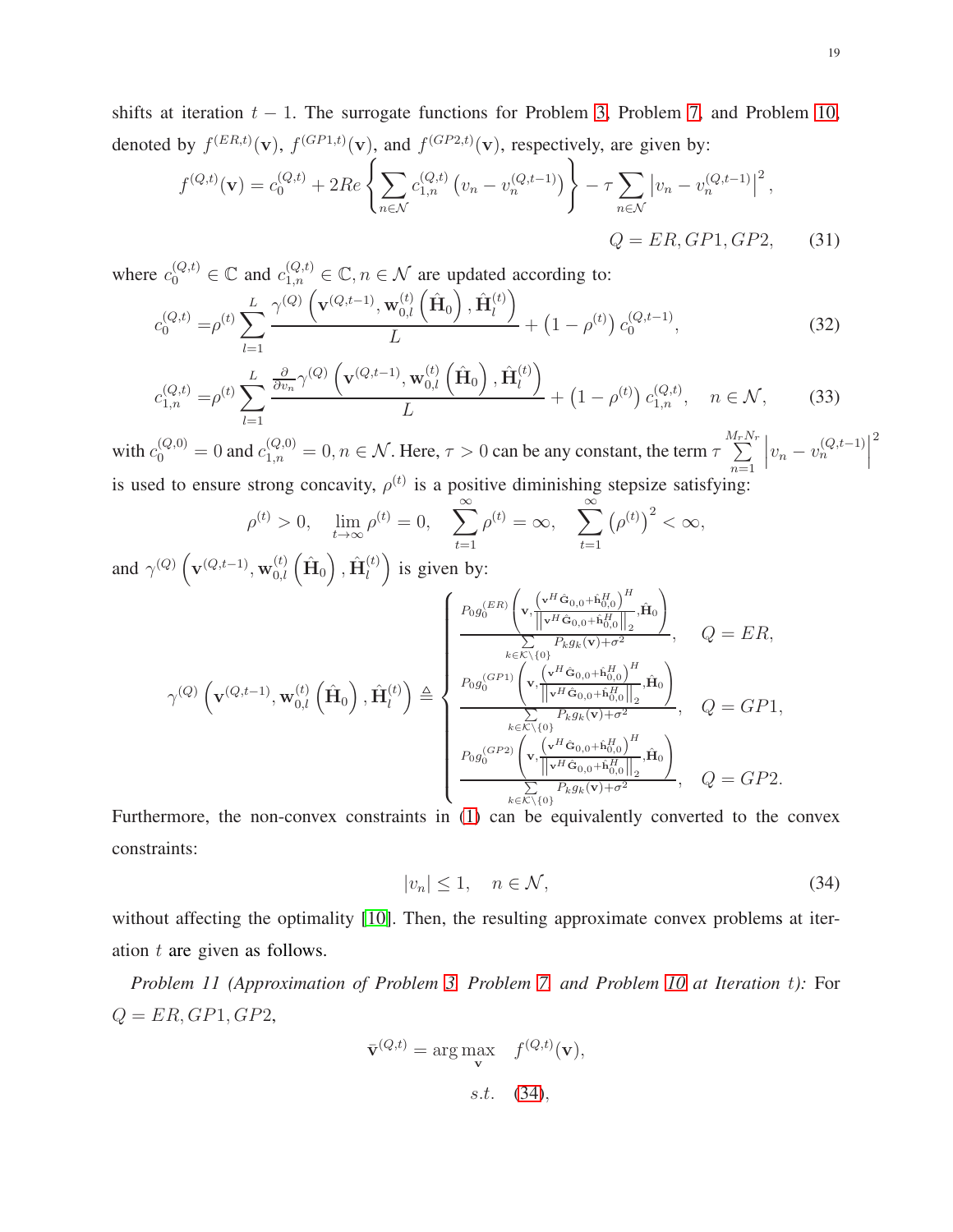where  $f^{(Q,t)}(\mathbf{v})$  is given by [\(31\)](#page-18-1).

As Slater's condition is satisfied, strong duality holds for Problem [11.](#page-18-2) Thus, based on problem decomposition and the KKT conditions, we can obtain a closed-form optimal solution of Problem [11.](#page-18-2)

<span id="page-19-0"></span>*Theorem 5 (Optimal Solution of Problem [11\)](#page-18-2):* For  $Q = ER, GP1, GP2$ , the optimal solution of Problem [11](#page-18-2) is given by  $\bar{\mathbf{v}}^{(Q,t)} = (\bar{v}_n^{(Q,t)})$ , where

<span id="page-19-2"></span><span id="page-19-1"></span>
$$
\bar{v}_n^{(Q,t)} = \frac{\tau v_n^{(Q,t-1)} + c_{1,n}^{(Q,t)}}{\left| \tau v_n^{(Q,t-1)} + c_{1,n}^{(Q,t)} \right|} \in \mathbb{C}, \quad n \in \mathcal{N}.
$$
\n(35)

 *Proof:* Please refer to Appendix J.

Then, the phase shifts  $\mathbf{v}^{(Q,t)}$  at iteration t are updated according to:

$$
\mathbf{v}^{(Q,t)} = (1 - \omega^{(t)}) \mathbf{v}^{(Q,t-1)} + \omega^{(t)} \bar{\mathbf{v}}^{(Q,t)}, \quad Q = ER, GP1, GP2,
$$
 (36)

where  $\omega^{(t)}$  is a positive diminishing stepsize satisfying:

$$
\omega^{(t)} > 0, \quad \lim_{t \to \infty} \omega^{(t)} = 0, \quad \sum_{t=1}^{\infty} \omega^{(t)} = \infty, \quad \sum_{t=1}^{\infty} \left( \omega^{(t)} \right)^2 < \infty, \quad \lim_{t \to \infty} \frac{\omega^{(t)}}{\rho^{(t)}} = 0.
$$

The details of the SSCA algorithm are summarized in Algorithm [1.](#page-20-1) Since Problem [11](#page-18-2) can be solved analytically, the computation complexity of Algorithm [1](#page-20-1) is relatively low. Specifically, the computational complexities of Step 4, Step 5, and step 6 of Algorithm [1](#page-20-1) are  $\mathcal{O}(M_0N_0M_rN_r)$ ,  $\mathcal{O}(M_0N_0M_rN_r)$ , and  $\mathcal{O}(M_rN_r)$ , respectively. Hence, Algorithm [1](#page-20-1) has computational complexity  $\mathcal{O}(TM_0N_0M_rN_r)$ . The computational time for the robust quasi-static phase shifts is negligible compared to the considered time period. Hence, the robust quasi-static phase shift designs have low computation and phase adjustment costs. Furthermore, by Theorem 2 of [\[36\]](#page-34-4), we know that every limit point of  $\{v^{(Q,t)}\}$  generated by Algorithm [1](#page-20-1) when  $T \to \infty$ , denoted by  $v^{(Q)\dagger}$ , is a KKT point of Problem [3](#page-11-1) ( $Q = ER$ ), Problem [7](#page-14-1) ( $Q = GP1$ ), or Problem [10](#page-17-1) ( $Q = GP2$ ).

Finally, we obtain suboptimal solutions of Problem [1](#page-9-3) and Problem [4](#page-12-1) based on the closedform robust instantaneous CSI-adaptive beamforming designs obtained in Section [III](#page-9-0) and Section [IV](#page-11-0) and the robust quasi-static phase shift designs obtained by Algorithm [1.](#page-20-1) By The-orem [2,](#page-11-3) we can obtain a suboptimal solution of Problem [1,](#page-9-3) i.e.,  $(\mathbf{v}^{(ER)\dagger}, \mathbf{w}_0^{(ER)\dagger})$ , where  $\mathrm{w}^{(ER)\dagger}_{0}$   $=$  $\left(\left(\mathbf{v}^{(ER)\dagger}\right)^H \hat{\mathbf{G}}_{0,0} + \hat{\mathbf{h}}^H_{0,0}\right)^H$  $\left\|\left(\mathbf{v}^{(ER)\dagger}\right)^H\hat{\mathbf{G}}_{0,0}+\hat{\mathbf{h}}_{0,0}^H\right\|_2$ . By Lemma [2,](#page-14-5) we can obtain a suboptimal solution of Prob-lem [4,](#page-12-1) i.e.,  $(\mathbf{v}^{(GP1)\dagger}, \mathbf{w}_0^{(GP1)\dagger}, r^{(GP1)\dagger})$ , where  $\mathbf{w}_0^{(GP1)\dagger} = \tilde{\mathbf{w}}_0^{(GP1)*} (\mathbf{v}^{(GP1)\dagger}, \hat{\mathbf{H}}_0)$  and  $r^{(GP1)\dagger} =$  $\tilde{r}^{(GP1)*}$   $(\mathbf{v}^{(GP1)\dagger}, \hat{\mathbf{H}}_0)$ . Here,  $\tilde{\mathbf{w}}_0^{(GP1)*}$  (·) and  $\tilde{r}^{(GP1)*}$  (·) are given by [\(18\)](#page-14-6) and [\(19\)](#page-14-7), respectively. By Lemma [3](#page-16-7) and Lemma [4,](#page-16-4) we can obtain a suboptimal solution of Problem [4,](#page-12-1) i.e.,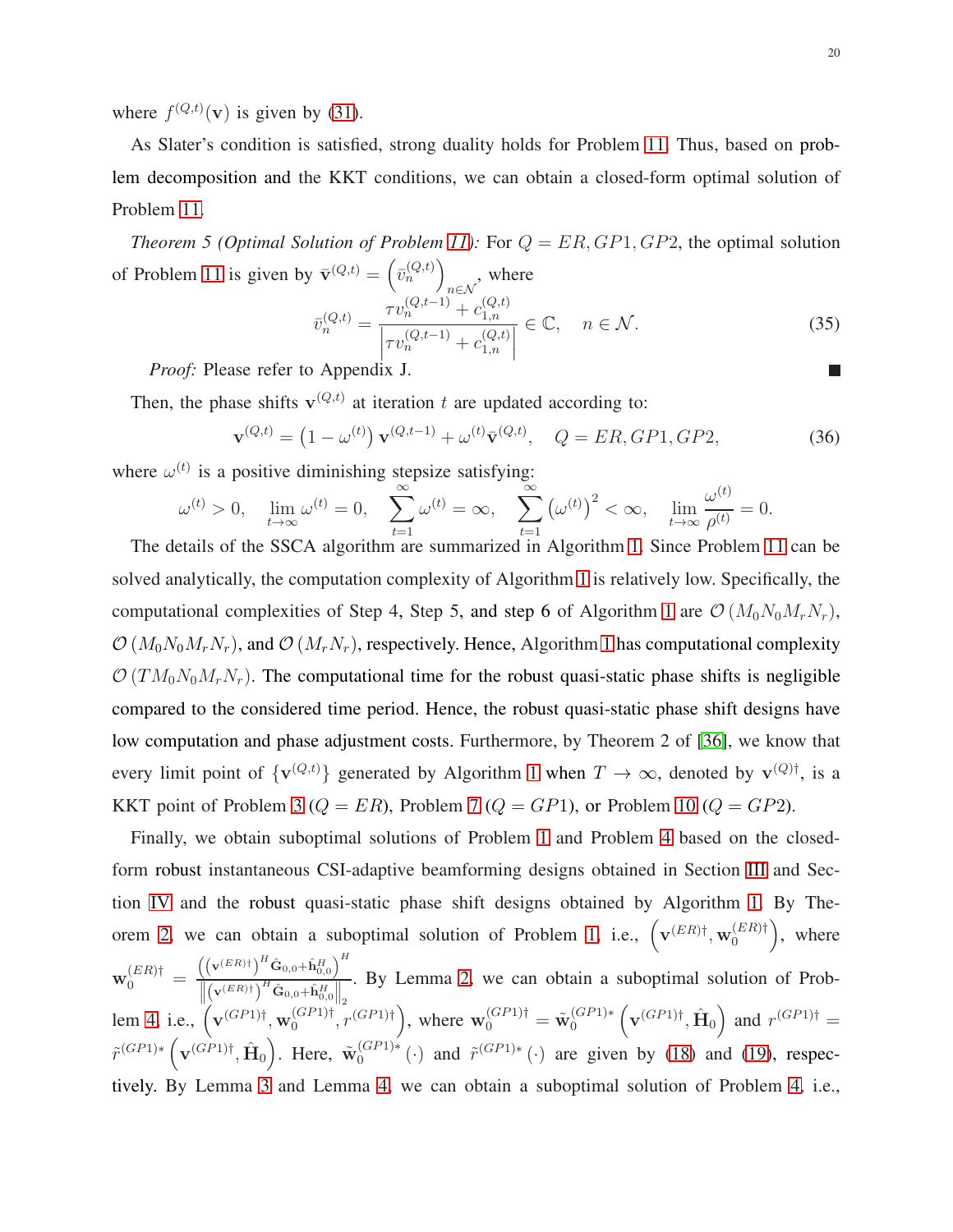### Algorithm 1 SSCA Algorithm for Solving Problem [3,](#page-11-1) Problem [7](#page-14-1) and Problem [10](#page-17-1)

- 1: **initialization**: Choose an arbitrary feasible point  $\mathbf{v}^{(Q,0)}$  of Problem [11](#page-18-2) for  $Q = ER, GP1$ , or  $GP2$  as the initial point.
- 2: for  $t = 1, ..., T$  do
- 3: Randomly generate L channel samples  $\hat{\mathbf{H}}_{0,l}^{(t)}$ ,  $l = 1, ..., L$  according to the distribution of  $\hat{\mathbf{H}}_0$ .
- 4: Update  $c_0^{(Q,t)}$  and  $c_{1,n}^{(Q,t)}$ ,  $n \in \mathcal{N}$  according to [\(32\)](#page-18-3) and [\(33\)](#page-18-4), respectively.
- 5: Calculate  $\bar{\mathbf{v}}^{(Q,t)}$  according to Theorem [5.](#page-19-0)
- <span id="page-20-1"></span>6: Update  $\mathbf{v}^{(Q,t)}$  according to [\(36\)](#page-19-1).
- 7: end for

$$
\left(\mathbf{v}^{(GP2)\dagger}, \mathbf{w}_0^{(GP2)\dagger}, r^{(GP2)\dagger}\right), \text{ where } \mathbf{w}_0^{(GP2)\dagger} = \tilde{\mathbf{w}}_0^{(GP2)*} \left(\mathbf{v}^{(GP2)\dagger}, \hat{\mathbf{H}}_0\right) \text{ and}
$$
\n
$$
r^{(GP2)\dagger} = \begin{cases} \tilde{r}^{(GP2)*} \left(\mathbf{v}^{(GP2)\dagger}, \hat{\mathbf{H}}_0\right), & \text{if } \left(\mathbf{v}^{(GP2)\dagger}, \mathbf{w}_0^{(GP2)\dagger}, r^{(GP2)\dagger}\right) \text{ satisfies (11)},\\ \tilde{r}^{(GP1)*} \left(\mathbf{v}^{(GP2)\dagger}, \hat{\mathbf{H}}_0\right), & \text{otherwise.} \end{cases}
$$

Here,  $\tilde{w}_0^{(GP2)*}(\cdot)$  and  $\tilde{r}^{(GP2)*}(\cdot)$  are given by [\(27\)](#page-16-5) and [\(28\)](#page-16-6), respectively. Based on the complexity analysis in Section [III](#page-9-0) and Section [IV,](#page-11-0) we know that the overall computational complexity for obtaining the three proposed robust joint designs for the considered time period is  $(S +$  $T)(M_0N_0M_rN_r).$ 

*Remark 5 (Comparison with Existing Robust Joint Designs):* Let T ′ denote the number of iterations for the algorithms in [\[19\]](#page-33-3)–[\[26\]](#page-33-4), proposed to solve the robust instantaneous CSIadaptive joint design problems for each slot, to meet the corresponding stopping criteria. Thus, the computational complexity of these algorithms is  $\mathcal{O}(T'M_0N_0M_rN_r)$ . Consequently, the overall computational complexity for obtaining the robust instantaneous CSI-adaptive joint designs [\[19\]](#page-33-3)–[\[26\]](#page-33-4) in the considered time period is  $\mathcal{O}(ST'M_0N_0M_rN_r)$ , which is much higher than  $\mathcal{O}((S+T)(M_0N_0M_rN_r))$  (note that  $ST'$  is usually much larger than  $S+T$ ). Obviously, the proposed robust joint designs are more computationally efficient than those in [\[19\]](#page-33-3)–[\[26\]](#page-33-4). Equally importantly, the phase adjustment cost of the proposed robust joint designs is only  $\frac{1}{S}$  of those in [\[19\]](#page-33-3)–[\[26\]](#page-33-4). Last but not least, unlike the proposed robust joint designs, the robust instantaneous CSI-adaptive joint designs in [\[19\]](#page-33-3)–[\[26\]](#page-33-4) fail to consider inter-cell interference and are not suitable for dense networks or cell-edge users.

#### VI. NUMERICAL RESULTS

<span id="page-20-0"></span>In this section, we numerically evaluate the proposed solutions,  $(v^{(Q)\dagger}, w_0^{(Q)\dagger}, r^{(Q)\dagger})$ ,  $Q =$ ER, GP1, GP2, in a multi-cell IRS-assisted system shown in Fig. [3.](#page-21-0) Specifically, we consider  $K = 3$ . BS 0, BS 1, BS 2, user 0, and the IRS are located at  $(0,0)$ ,  $(600,0)$ ,  $(300,300\sqrt{3})$ ,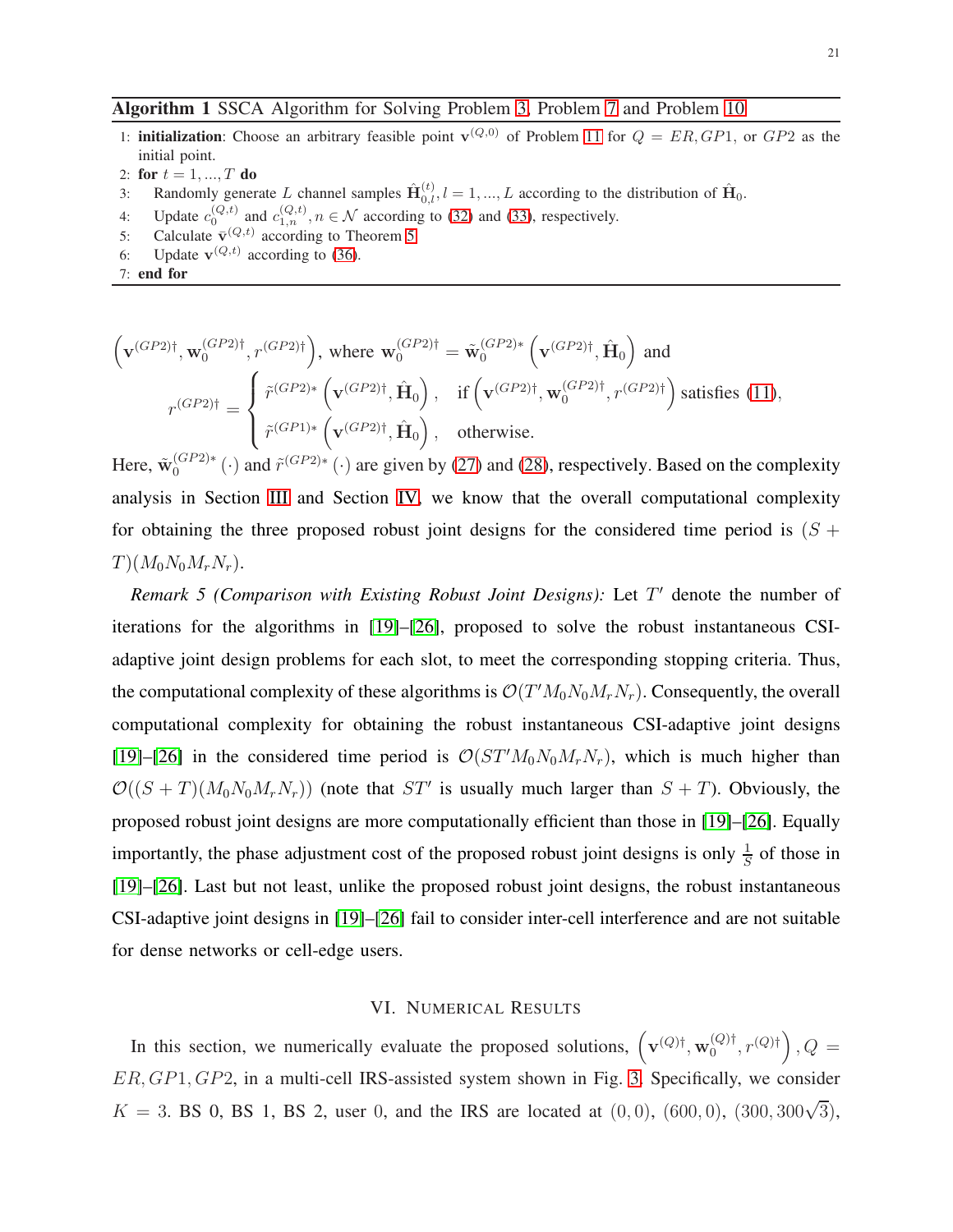<span id="page-21-0"></span>

Fig. 3: The IRS-assisted system considered in Section [VI.](#page-20-0)

 $(d_0, h_0)$ , and  $(d_r, 20)$  (in m), respectively, and the position of user 0 lies on the perpendicular bisector of the line segment between BS 1 and BS 2. In the simulation, we set  $d = \frac{\lambda}{2}$  $\frac{\lambda}{2}$ ,  $M_0 =$  $N_0 = M_1 = N_1 = M_2 = N_2 = 4$ ,  $M_r = N_r = 8$ ,  $P_0 = P_1 = P_2 = 30$ dBm,  $\sigma^2 = -90$ dBm,  $\varphi _{0,r}^{\left( h\right) }=\,\varphi _{0,r}^{\left( v\right) }=\,\pi /3,\,\,\varphi _{1,r}^{\left( h\right) }=\,\varphi _{1,r}^{\left( v\right) }=\,\varphi _{2,r}^{\left( h\right) }=\,\varphi _{2,r}^{\left( v\right) }=\,\pi /8,\,\,\varphi _{r,0}^{\left( h\right) }=\,\varphi _{r,0}^{\left( v\right) }=\,\pi /6,\,\,d_{r}\,=\,300\text{m},$  $d_{0,0} = d_{1,0} = d_{2,0} = 200\sqrt{3}$ m,  $d_{r,0} = (20 + 100\sqrt{3})$ m,  $\delta_1 = \delta_2 = 10^{-6}$ , and  $\rho = 0.95$ , if not specified otherwise. We set  $\alpha_i = 1/\left(1000d_i^{\bar{\alpha}_i}\right)$  (i.e.,  $-30 + 10\bar{\alpha}_i \log_{10}(d_i)$  dB),  $i = (0, 0)$ ,  $(1, 0)$ ,  $(2, 0), (0, r), (1, r), (2, r), (r, 0)$ , where  $\bar{\alpha}_i$  represents the corresponding path loss exponent [\[5\]](#page-32-4), [\[13\]](#page-32-11), [\[28\]](#page-33-13). Due to extensive obstacles and scatters, we set  $\bar{\alpha}_{0,0} = \bar{\alpha}_{1,0} = \bar{\alpha}_{2,0} = 3.7$ . As the location of the IRS is usually carefully chosen, we assume that the links between the BSs and the IRS experience free-space path loss and set  $\bar{\alpha}_{0,r} = \bar{\alpha}_{1,r} = \bar{\alpha}_{2,r} = 2$  [\[5\]](#page-32-4). In addition, we set  $\bar{\alpha}_{r,0} = 3$ , due to few obstacles [\[13\]](#page-32-11).

We consider four baseline schemes that adopt instantaneous CSI-adaptive beamforming and quasi-static<sup>5</sup> phase shift designs, namely *Non-Robust Design Without Interference* [\[11\]](#page-32-10), *Non-Robust Design With Interference* [\[13\]](#page-32-11), *Robust Design Without Interference* [\[5\]](#page-32-4), *Robust Design With Interference* [\[40\]](#page-34-5), [\[41\]](#page-34-6), respectively. *Non-Robust Design Without Interference* and *Non-Robust Design With Interference* consider perfect CSIT and optimize the joint design to maximize the upper bounds on the average rates in the cases without and with inter-cell interference, re- ${\rm spectively.}$  Denote  ${\bf H}_0\triangleq [{\bf h}_{0,0},{\bf G}_{0,0}]\in \mathbb{C}^{M_0N_0\times (M_rN_r+1)}.$  *Non-Robust Design Without Interference* 

<sup>&</sup>lt;sup>5</sup>We restrict our attention to quasi-static phase shift design for a fair comparison.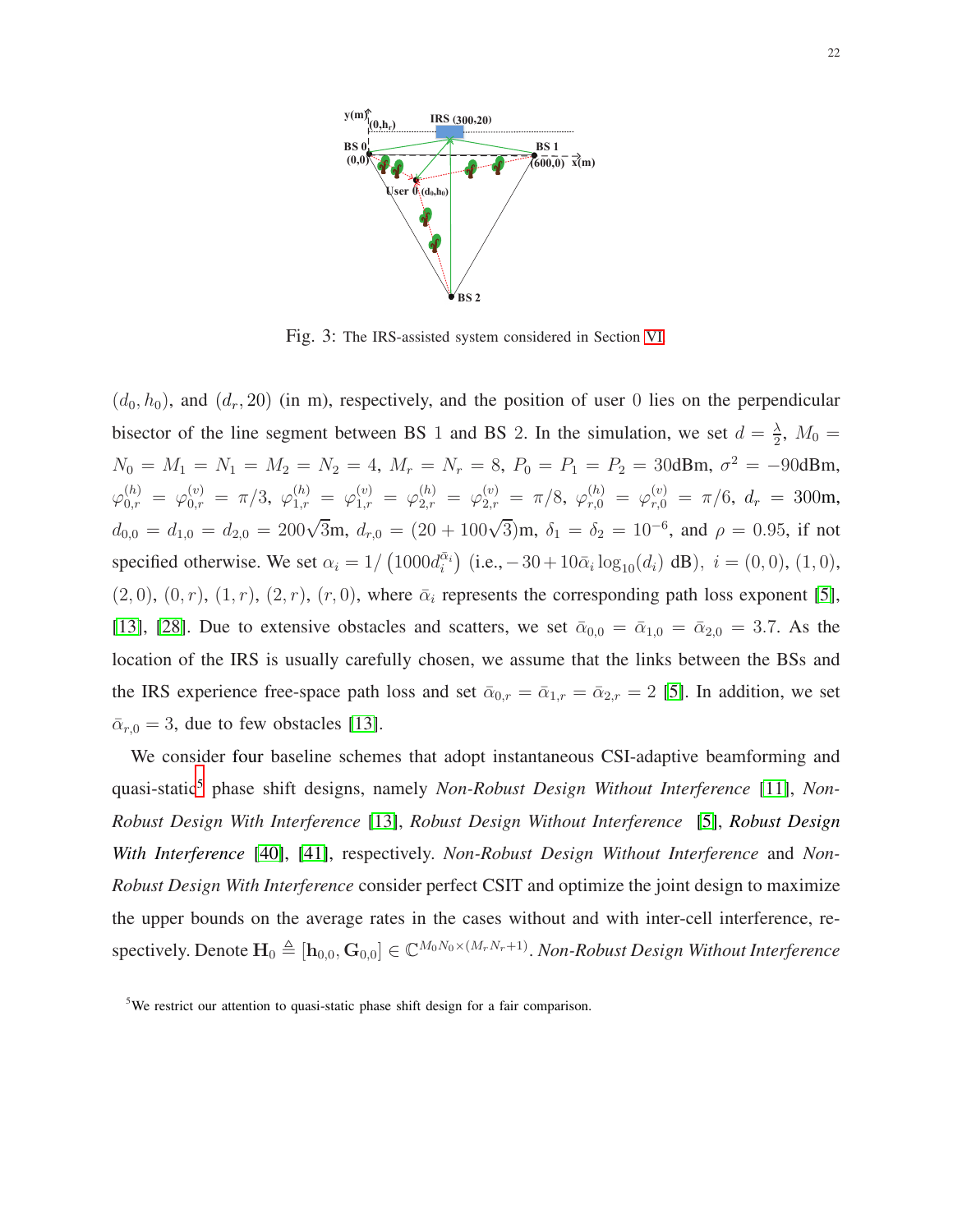adopts the closed-form optimal solution of the following problem:

$$
\left(\mathbf{v}^{(1)*}, \mathbf{w}_0^{(1)*}(\mathbf{H}_0)\right) \triangleq \arg \max_{\mathbf{v}, \mathbf{w}_0} \quad \log_2 \left(1 + \frac{P_0 \mathbb{E}\left[\left\|\left(\mathbf{v}^H \mathbf{G}_0 + \mathbf{h}_{0,0}^H\right) \mathbf{w}_0 \left(\mathbf{H}_0\right)\right\|^2\right]}{\sigma^2}\right)
$$
\n
$$
s.t. \quad (1), \quad \|\mathbf{w}_0 \left(\mathbf{H}_0\right)\|_2^2 = 1,
$$
\n(37)

which is given by [\[11\]](#page-32-10):

$$
\mathbf{v}^{(1)*} = \angle \Big( \mathbf{a}(\delta_{0,r}^{(h)}, \delta_{0,r}^{(v)}, M_r, N_r) - \mathbf{a}(\varphi_{r,0}^{(h)}, \varphi_{r,0}^{(v)}, M_r, N_r) \Big), \quad \mathbf{w}_0^{(1)*} (\mathbf{H}_0) = \frac{\Big( (\mathbf{v}^{(1)*})^H \mathbf{G}_0 + \mathbf{h}_{0,0}^H \Big)^H}{\Big\| (\mathbf{v}^{(1)*})^H \mathbf{G}_0 + \mathbf{h}_{0,0}^H \Big\|_2},
$$
as the quasi-static phase shifts and instantaneous CSI-adaptive beamformer. *Non-Robust Design*

*With Interference* adopts a stationary point of the following problem:

$$
\max_{\mathbf{v}, \mathbf{w}_0} \quad \log_2 \left( 1 + \frac{P_0 \mathbb{E} \left[ \left| \left( \mathbf{v}^H \mathbf{G}_0 + \mathbf{h}_{0,0}^H \right) \mathbf{w}_0 \left( \mathbf{H}_0 \right) \right|^2 \right]}{P_1 g_1 \left( \mathbf{v} \right) + \sigma^2} \right)
$$
\n
$$
s.t. \quad (1), \quad \|\mathbf{w}_0 \left( \mathbf{H}_0 \right) \|_2^2 = 1,
$$
\n
$$
(38)
$$

denoted by  $(\mathbf{v}^{(2)*}, \mathbf{w}^{(2)*})$ , which is obtained using Algorithm 1 in [\[13\]](#page-32-11), as the quasi-static phase shifts and instantaneous CSI-adaptive beamformer. *Robust Design With Interference* adopts a stationary point of the following problem:  $\alpha$ 

$$
\max_{\mathbf{v}} \quad \frac{P_0 \left\| \mathbf{v}^H \bar{\mathbf{G}}_{0,0} \right\|_2^2}{\sigma^2 + \sum_{k \in \mathcal{K}} P_k \left\| \mathbf{v}^H \bar{\mathbf{G}}_{k,0} \right\|_2^2}
$$
  
s.t.  $|v_n| = 1, \ n \in \mathcal{N},$ 

denoted by  $\mathbf{v}^{(4)*}$ , as the quasi-static phase shifts, and then utilizes  $\mathbf{w}^{(4)*} = \frac{\left((\mathbf{v}^{(4)*}\right)^H \hat{\mathbf{G}}_{0,0} + \hat{\mathbf{h}}_{0,0}^H)^H}{\|\mathbf{G}_{0,0} + \hat{\mathbf{h}}_{0,0}^H\|}$  $\left\|\left(\mathbf{v}^{(4)*}\right)^H\hat{\mathbf{G}}_{0,0}+\hat{\mathbf{h}}_{0,0}^H\right\|$  2 as the robust instantaneous CSI-adaptive beamformer.<sup>6</sup> Besides, *Non-Robust Design Without Interference*, *Non-Robust Design With Interference*, and *Robust Design Without Interference* adopt the proposed rate adaptation design given by [\(19\)](#page-14-7) for the scenario of goodput maximization. *Robust Design Without Interference* considers imperfect CSIT but does not consider inter-cell interference. More specifically, *Robust Design Without Interference* adopts the proposed solutions under  $P_k = 0, k \in \mathcal{K} \setminus \{0\}$ , denoted by  $(\mathbf{v}^{(3,ER)*}, \mathbf{w}^{(3,ER)*})$  for the scenario of ergodic rate and  $(v^{(3,Q)*}, w^{(3,Q)*}, r^{(3,Q)*})$ ,  $Q = GP1$ ,  $GP2$  for the scenario of goodput maximization. The ergodic rates and average goodputs of all schemes are obtained by averaging over 10000 realizations of the random NLoS components.

In the scenario of ergodic rate maximization, we evaluate the ergodic rates of all schemes.

 ${}^{6}$ The quasi-static phase shifts adapt to the perfect LoS components, and the robust instantaneous CSI-adaptive beamforming design is identical to the proposed ones and can be viewed as extensions of those in [\[40\]](#page-34-5), [\[41\]](#page-34-6).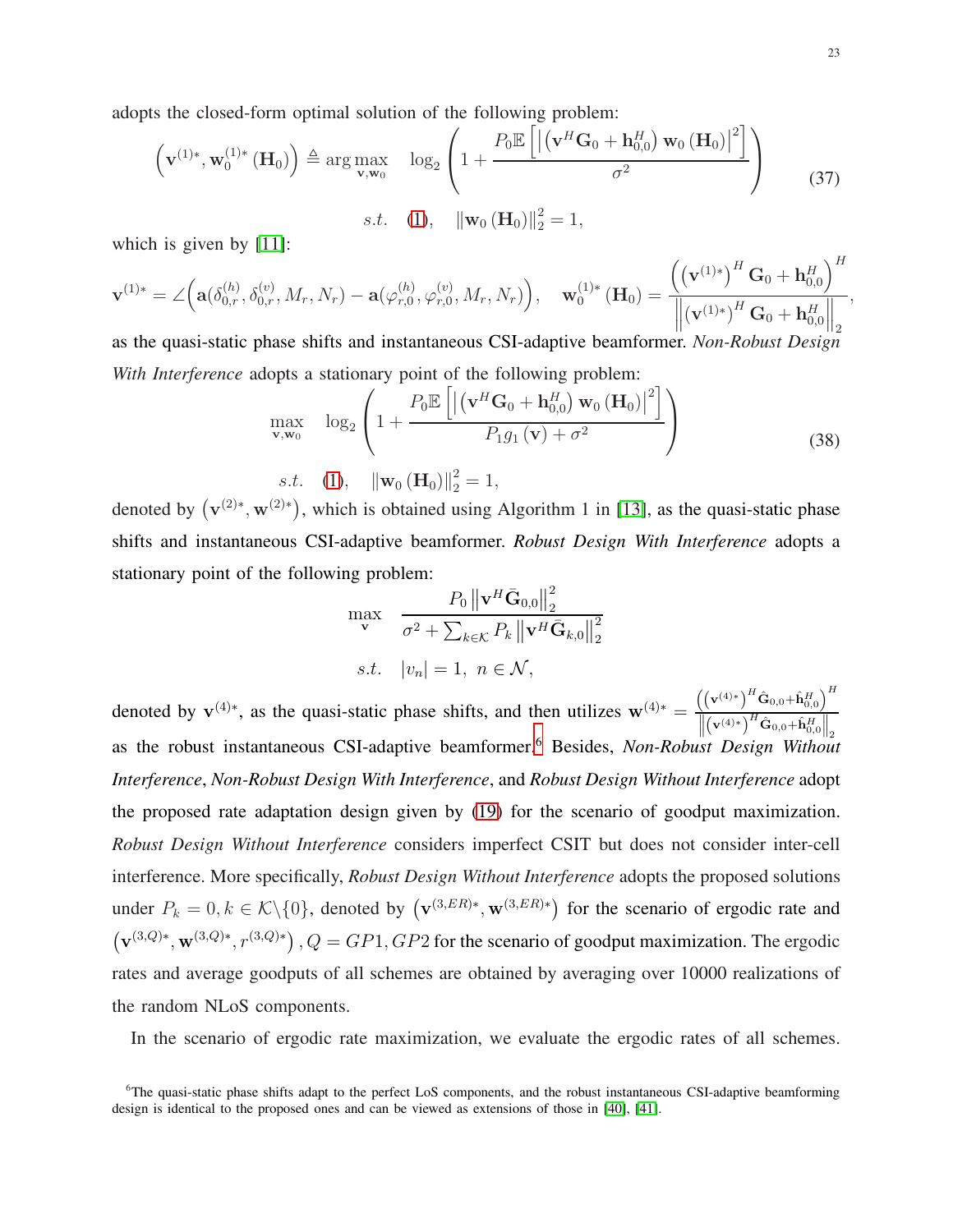<span id="page-23-2"></span><span id="page-23-1"></span><span id="page-23-0"></span>

<span id="page-23-5"></span><span id="page-23-4"></span><span id="page-23-3"></span>Fig. 4: Ergodic rate maximization.

Fig. [4](#page-23-0) illustrates the ergodic rate versus  $M_r$  (=  $N_r$ ),  $K_{0,r}$  (=  $K_{r,0}$ ),  $\delta_1$ (=  $\delta_2$ ),  $d_{0,0}$ , and  $d_r$ , respectively. Fig. [4](#page-23-0) shows that  $C^{(ER)}(\mathbf{v}^{\dagger}, \mathbf{w}_0^{\dagger})$  given by [\(7\)](#page-9-2) and its upper bound

$$
\log_2\left(1+\frac{P_0\mathbb{E}\left[g_0^{(ER)}\left(\mathbf{v}^\dagger,\mathbf{w}_0^\dagger\left(\hat{\mathbf{H}}_0\right),\hat{\mathbf{H}}_0\right)\right]}{\sum\limits_{k\in\mathcal{K}\backslash\{0\}}P_kg_k\left(\mathbf{v}^\dagger\right)+\sigma^2}\right)
$$

are very close to each other, indicating that the upper bound in Theorem [1](#page-10-1) is a good approximation of  $C^{(ER)}(\mathbf{v}, \mathbf{w}_0)$ . In the scenario of average goodput maximization, we evaluate the average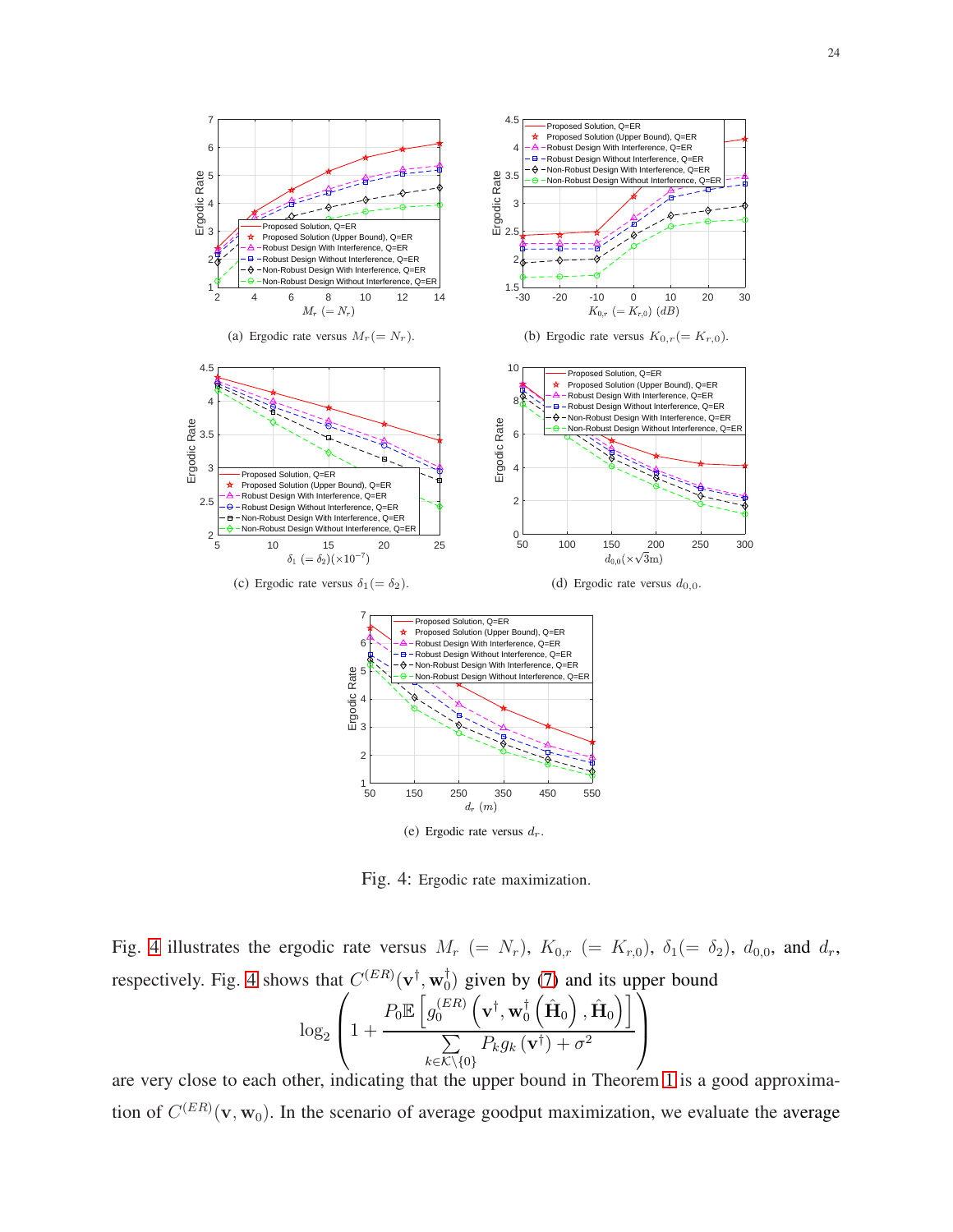<span id="page-24-2"></span><span id="page-24-1"></span><span id="page-24-0"></span>

<span id="page-24-5"></span><span id="page-24-4"></span><span id="page-24-3"></span>(e) Average goodput versus  $d_r$ .

Fig. 5: Average goodput maximization.

goodputs of all schemes. Fig. [5](#page-24-0) illustrates the average goodput versus  $M_r$  (=  $N_r$ ),  $K_{0,r}$  (=  $K_{r,0}$ ),  $\delta_1(=\delta_2)$ ,  $d_{0,0}$ , and  $d_r$ , respectively. Fig. [5](#page-24-0) shows that the two proposed solutions for average goodput maximization have different preferable system parameters and complement each other to provide a higher average goodput.

In both scenarios, we can draw the following conclusions. The gain of the proposed solution over *Robust Design With Interference* stems from the joint design of instantaneous CSI-adaptive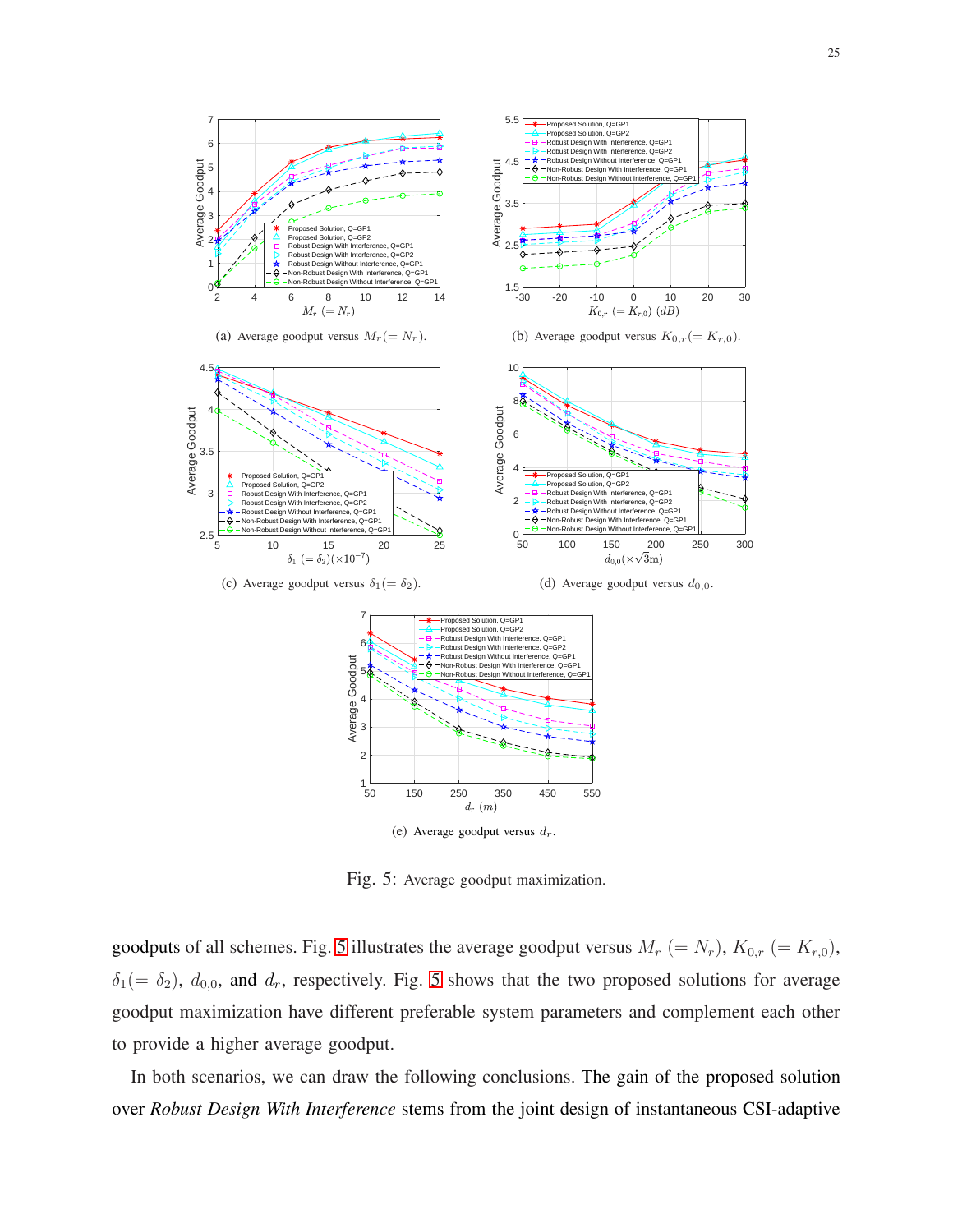beamforming and quasi-static phase shift design; the gain of the proposed solution over *Robust Design Without Interference* comes from the effective utilization of inter-cell interference; the gain of the proposed solution over *Non-Robust Design With Interference* comes from the effective utilization of imperfect CSIT; the gain of the proposed solution over *Non-Robust Design Without Interference* comes from the effective utilization of imperfect CSIT and inter-cell interference. The three robust designs outperform the two non-robust designs, demonstrating the advantage of explicitly considering CSI estimation errors. The proposed solutions and *Robust Design With Interference* outperform *Robust Design Without Interference*, and *Non-Robust Design With Interference* outperforms *Non-Robust Design Without Interference*, indicating the advantage of explicitly considering inter-cell interference. Fig. [4\(a\)](#page-23-1) and Fig. [5\(a\)](#page-24-1) show that the ergodic rate and average goodput of each scheme increase with  $M_r$  (=  $N_r$ ), mainly due to the increment of reflecting signal power. Fig. [4\(b\)](#page-23-2) and Fig. [5\(b\)](#page-24-2) show that the ergodic rate and average goodput of each scheme increase with  $K_{0,r}$  (=  $K_{r,0}$ ), mainly due to the increment of the channel power of each LoS component. Fig. [4\(c\)](#page-23-3) and Fig. [5\(c\)](#page-24-3) show that the ergodic rate and average goodput of each scheme decrease with  $\delta_1(=\delta_2)$ , due to the increment of channel estimation error, and the ergodic rates and average goodputs of the two non-robust designs decrease faster than those of the two robust ones. Fig. [4\(d\),](#page-23-4) Fig. [5\(d\),](#page-24-4) Fig. [4\(e\),](#page-23-5) and Fig. [5\(e\)](#page-24-5) show that the ergodic rate and average goodput of each scheme decrease with  $d_{0,0}$  and  $d_r$ , mainly due to the increment of interference.

## VII. CONCLUSION

This paper investigated the robust optimization of instantaneous CSI-adaptive beamforming and quasi-static phase shifts in an IRS-assisted system with inter-cell interference. In the scenario of coding over many slots, we considered the robust maximization of the user's ergodic rate. In the scenario of coding within each slot, we considered the robust optimization of the user's average goodput under the successful transmission probability constraints. In both scenarios, we obtained closed-form robust instantaneous CSI-adaptive beamforming designs that can promptly adapt to fast CSI changes over slots and robust quasi-static phase shift designs of low computation and phase adjustment costs. Numerical results further demonstrate notable gains of the proposed robust joint designs over existing designs.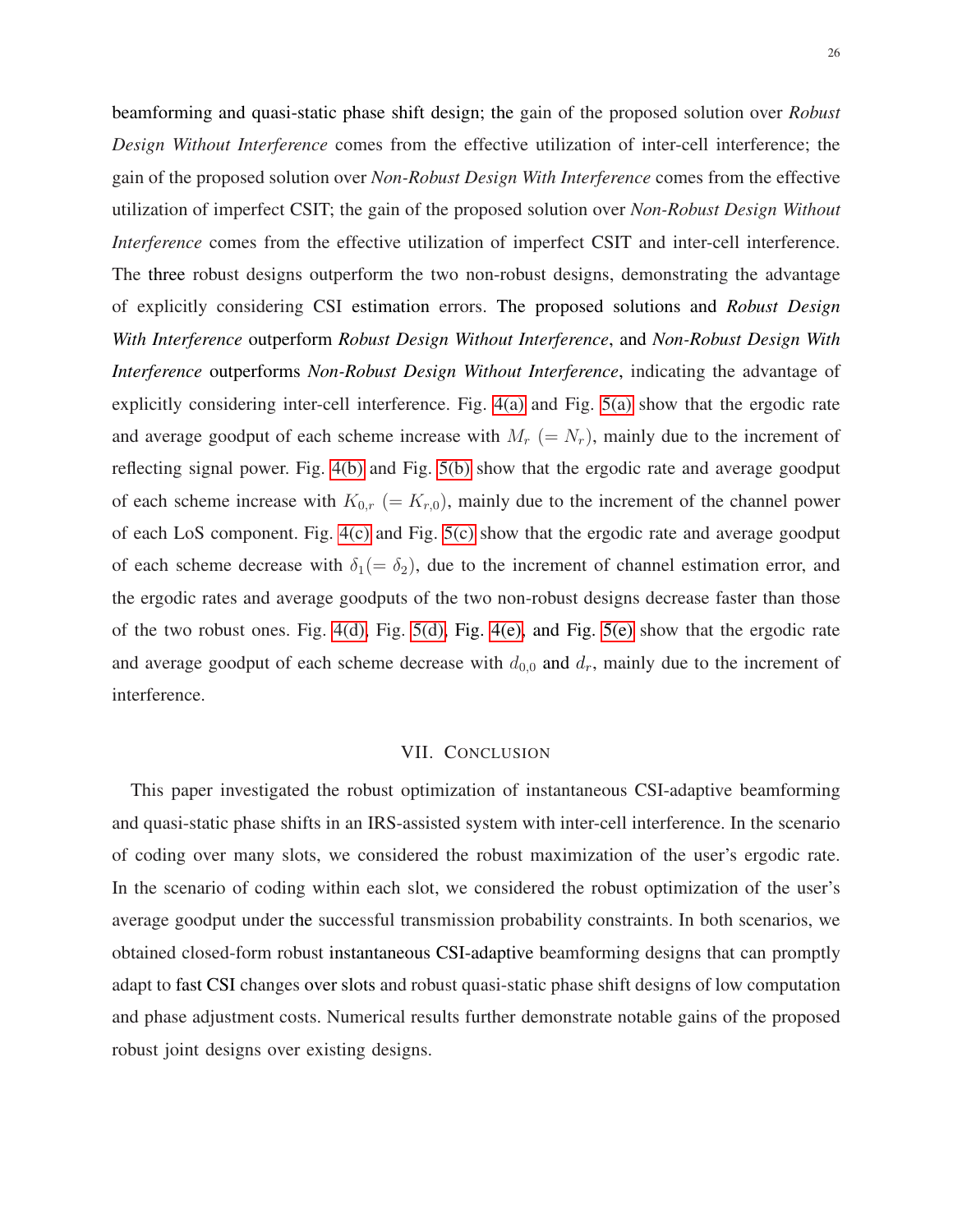By Jensen's inequality from [\(7\)](#page-9-2), we have:

$$
C^{(ER)}(\mathbf{v}, \mathbf{w}_0) \leq \log_2 \left(1 + \frac{P_0 \mathbb{E}_{\hat{\mathbf{H}}_0, \Delta \mathbf{H}_0} \left[ \left| (\mathbf{v}^H \mathbf{G}_{0,0} + \mathbf{h}_{0,0}^H) \mathbf{w}_0 \left( \hat{\mathbf{H}}_0 \right) \right|^2 \right]}{\sum_{k \in \mathcal{K} \setminus \{0\}} P_k \mathbb{E} \left[ \left| (\mathbf{v}^H \mathbf{G}_{k,0} + \mathbf{h}_{k,0}^H) \frac{\mathbf{h}_{k,k}}{\|\mathbf{h}_{k,k}\|_2}\right|^2 \right] + \sigma^2} \right).
$$
  
ng the proof in Appendix B of [13], we have:

Following the proof in Appendix B of [\[13\]](#page-32-11), we have:

$$
\mathbb{E}\left[\left|\left(\mathbf{v}^H\mathbf{G}_{0,0} + \mathbf{h}_{0,0}^H\right)\mathbf{w}_0\left(\hat{\mathbf{H}}_0\right)\right|^2\right] \n= \mathbb{E}\left[\mathbb{E}\left[\left|\left(\mathbf{v}^H\hat{\mathbf{G}}_{0,0} + \hat{\mathbf{h}}_{0,0}^H\right)\mathbf{w}_0\left(\hat{\mathbf{H}}_0\right) + \mathbf{v}^H\Delta\mathbf{G}_{0,0}\mathbf{w}_0\left(\hat{\mathbf{H}}_0\right) + \Delta\mathbf{h}_{0,0}^H\mathbf{w}_0\left(\hat{\mathbf{H}}_0\right)\right|^2\right|\hat{\mathbf{H}}_0\right]\right] \n= \mathbb{E}\left[\left|\left(\mathbf{v}^H\hat{\mathbf{G}}_{0,0} + \hat{\mathbf{h}}_{0,0}^H\right)\mathbf{w}_0\left(\hat{\mathbf{H}}_0\right)\right|^2 + \mathbb{E}\left[\left|\mathbf{v}^H\Delta\mathbf{G}_{0,0}\mathbf{w}_0\left(\hat{\mathbf{H}}_0\right)\right|^2\right|\hat{\mathbf{H}}_0\right] \n+ \mathbb{E}\left[\left|\Delta\mathbf{h}_{0,0}^H\mathbf{w}_0\left(\hat{\mathbf{H}}_0\right)\right|^2\right|\hat{\mathbf{H}}_0\right]\right] \n= \mathbb{E}\left[\left|\left(\mathbf{v}^H\hat{\mathbf{G}}_{0,0} + \hat{\mathbf{h}}_{0,0}^H\right)\mathbf{w}_0\left(\hat{\mathbf{H}}_0\right)\right|^2 + \mathbf{w}_0^H\left(\hat{\mathbf{H}}_0\right)\mathbb{E}\left[\Delta\mathbf{G}_{0,0}^H\mathbf{v}\mathbf{v}^H\Delta\mathbf{G}_{0,0}\right]\mathbf{w}_0\left(\hat{\mathbf{H}}_0\right) \right. \n+ \mathbf{w}_0^H\left(\hat{\mathbf{H}}_0\right)\mathbb{E}\left[\Delta\mathbf{h}_{0,0}\Delta\mathbf{h}_{0,0}^H\right]\mathbf{w}_0\left(\hat{\mathbf{H}}_0\right)\right] \n= \mathbb{E}\left[g_0^{(ER)}\left(\mathbf
$$

where (a) is due to the independence between  $\Delta\mathbf{G}_{0,0}$  and  $\Delta\mathbf{h}_{0,0}$ ,  $\mathbb{E}[\Delta\mathbf{G}_{0,0}] = 0$ , and  $\mathbb{E}[\Delta\mathbf{h}_{0,0}] =$ 0, (*b*) is due to the fact that  $\mathbb{E}\left[\Delta \mathbf{G}_{0,0}^H \mathbf{v} \mathbf{v}^H \Delta \mathbf{G}_{0,0}\right] = M_r N_r \delta_1^2 \mathbf{I}_{M_0 N_0}$  (as the elements of  $\mathbf{v}^H \Delta \mathbf{G}_{0,0}$ are i.i.d. according to  $CN(0, M_rN_r\delta_1^2)$ ),  $\mathbb{E}\left[\Delta \mathbf{h}_{0,0}\Delta \mathbf{h}_{0,0}^H\right] = \delta_2^2 \mathbf{I}_{M_0N_0}$  (as the elements of  $\Delta \mathbf{h}_{0,0}$ are i.i.d. according to  $CN(0, \delta_2^2)$ ), and  $\parallel$  $\mathbf{w}_0\left(\hat{\mathbf{H}}_0\right)\!\!\!\parallel\!\!\!\parallel$ 2  $_2 = 1$ . Similarly, we have:

$$
\mathbb{E}\left[\left|\left(\mathbf{v}^{H}\mathbf{G}_{k,0}+\mathbf{h}_{k,0}^{H}\right)\frac{\mathbf{h}_{k,k}}{\|\mathbf{h}_{k,k}\|_{2}}\right|^{2}\right] = \mathbb{E}\left[\left|\left(\mathbf{v}^{H}\mathbf{G}_{k,0}+\mathbf{h}_{k,0}^{H}\right)\frac{\mathbf{h}_{k,k}\mathbf{h}_{k,k}^{H}}{\|\mathbf{h}_{k,k}\|_{2}}\left(\mathbf{v}^{H}\mathbf{G}_{k,0}+\mathbf{h}_{k,0}^{H}\right)^{H}\right|\right]
$$
\n
$$
\stackrel{(a)}{=} \mathbb{E}\left[\left|\left(\mathbf{v}^{H}\mathbf{G}_{k,0}+\mathbf{h}_{k,0}^{H}\right)\mathbb{E}\left[\frac{\mathbf{h}_{k,k}\mathbf{h}_{k,k}^{H}}{\|\mathbf{h}_{k,k}\|_{2}^{2}}\right]\left(\mathbf{v}^{H}\mathbf{G}_{k,0}+\mathbf{h}_{k,0}^{H}\right)^{H}\right|\right]
$$
\n
$$
\stackrel{(b)}{=} \frac{1}{M_{k}N_{k}}\mathbb{E}\left[\left\|\mathbf{v}^{H}\mathbf{G}_{k,0}+\mathbf{h}_{k,0}^{H}\right\|_{2}^{2}\right] \stackrel{(c)}{=} \frac{1}{M_{k}N_{k}}\left(\mathbb{E}\left[\left\|\mathbf{v}^{H}\mathbf{G}_{k,0}\right\|_{2}^{2}\right]+2\mathbf{v}^{H}\mathbb{E}\left[\mathbf{G}_{k,0}\right]\mathbb{E}\left[\mathbf{h}_{k,0}\right]+\mathbb{E}\left[\left\|\mathbf{h}_{k,0}^{H}\right\|_{2}^{2}\right]\right)
$$
\n
$$
\stackrel{(d)}{=} \frac{1}{M_{k}N_{k}}\left(\mathbb{E}\left[\left\|\mathbf{v}^{H}\mathbf{G}_{k,0}\right\|_{2}^{2}\right]+\alpha_{k,0}\right)
$$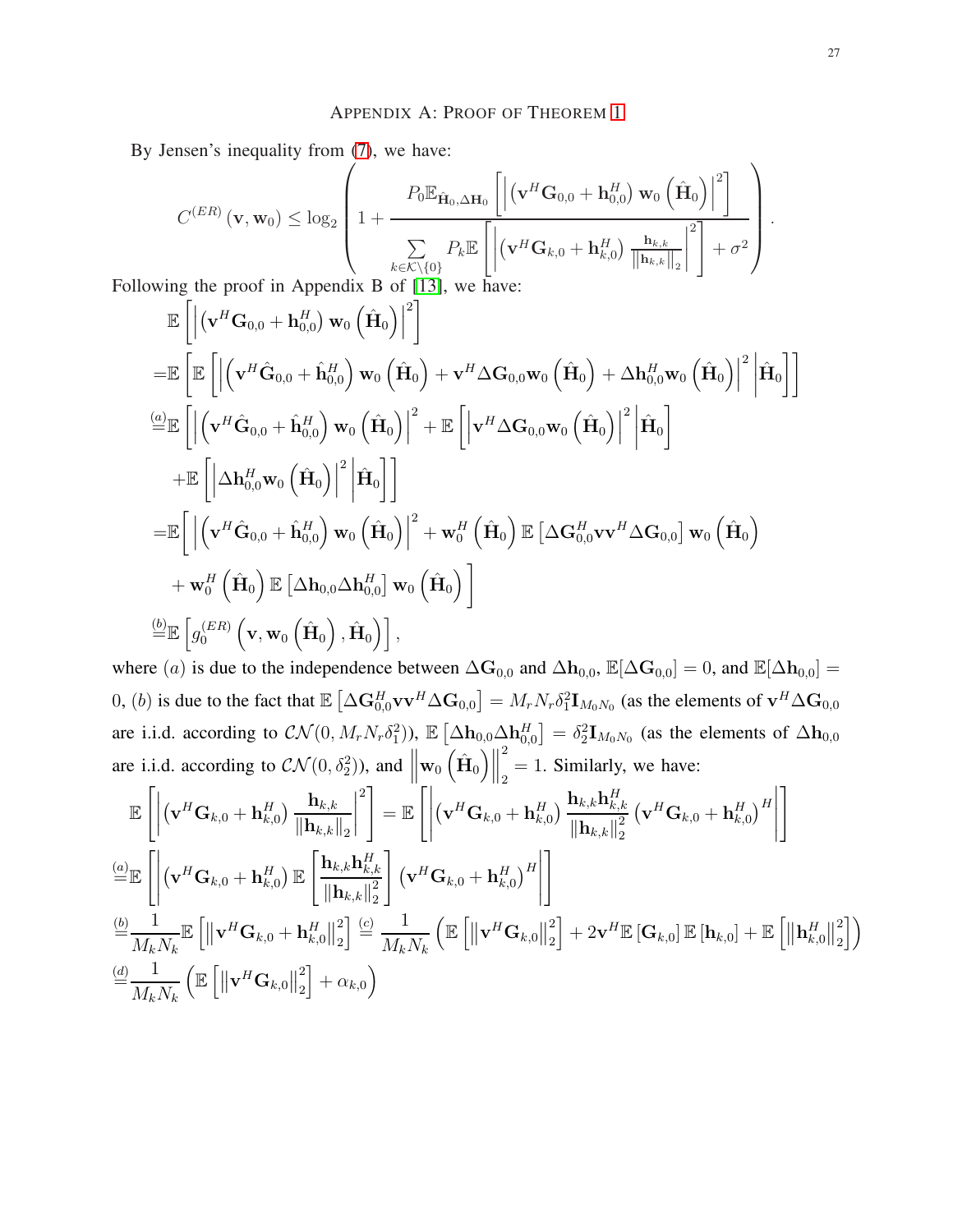$$
\begin{split}\n&\stackrel{(e)}{=} \frac{1}{M_k N_k} \left( \left\| \mathbf{v}^H \bar{\mathbf{G}}_{k,0} \right\|_2^2 + \alpha_{r,0} \alpha_{k,r} \left( \frac{K_{r,0} \mathbb{E} \left[ \left\| \mathbf{v}^H \text{diag} \left( \bar{\mathbf{h}}_{r,0}^H \right) \tilde{\mathbf{H}}_{k,r} \right\|_2^2 \right]}{(K_{k,r} + 1)(K_{r,0} + 1)} \right. \\
&\quad \left. + \frac{K_{k,r} \mathbb{E} \left[ \left\| \mathbf{v}^H \text{diag} \left( \tilde{\mathbf{h}}_{r,0}^H \right) \bar{\mathbf{H}}_{k,r} \right\|_2^2 \right]}{(K_{k,r} + 1)(K_{r,0} + 1)} + \frac{\mathbb{E} \left[ \left\| \mathbf{v}^H \text{diag} \left( \tilde{\mathbf{h}}_{r,0}^H \right) \tilde{\mathbf{H}}_{k,r} \right\|_2^2 \right]}{(K_{k,r} + 1)(K_{r,0} + 1)} + \alpha_{k,0} \right)}{(\mathbf{K}_{k,r} + 1)(K_{r,0} + 1)} \\
&= \frac{1}{M_k N_k} \left( \left\| \mathbf{v}^H \bar{\mathbf{G}}_{k,0} \right\|_2^2 + \alpha_{r,0} \alpha_{k,r} \left( \frac{K_{r,0} \mathbf{v}^H \text{diag} \left( \bar{\mathbf{h}}_{r,0}^H \right) \mathbb{E} \left[ \tilde{\mathbf{H}}_{k,r} \tilde{\mathbf{H}}_{k,r}^H \right] \text{diag} \left( \bar{\mathbf{h}}_{r,0} \right) \mathbf{v}}{(K_{k,r} + 1)(K_{r,0} + 1)} + \frac{\mathbf{v}^H \mathbb{E} \left[ \text{diag} \left( \tilde{\mathbf{h}}_{r,0}^H \right) \tilde{\mathbf{H}}_{k,r} \tilde{\mathbf{H}}_{k,r}^H \text{diag} \left( \tilde{\mathbf{h}}_{r,0} \right) \right] \mathbf{v}}{(K_{k,r} + 1)(K_{r,0} + 1)} + \frac{\mathbf{v}^H \math
$$

where (a) is due to the fact that  $h_{k,k}$  is independent from  $h_{k,0}$  and  $G_{k,0}$ , (b) is due to the fact that  $\mathbf{h}_{k,k}$  $\left\Vert \mathbf{h}_{k,k}\right\Vert _{2}$ follows the uniform spherical distribution and hence satisfies  $\mathbb{E}\left[\frac{\mathbf{h}_{k,k}\mathbf{h}_{k,k}^H}{\mathbf{h}_{k,k}^H}\right]$  $\left\Vert \mathbf{h}_{k,k}\right\Vert _{2}^{2}$ (c) is due to the independence between  $\mathbf{G}_{k,0}$  and  $\mathbf{h}_{k,0}$ , (d) is due to  $\mathbb{E}[\mathbf{G}_{k,0}^{[1] \to k,k}] = 0$  and  $\mathbb{E}[\mathbf{h}_{k,0}] = 0$ , 1  $=\frac{1}{M}$  $\frac{1}{M_k N_k}$ **I** $M_k N_k$ , (e) is due to [\(5\)](#page-8-1), and (f) is due to the fact that the elements of  $\tilde{\mathbf{h}}_{k,r}$  and  $\tilde{\mathbf{h}}_{r,0}$  are i.i.d. according to  $\mathcal{CN}(0, 1)$ . Thus, we complete the proof of Theorem [1.](#page-10-1)

#### APPENDIX B: PROOF OF THEOREM [2](#page-11-3)

<span id="page-27-1"></span>First, we equivalently transform Problem [2](#page-10-0) to the following problem:

s.t. [\(1\)](#page-7-0),

$$
\max_{\mathbf{v}} \quad \frac{\mathbb{E}\left[\gamma_0^{(ER)*}\left(\mathbf{v}, \hat{\mathbf{H}}_0\right)\right]}{\sum\limits_{k \in \mathcal{K} \setminus \{0\}} P_k g_k\left(\mathbf{v}\right) + \sigma^2} \tag{39}
$$

<span id="page-27-0"></span>where

$$
\gamma_0^{(ER)*}\left(\mathbf{v}, \hat{\mathbf{H}}_0\right) \triangleq \max_{\mathbf{w}_0(\hat{\mathbf{H}}_0)} g_0^{(ER)}\left(\mathbf{v}, \mathbf{w}_0\left(\hat{\mathbf{H}}_0\right), \hat{\mathbf{H}}_0\right)
$$
\n
$$
s.t. \quad (6).
$$
\n(40)

Next, by Cauchy-Schwartz inequality, we can show that  $\mathbf{w}_0^{(ER)*}(\mathbf{v}, \hat{\mathbf{H}}_0)$  in [\(10\)](#page-11-2) is an opti-mal solution of the problem in [\(40\)](#page-27-0) and  $\gamma_0^{(ER)*}(\mathbf{v}, \hat{\mathbf{H}}_0) = g_0^{(ER)}$  $_{0}^{(ER)}\left(\mathbf{v},\mathbf{w}_{0}^{(ER)*}\left(\mathbf{v},\hat{\mathbf{H}}_{0}\right),\hat{\mathbf{H}}_{0}\right)$  , Substituting  $\gamma_0^{(ER)*}$  (v,  $\hat{H}_0$ ) into the objective function of the problem in [\(39\)](#page-27-1), we can obtain Problem [3.](#page-11-1) Therefore, we complete the proof of Theorem [2.](#page-11-3)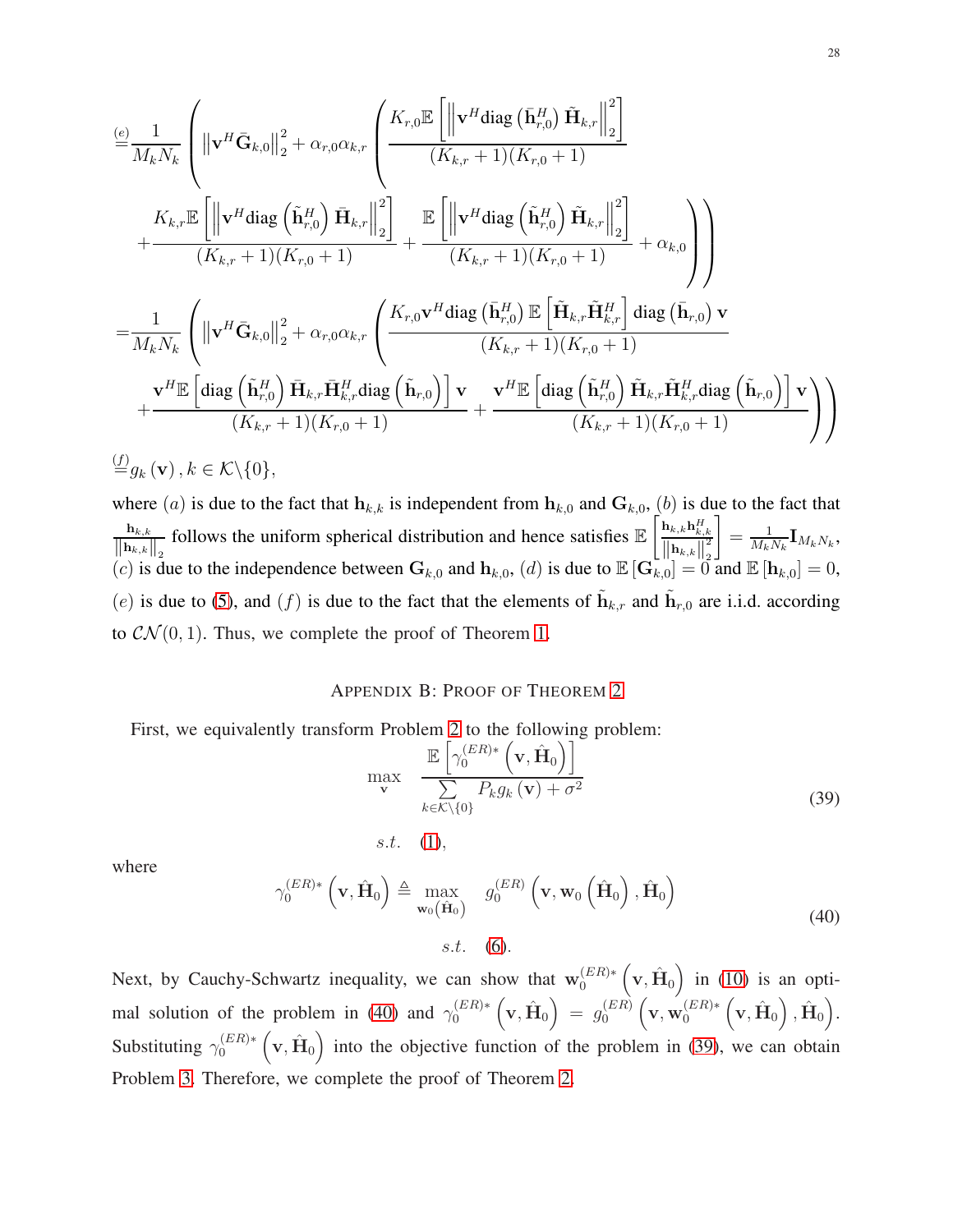## <span id="page-28-0"></span>APPENDIX C: PROOF OF LEMMA [1](#page-13-5)

By total probability theorem, we have:

$$
\Pr\left[C\left(\mathbf{v}, \mathbf{w}_0\left(\hat{\mathbf{H}}_0\right), \hat{\mathbf{H}}_0, \Delta \mathbf{H}_0\right) \ge r\left(\hat{\mathbf{H}}_0\right)\right]
$$
\n
$$
= \Pr\left[\Delta \mathbf{H}_0 \in \mathcal{E}\right] \Pr\left[C\left(\mathbf{v}, \mathbf{w}_0\left(\hat{\mathbf{H}}_0\right), \hat{\mathbf{H}}_0, \Delta \mathbf{H}_0\right) \ge r\left(\hat{\mathbf{H}}_0\right) | \Delta \mathbf{H}_0 \in \mathcal{E}\right]
$$
\n
$$
+ \left(1 - \Pr\left[\Delta \mathbf{H}_0 \in \mathcal{E}\right]\right) \Pr\left[C\left(\mathbf{v}, \mathbf{w}_0\left(\hat{\mathbf{H}}_0\right), \hat{\mathbf{H}}_0, \Delta \mathbf{H}_0\right) \ge r\left(\hat{\mathbf{H}}_0\right) | \Delta \mathbf{H}_0 \notin \mathcal{E}\right].
$$
\n(41) and (41) we have:

By  $(11)$  and  $(41)$ , we have:

$$
\Pr\left[C\left(\mathbf{v}, \mathbf{w}_{0}\left(\hat{\mathbf{H}}_{0}\right), \hat{\mathbf{H}}_{0}, \Delta \mathbf{H}_{0}\right) \geq r\left(\hat{\mathbf{H}}_{0}\right) | \Delta \mathbf{H}_{0} \in \mathcal{E}\right] \geq \frac{\rho}{\Pr[\Delta \mathbf{H}_{0} \in \mathcal{E}]} - \frac{1 - \Pr[\Delta \mathbf{H}_{0} \in \mathcal{E}]}{\Pr[\Delta \mathbf{H}_{0} \in \mathcal{E}]} \Pr\left[C\left(\mathbf{v}, \mathbf{w}_{0}\left(\hat{\mathbf{H}}_{0}\right), \hat{\mathbf{H}}_{0}, \Delta \mathbf{H}_{0}\right) \geq r\left(\hat{\mathbf{H}}_{0}\right) | \Delta \mathbf{H}_{0} \notin \mathcal{E}\right] \geq \frac{\rho}{\Pr[\Delta \mathbf{H}_{0} \in \mathcal{E}]}.
$$
\n(42)

In addition, by [\(13\)](#page-13-2), we have:

<span id="page-28-1"></span>
$$
\Pr\left[\Delta H_0 \in \mathcal{E}\right] = F_{2M_0N_0M_rN_r}\left(\frac{2\varepsilon_1^2}{\delta_1^2}\right) = \rho. \tag{43}
$$

By [\(42\)](#page-28-1) and [\(43\)](#page-28-2), we can show Lemma [1.](#page-13-5)

## <span id="page-28-3"></span><span id="page-28-2"></span>APPENDIX D: PROOF OF LEMMA [2](#page-14-5)

Note that [\(14\)](#page-13-1) is equivalent to:

$$
r\left(\hat{\mathbf{H}}_0\right) = \min_{\Delta\mathbf{H}_0 \in \mathcal{E}} C\left(\mathbf{v}, \mathbf{w}_0\left(\hat{\mathbf{H}}_0\right), \hat{\mathbf{H}}_0, \Delta\mathbf{H}_0\right), \quad \hat{\mathbf{H}}_0 \in \mathbb{C}^{M_0 N_0 \times (M_r N_r + 1)}. \tag{44}
$$

In addition, we have:

$$
\left| \left( \mathbf{v}^H \mathbf{G}_{0,0} + \mathbf{h}_{0,0}^H \right) \mathbf{w}_0 \left( \hat{\mathbf{H}}_0 \right) \right| = \left| \left( \mathbf{v}^H \left( \hat{\mathbf{G}}_{0,0} + \Delta \mathbf{G}_{0,0} \right) + \hat{\mathbf{h}}_{0,0}^H \right) \mathbf{w}_0 \left( \hat{\mathbf{H}}_0 \right) + \Delta \mathbf{h}_{0,0}^H \mathbf{w}_0 \left( \hat{\mathbf{H}}_0 \right) \right|
$$
\n
$$
\stackrel{\text{(a)}}{\geq} \left| \left( \mathbf{v}^H \left( \hat{\mathbf{G}}_{0,0} + \Delta \mathbf{G}_{0,0} \right) + \hat{\mathbf{h}}_{0,0}^H \right) \mathbf{w}_0 \left( \hat{\mathbf{H}}_0 \right) \right| - \varepsilon_2
$$
\n
$$
\stackrel{\text{(b)}}{\geq} \left| \left( \mathbf{v}^H \hat{\mathbf{G}}_{0,0} + \hat{\mathbf{h}}_{0,0}^H \right) \mathbf{w}_0 \left( \hat{\mathbf{H}}_0 \right) \right| - \varepsilon_1 \sqrt{M_r N_r} - \varepsilon_2, \tag{45}
$$

where  $(a)$  is due to triangle inequality, and Cauchy-Schwartz inequality and  $(b)$  is due to triangle inequality and Cauchy-Schwarz inequality. Note that the equality in (a) holds when  $\Delta h_{0,0} =$  $-\mathbf{w}_0\left(\hat{\mathbf{H}}_0\right) \varepsilon_2 e^{-j\angle\left(\left(\mathbf{v}^H\left(\hat{\mathbf{G}}_{0,0}+\Delta\mathbf{G}_{0,0}\right)+\hat{\mathbf{h}}_{0,0}^H\right)\mathbf{w}_0\left(\hat{\mathbf{H}}_0\right)\right)},$  and the equality in (b) holds when  $\Delta G_{0,0}$  = −  $\frac{\mathbf{v}\mathbf{w}_0^H(\hat{\mathbf{H}}_0)\varepsilon_1}{\sqrt{M_rN_r}}e^{-j\angle((\mathbf{v}^H\hat{\mathbf{G}}_{0,0}+\hat{\mathbf{h}}_{0,0}^H)\mathbf{w}_0(\hat{\mathbf{H}}_0))}$ . By [\(45\)](#page-28-3) and the fact that  $C(\mathbf{v},\mathbf{w}_0(\hat{\mathbf{H}}_0),\hat{\mathbf{H}}_0,\Delta\mathbf{H}_0)$  increases with  $\vert$  $(\mathbf{v}^H \mathbf{G}_{0,0} + \mathbf{h}_{0,0}^H) \mathbf{w}_0 (\hat{\mathbf{H}}_0)$ , we have  $r (\hat{\mathbf{H}}_0) = \log_2$  $\left(1+\frac{P_0g_0^{(GP)}(\mathbf{v},\mathbf{w}_0(\hat{\mathbf{H}}_0),\hat{\mathbf{H}}_0)}{\sum_{P_1,g_1}(\mathbf{v})+\sigma^2}\right)$  $\sum_{k \in \mathcal{K} \setminus \{0\}} P_k g_k(\mathbf{v}) + \sigma^2$  $\setminus$ .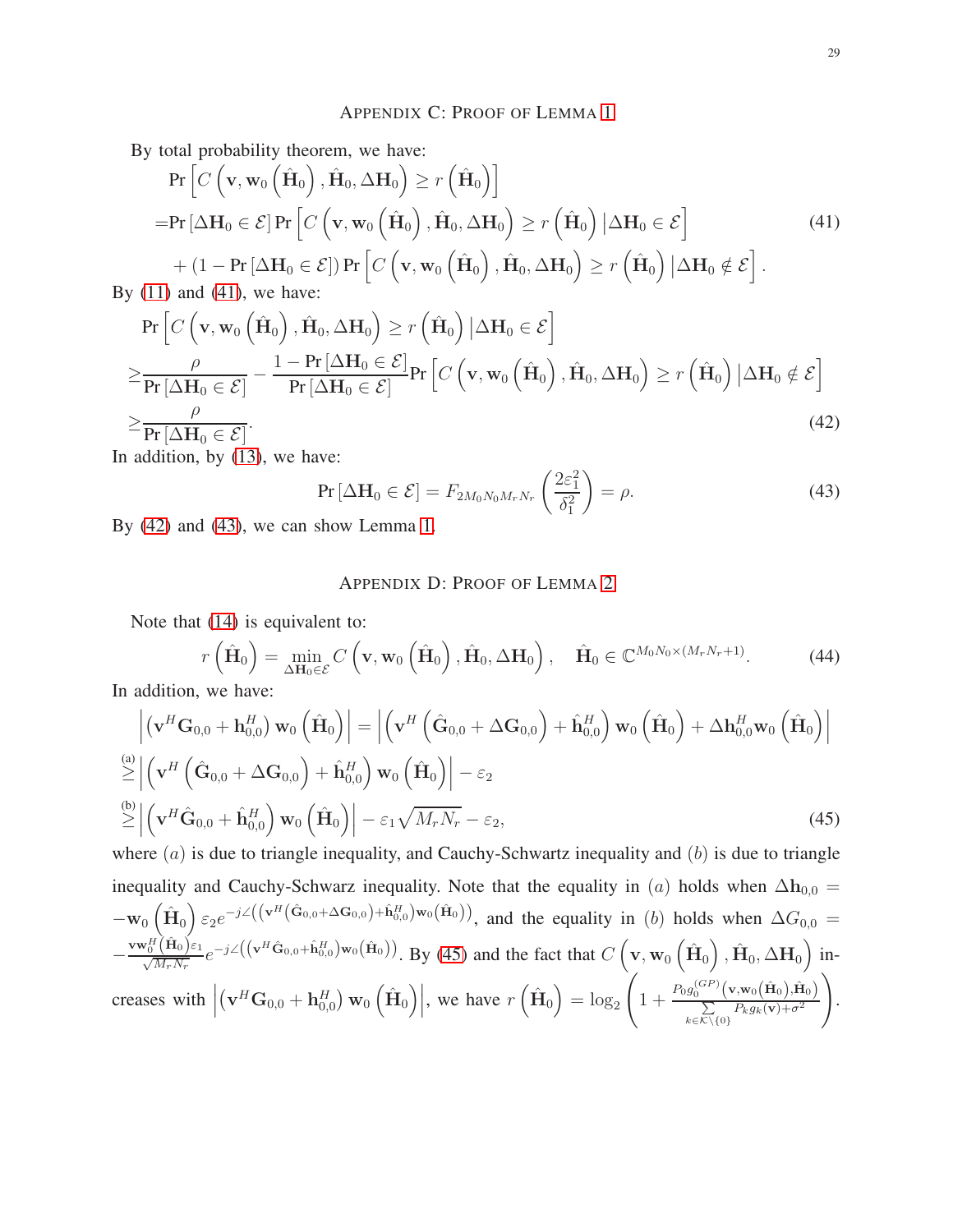<span id="page-29-1"></span>Thus, Problem [5](#page-13-0) can be equivalently converted to:

$$
\max_{\mathbf{v}} \quad \frac{\mathbb{E}\left[\gamma_0^{(GP1)*}\left(\mathbf{v}, \hat{\mathbf{H}}_0\right)\right]}{\sum\limits_{k \in \mathcal{K} \setminus \{0\}} P_k g_k\left(\mathbf{v}\right) + \sigma^2} \tag{46}
$$

<span id="page-29-0"></span>where

$$
\gamma_0^{(GP1)*} \left( \mathbf{v}, \hat{\mathbf{H}}_0 \right) \triangleq \max_{\mathbf{w}_0(\hat{\mathbf{H}}_0)} g_0^{(GP1)} \left( \mathbf{v}, \mathbf{w}_0 \left( \hat{\mathbf{H}}_0 \right), \hat{\mathbf{H}}_0 \right)
$$
  
s.t. (6). (47)

Next, by Cauchy-Schwartz inequality, we can show that  $\tilde{w}_0^{(GP1)*} (v, \hat{H}_0)$  in [\(18\)](#page-14-6) is an opti-mal solution of the problem in [\(47\)](#page-29-0) and  $\gamma_0^{(GP1)*}(\mathbf{v}, \hat{\mathbf{H}}_0) = g_0^{(GP1)}$  $_{0}^{(GP1)}\left( \mathbf{v},\tilde{\mathbf{w}}_{0}^{(GP1)*}\left( \mathbf{v},\hat{\mathbf{H}}_{0}\right) ,\hat{\mathbf{H}}_{0}\right) .$ Substituting  $\gamma_0^{(GP1)*}(\mathbf{v}, \hat{\mathbf{H}}_0)$  into the objective function of the problem in [\(46\)](#page-29-1), we can obtain Problem [7.](#page-14-1) Therefore, we complete the proof of Lemma [2.](#page-14-5)

s.t.  $(1)$ ,

#### <span id="page-29-2"></span>APPENDIX E: PROOF OF THEOREM [3](#page-15-5)

As  $\mathbf{v}^{(GP1)*}$  is an optimal solution of Problem [7,](#page-14-1)  $(\mathbf{v}^{(GP1)*}, \mathbf{w}_0^{(GP1)*}, r^{(GP1)*})$  is a feasible solution of Problem [5.](#page-13-0) Thus, based on Lemma [1,](#page-13-5)  $(\mathbf{v}^{(GP1)*}, \mathbf{w}_0^{(GP1)*}, r^{(GP1)*})$  is an optimal solution of Problem [5.](#page-13-0) Therefore, we complete the proof of Theorem [3.](#page-15-5)

## APPENDIX F: APPROXIMATION BASED ON BERNSTEIN-TYPE INEQUALITY

We have:  
\n
$$
\Pr\left[C\left(\mathbf{v}, \mathbf{w}_0\left(\hat{\mathbf{H}}_0\right), \hat{\mathbf{H}}_0, \Delta \mathbf{H}_0\right) \ge r\left(\hat{\mathbf{H}}_0\right)\right]
$$
\n
$$
\stackrel{(a)}{=} \Pr\left[\left|\left(\hat{\mathbf{h}}_{0,0}^H + \Delta \mathbf{h}_{0,0}^H + \mathbf{v}^H \left(\hat{\mathbf{G}}_{0,0} + \Delta \mathbf{G}_{0,0}\right)\right) \mathbf{w}_0(\hat{\mathbf{H}}_0)\right|^2 - q \ge 0\right]
$$
\n
$$
= \Pr\left[\left|\left(\Delta \mathbf{h}_{0,0}^H + \mathbf{v}^H \Delta \mathbf{G}_{0,0}\right) \mathbf{w}_0(\hat{\mathbf{H}}_0)\right|^2 + 2Re\left\{\left(\Delta \mathbf{h}_{0,0}^H + \mathbf{v}^H \Delta \mathbf{G}_{0,0}\right) \mathbf{w}_0(\hat{\mathbf{H}}_0) \mathbf{w}_0^H(\hat{\mathbf{H}}_0) \left(\hat{\mathbf{h}}_{0,0}^H + \mathbf{v}^H \hat{\mathbf{G}}_{0,0}\right)^H\right\}
$$
\n
$$
+ \left|\left(\hat{\mathbf{h}}_{0,0}^H + \mathbf{v}^H \hat{\mathbf{G}}_{0,0}\right) \mathbf{w}_0\right|^2 - q \ge 0\right]
$$
\n
$$
\stackrel{(b)}{=} \Pr\left[\mathbf{z}^H \mathbf{U} \mathbf{z} + 2Re\{\mathbf{u}^H \mathbf{z}\} + u \ge 0\right],
$$
\n
$$
(48)
$$

where (a) is due to the expression of  $C\left(\mathbf{v}, \mathbf{w}_{0}\left(\hat{\mathbf{H}}_{0}\right), \hat{\mathbf{H}}_{0}, \Delta \mathbf{H}_{0}\right)$ , (b) is due to  $\Delta \mathbf{h}_{0,0} \in$  $\mathbb{C}^{M_0N_0\times 1}\stackrel{d}{\sim}\delta_2\mathbf{z}_1$  with  $\mathbf{z}_1 \sim \mathcal{CN}(0,\mathbf{I}_{M_0N_0}),\ \mathrm{vec}(\Delta\mathbf{G}_{0,0})\in\mathbb{C}^{M_0N_0M_rN_r\times 1}\stackrel{d}{\sim}\delta_1\mathbf{z}_2$  with  $\mathbf{z}_2\sim$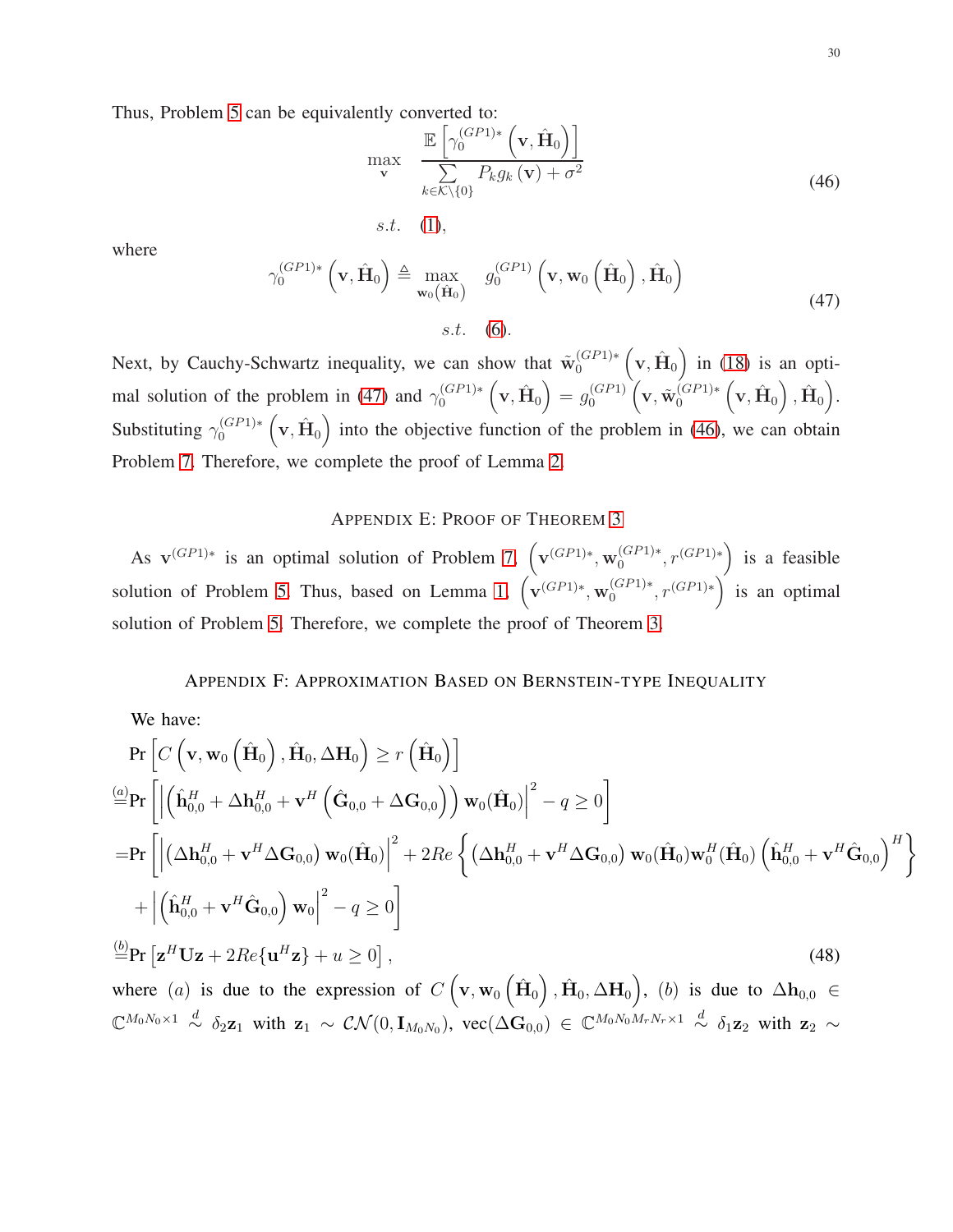$$
\mathcal{CN}(0,\mathbf{I}_{M_0N_0M_rN_r}), \text{ and } \mathbf{z} \triangleq [\mathbf{z}_1^T, \mathbf{z}_2^T]^T \in \mathbb{C}^{M_0N_0(M_rN_r+1)}. \text{ Here, we let}
$$
\n
$$
\mathbf{U} \triangleq \begin{bmatrix}\n\delta_2^2 \mathbf{w}_0(\hat{\mathbf{H}}_0) \mathbf{w}_0^H(\hat{\mathbf{H}}_0) & \delta_1 \delta_2 (\mathbf{w}_0(\hat{\mathbf{H}}_0) \mathbf{w}_0^H(\hat{\mathbf{H}}_0) \otimes \mathbf{v}^T) \\
\delta_1 \delta_2 (\mathbf{w}_0(\hat{\mathbf{H}}_0) \mathbf{w}_0^H(\hat{\mathbf{H}}_0) \otimes \mathbf{v}^*) & \delta_1^2 (\mathbf{w}_0(\hat{\mathbf{H}}_0) \mathbf{w}_0^H(\hat{\mathbf{H}}_0) \otimes \text{diag}(\mathbf{v}^T))\end{bmatrix} \in \mathbb{C}^{M_0N_0(M_rN_r+1)\times M_0N_0(M_rN_r+1)},
$$
\n
$$
\mathbf{u} \triangleq \begin{bmatrix}\n\delta_2 \mathbf{w}_0(\hat{\mathbf{H}}_0) \mathbf{w}_0^H(\hat{\mathbf{H}}_0)(\hat{\mathbf{h}}_{0,0} + \hat{\mathbf{G}}_{0,0}^H \mathbf{v}) \\
\delta_1 \mathbf{v} \mathbf{c}^*(\mathbf{v}(\hat{\mathbf{h}}_{0,0} + \hat{\mathbf{G}}_{0,0}^H \mathbf{v}) \mathbf{w}_0(\hat{\mathbf{H}}_0) \mathbf{w}_0^H(\hat{\mathbf{H}}_0)(\hat{\mathbf{h}}_{0,0})\end{bmatrix} \in \mathbb{C}^{M_0N_0(M_rN_r+1)},
$$
\n
$$
u \triangleq \left| \left( \hat{\mathbf{h}}_{0,0}^H + \mathbf{v}^H \hat{\mathbf{G}}_{0,0} \right) \mathbf{w}_0 \right|^2 - \frac{1}{P_0} \left( 2^{r(\hat{\mathbf{H}}_0)} - 1 \right) \left( \sum_{k \in \mathcal{K} \setminus \{0\}} P_k g_k(\mathbf{v}) + \sigma
$$

By [\(48\)](#page-29-2) and the Bernstein-type inequality [Method II, R1], the constraint in (11) of the previous draft can be approximated as:

<span id="page-30-1"></span><span id="page-30-0"></span>
$$
\operatorname{tr}\{\mathbf{U}\} - \sqrt{2\ln\frac{1}{1-\rho}}x + \ln(1-\rho)y + u \ge 0,\tag{50}
$$

<span id="page-30-4"></span><span id="page-30-3"></span>
$$
\sqrt{\|\mathbf{U}\|_{F}^{2} + 2\|\mathbf{u}\|^{2}} \leq x,
$$
\n(51)

 $yI_{M_0N_0(M_rN_r+1)} + U \succeq 0_{M_0N_0(M_rN_r+1)}, \quad y \ge 0.$  (52)

Substituting [\(49\)](#page-30-0) into [\(50\)](#page-30-1), we have:

$$
r(\hat{\mathbf{H}}_0) \leq \log_2 \left( 1 + \frac{P_0 \left( \left| \left( \hat{\mathbf{h}}_{0,0}^H + \mathbf{v}^H \hat{\mathbf{G}}_{0,0} \right) \mathbf{w}_0 \right|^2 + \text{tr}\{\mathbf{U}\} - \sqrt{2 \ln \frac{1}{1-\rho}} x + \ln(1-\rho)y \right)}{\sum\limits_{k \in \mathcal{K} \setminus \{0\}} P_k g_k \left( \mathbf{v} \right) + \sigma^2} \right).
$$
\n(53)

Note that the upper bound on  $r(\hat{H}_0)$  in [\(53\)](#page-30-2) decreases with x and y, and the objective function of the maximization problem in Problem 8 increases with  $r(\hat{H}_0)$ . Thus, the constraints in [\(51\)](#page-30-3) and [\(52\)](#page-30-4) are active at the optimal solution of Problem 8. Substituting

$$
x = \sqrt{(\delta_1^2 M_r N_r + \delta_2^2)^2 + 2 (\delta_1^2 M_r N_r + \delta_2^2) \left| \left( \hat{\mathbf{h}}_{0,0}^H + \mathbf{v}^H \hat{\mathbf{G}}_{0,0} \right) \mathbf{w}_0 \left( \hat{\mathbf{H}}_0 \right) \right|^2}, \quad y = 0
$$
\n(53), we have (22).

into  $(53)$ , we have

## <span id="page-30-2"></span>APPENDIX G: PROOF OF LEMMA [3](#page-16-7)

It is obvious that any feasible solution of Problem [8](#page-15-0) is also feasible for Problem [8.](#page-15-0) It remains to show that  $(\mathbf{v}^{(GP2)}, \mathbf{w}_0^{(GP2)})$  $\binom{(GP2)}{0}$ ,  $r(GP2)$  is feasible for Problem [4.](#page-12-1) From Lemma [2,](#page-14-5) we know that Problem [6](#page-14-0) is equivalent to Problem [5.](#page-13-0) Thus,  $(\mathbf{v}^{(GP2)}, \mathbf{w}_0^{(GP2)})$  $\binom{(GP2)}{0}$ ,  $\hat{r}^{(GP2)}$  is a feasible solution for Problem [5.](#page-13-0) By Lemma [1,](#page-13-5) we know that  $(\mathbf{v}^{(GP2)}, \mathbf{w}_0^{(GP2)})$  $\binom{(GP2)}{0}$ ,  $\hat{r}^{(GP2)}$  is also a feasible solution for Problem [4.](#page-12-1) Therefore, we complete the proof of Lemma [3.](#page-16-7)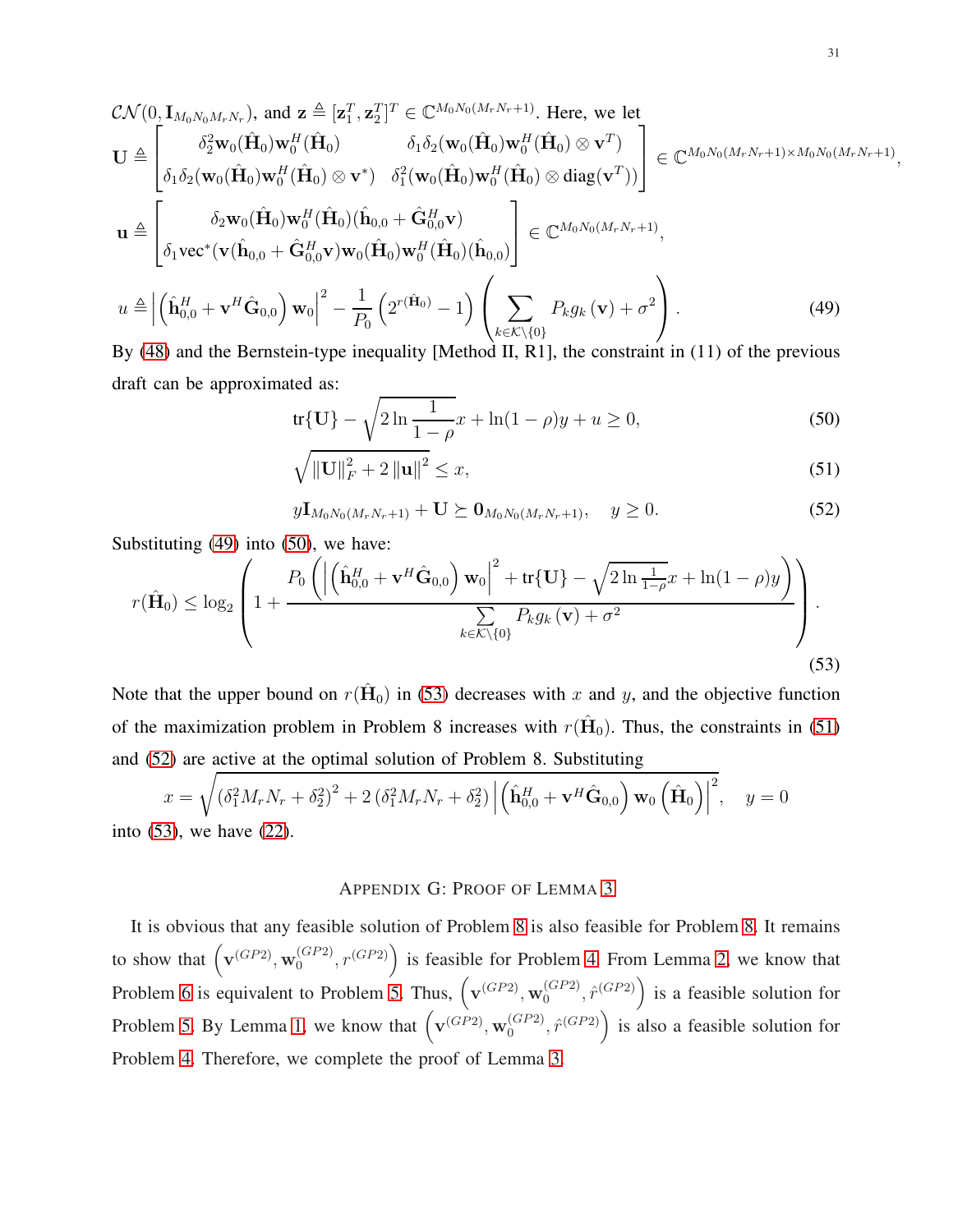## APPENDIX H: PROOF OF LEMMA [4](#page-16-4)

By noting that [\(22\)](#page-15-1) is equivalent to  $r\left(\hat{\mathbf{H}}_0\right) \leq \log_2$  $\left(1+\frac{g_0^{(GP2)}(\mathbf{v},\mathbf{w}_0(\hat{\mathbf{H}}_0),\hat{\mathbf{H}}_0)}{\sum_{p_1,p_2}p_{p_3}(\mathbf{v})+\sigma^2}\right)$  $\sum_{k \in \mathcal{K} \setminus \{0\}} P_k g_k(\mathbf{v}) + \sigma^2$  $\setminus$ , Problem [8](#page-15-0) is equivalent to:

$$
\max_{\mathbf{v}} \quad \log_2 \left( 1 + \frac{P_0 g_0^{(GP2)} \left( \mathbf{v}, \mathbf{w}_0 \left( \hat{\mathbf{H}}_0 \right), \hat{\mathbf{H}}_0 \right)}{\sum\limits_{k \in \mathcal{K} \setminus \{0\}} P_k g_k \left( \mathbf{v} \right) + \sigma^2} \right),
$$
  
s.t. (1), (6),

<span id="page-31-1"></span>which can be equivalently converted to:

$$
\max_{\mathbf{v}} \quad \frac{\mathbb{E}\left[\gamma_0^{(GP2)*}\left(\mathbf{v}, \hat{\mathbf{H}}_0\right)\right]}{\sum\limits_{k \in \mathcal{K} \setminus \{0\}} P_k g_k\left(\mathbf{v}\right) + \sigma^2} \tag{54}
$$

$$
s.t. (1),
$$

<span id="page-31-0"></span>where

$$
\gamma_0^{(GP2)*}\left(\mathbf{v}, \hat{\mathbf{H}}_0\right) \triangleq \max_{\mathbf{w}_0(\hat{\mathbf{H}}_0)} g_0^{(GP2)}\left(\mathbf{v}, \mathbf{w}_0\left(\hat{\mathbf{H}}_0\right), \hat{\mathbf{H}}_0\right)
$$
\n
$$
s.t. \quad (6).
$$
\n(55)

Next, by Cauchy-Schwartz inequality, we can show that  $\tilde{w}_0^{(GP2)*} (v, \hat{H}_0)$  in [\(27\)](#page-16-5) is an opti-mal solution of the problem in [\(55\)](#page-31-0) and  $\gamma_0^{(GP2)*}(\mathbf{v}, \hat{\mathbf{H}}_0) = g_0^{(GP2)}$  $_{0}^{(GP2)}\left( \mathbf{v},\mathbf{\tilde{w}}_{0}^{(GP2)*}\left( \mathbf{v},\hat{\mathbf{H}}_{0}\right) ,\hat{\mathbf{H}}_{0}\right) .$ Substituting  $\gamma_0^{(GP2)*}(\mathbf{v}, \hat{\mathbf{H}}_0)$  into the objective function of the problem in [\(54\)](#page-31-1), we can obtain Problem [10.](#page-17-1) Therefore, we complete the proof of Lemma [4.](#page-16-4)

## APPENDIX I: PROOF OF THEOREM [4](#page-17-4)

As  $\mathbf{v}^{(GP2)*}$  is an optimal solution of Problem [10,](#page-17-1)  $(\mathbf{v}^{(GP2)*}, \mathbf{w}_0^{(GP2)*}, r^{(GP2)*})$  is a feasible solution of Problem [8.](#page-15-0) Thus, based on Lemma [3,](#page-16-7)  $(\mathbf{v}^{(GP2)*}, \mathbf{w}_0^{(GP2)*}, r^{(GP2)*})$  is an optimal solution of Problem [8.](#page-15-0) Therefore, we complete the proof of Theorem [4.](#page-17-4)

## <span id="page-31-2"></span>APPENDIX J: PROOF OF THEOREM [5](#page-19-0)

Problem [11](#page-18-2) can be equivalently decoupled to  $M_rN_r$  convex problems with the *n*-th problem given by (ignoring constant terms):

$$
\min_{v_n} \quad \tau \left| v_n - v_n^{(Q, t-1)} \right|^2 - 2Re \left\{ \sum_{n=1}^{M_r N_r} c_{1,n}^{(Q, t)} v_n \right\}
$$
\ns.t.

\n
$$
(34).
$$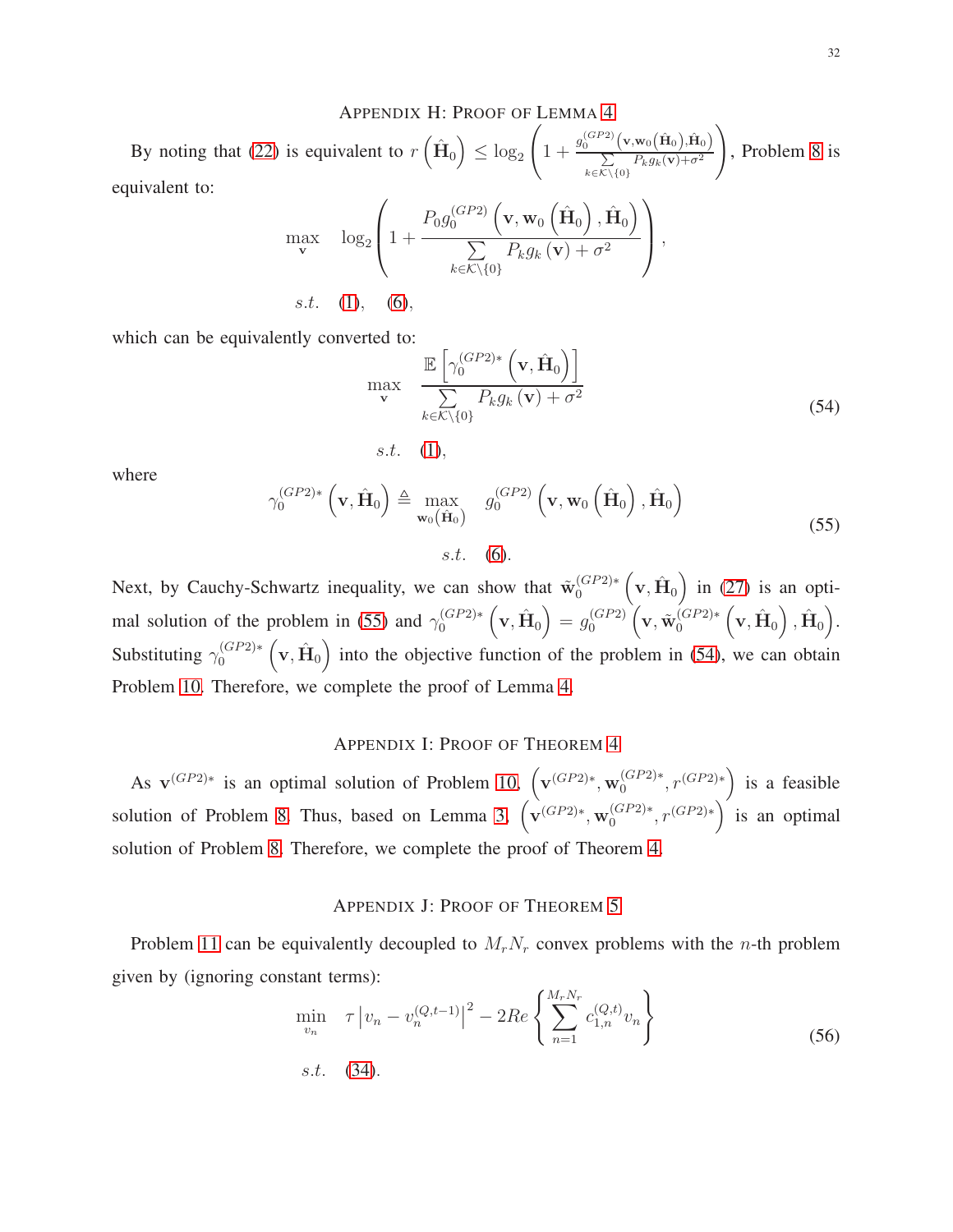Obviously, the convex problem in [\(56\)](#page-31-2) is strictly feasible, and hence satisfies the Slater's condition. Thus, its KKT conditions:

$$
\lambda \ge 0, \quad |v_n|^2 \ge 1, \quad \lambda \left( |v_n|^2 - 1 \right) = 0, \quad v_n(\tau + \lambda) - \left( \tau v_n^{(t-1)} + f_n^t \right) = 0 \tag{57}
$$

provide necessary and sufficient conditions for optimality. It is clear that  $v_n = \frac{\tau v_n^{(t-1)} + f_n^t}{\tau + \lambda}$  and  $\lambda =$  $\tau v_n^{(t-1)} + f_n^t$  –  $\tau$  satisfy [\(57\)](#page-32-15), implying that  $\bar{v}_n^{(Q,t)}$  given in [\(35\)](#page-19-2) is an optimal solution of Problem [11.](#page-18-2) Therefore, we complete the proof of Theorem [5.](#page-19-0)

#### <span id="page-32-15"></span>**REFERENCES**

- <span id="page-32-1"></span><span id="page-32-0"></span>[1] Q. Wu and R. Zhang, "Towards Smart and Reconfigurable Environment: Intelligent Reflecting Surface Aided Wireless Network," *IEEE Commun. Mag.*, vol. 58, no. 1, pp. 106–112, Nov., 2020.
- <span id="page-32-2"></span>[2] E. Basar, M. Di Renzo, J. De Rosny, M. Debbah, M. Alouini, and R. Zhang, "Wireless Communications Through Reconfigurable Intelligent Surfaces," *IEEE Access*, vol. 7, pp. 116 753–116 773, Aug., 2019.
- <span id="page-32-3"></span>[3] M. Di Renzo et al., "Smart radio environments empowered by reconfigurable intelligent surfaces: How it works, state of research, and the road ahead", *IEEE J. Sel. Areas Commun.*, vol. 38, no. 11, pp. 2450-2525, Nov. 2021.
- [4] W. Tang, M. Z. Chen, X. Chen, J. Y. Dai, Y. Han, M. Di Renzo, Y. Zeng, S. Jin, Q. Cheng, and T. J. Cui, "Wireless Communications with Reconfigurable Intelligent Surface: Path Loss Modeling and Experimental Measurement," *to appear in IEEE Trans. Wireless Commun.*, Sept., 2020.
- <span id="page-32-6"></span><span id="page-32-4"></span>[5] H. Guo, Y. Liang, J. Chen, and E. G. Larsson, "Weighted Sum-Rate Maximization for Reconfigurable Intelligent Surface Aided Wireless Networks," *IEEE Trans. Wireless Commun.*, vol. 19, no. 5, pp. 3064–3076, Feb., 2020.
- <span id="page-32-7"></span>[6] H. Shen, W. Xu, S. Gong, Z. He, and C. Zhao, "Secrecy Rate Maximization for Intelligent Reflecting Surface Assisted Multi-Antenna Communications," *IEEE Commun. Lett.*, vol. 23, no. 9, pp. 1488–1492, Jun., 2019.
- <span id="page-32-8"></span>[7] X. Yu, D. Xu, and R. Schober, "Enabling Secure Wireless Communications via Intelligent Reflecting Surfaces," in *Proc. of 2019 IEEE GLOBECOM*, Feb., 2019, pp. 1–6.
- <span id="page-32-9"></span>[8] C. Huang, A. Zappone, G. C. Alexandropoulos, M. Debbah, and C. Yuen, "Reconfigurable Intelligent Surfaces for Energy Efficiency in Wireless Communication," *IEEE Trans. Wireless Commun.*, vol. 18, no. 8, pp. 4157–4170, Jun., 2019.
- <span id="page-32-5"></span>[9] X. Yu, D. Xu, and R. Schober, "MISO Wireless Communication Systems via Intelligent Reflecting Surfaces : (Invited Paper)," in *Proc. of 2019 IEEE/CIC ICCC*, Oct., 2019, pp. 735–740.
- <span id="page-32-10"></span>[10] Q. Wu and R. Zhang, "Intelligent Reflecting Surface Enhanced Wireless Network via Joint Active and Passive Beamforming," *IEEE Trans. Wireless Commun.*, vol. 18, no. 11, pp. 5394–5409, Aug., 2019.
- <span id="page-32-14"></span>[11] Y. Han, W. Tang, S. Jin, C. Wen, and X. Ma, "Large Intelligent Surface-Assisted Wireless Communication Exploiting Statistical CSI," *IEEE Trans. Veh. Technol.*, vol. 68, no. 8, pp. 8238–8242, Jun., 2019.
- <span id="page-32-11"></span>[12] X. Hu, J. Wang, and C. Zhong, "Statistical CSI based Design for Intelligent Reflecting Surface Assisted MISO Systems." *Sci. China Inf. Sci.*, vol. 63, no. 222303, Aug. 2020.
- <span id="page-32-12"></span>[13] Y. Jia, C. Ye, and Y. Cui, "Analysis and Optimization of an Intelligent Reflecting Surface-Assisted System With Interference," *IEEE Trans. Wireless Commun.*, vol. 19, no. 12, pp. 8068–8082, 2020.
- <span id="page-32-13"></span>[14] M. M. Zhao, Q. Wu, M. J. Zhao, and R. Zhang, "Intelligent Reflecting Surface Enhanced Wireless Network: Two-Timescale Beamforming Optimization," *to appear in IEEE Trans. Wireless Commun.*, Sept., 2020.
- [15] C. Guo, Y. Cui, F. Yang, and L. Ding, "Outage Probability Analysis and Minimization in Intelligent Reflecting Surface-Assisted MISO Systems," *IEEE Commun. Lett.*, vol. 24, no. 7, pp. 1563–1567, Feb., 2020.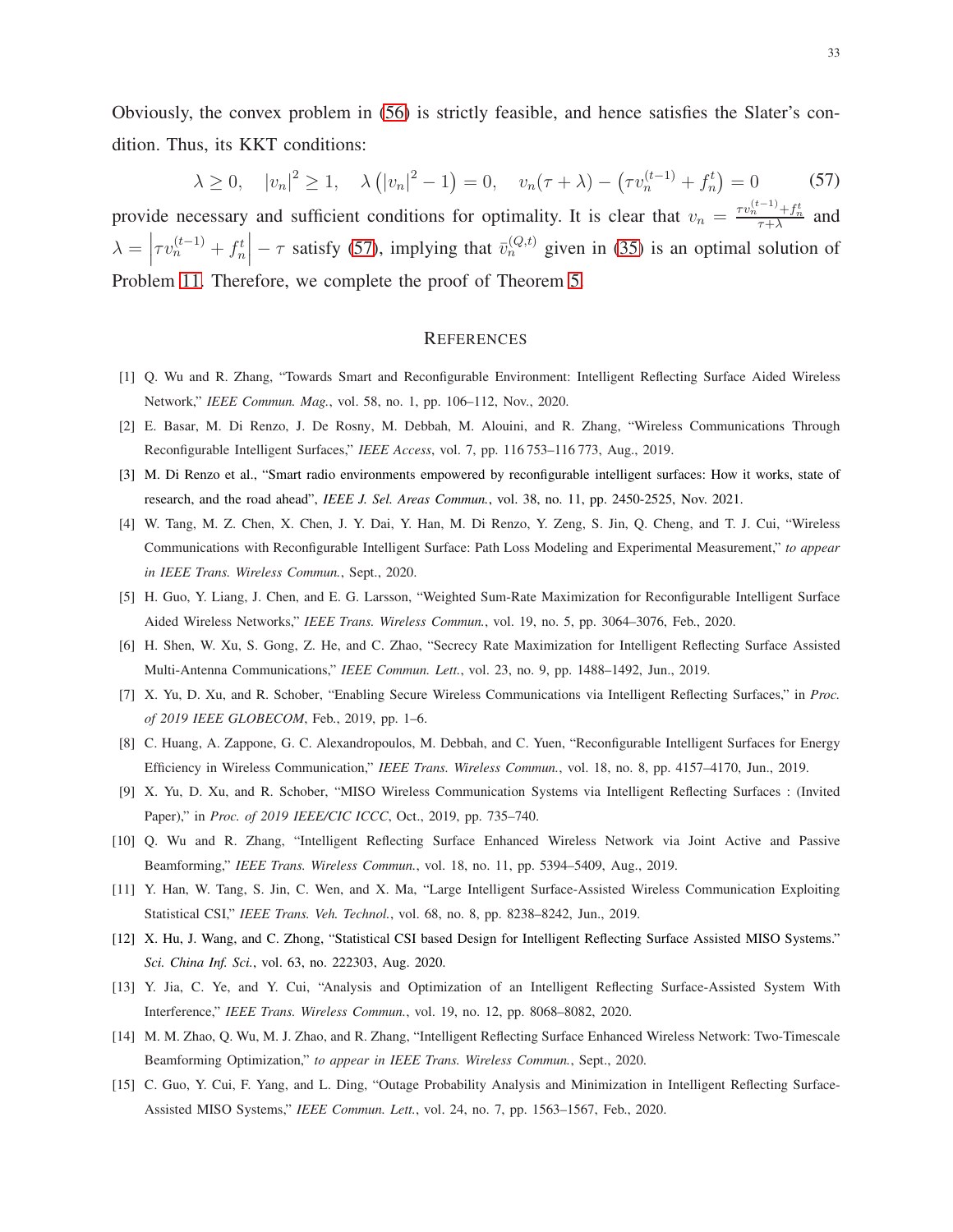- <span id="page-33-1"></span><span id="page-33-0"></span>[16] Q. Tao, J. Wang, and C. Zhong, "Performance Analysis of Intelligent Reflecting Surface Aided Communication Systems," *IEEE Commun. Lett.*, vol. 24, no. 11, pp. 2464–2468, Jul., 2020.
- <span id="page-33-2"></span>[17] F. Alavi, K. Cumanan, Z. Ding, and A. G. Burr, "Robust Beamforming Techniques for Non-Orthogonal Multiple Access Systems with Bounded Channel Uncertainties," *IEEE Commun. Lett.*, vol. 21, no. 9, pp. 2033–2036, Sept. 2017.
- <span id="page-33-3"></span>[18] F. Alavi, K. Cumanan, M. Fozooni, Z. Ding, S. Lambotharan and O. A. Dobre, "Robust Energy-Efficient Design for MISO Non-Orthogonal Multiple Access Systems," *IEEE Trans. Commun.*, vol. 67, no. 11, pp. 7937–7949, Nov. 2019.
- <span id="page-33-5"></span>[19] D. Xu, X. Yu, Y. Sun, D. W. K. Ng, and R. Schober, "Resource Allocation for IRS-Assisted Full-Duplex Cognitive Radio Systems," *IEEE Trans. Commun.*, vol. 68, no. 12, pp. 7376–7394, 2020.
- <span id="page-33-6"></span>[20] X. Yu, D. Xu, Y. Sun, D. W. K. Ng, and R. Schober, "Robust and Secure Wireless Communications via Intelligent Reflecting Surfaces," vol. 38, no. 11, pp. 2637–2652, Jul., 2020.
- [21] S. Hong, C. Pan, H. Ren, K. Wang, K. K. Chai, and A. Nallanathan, "Robust Transmission Design for Intelligent Reflecting Surface Aided Secure Communication Systems with Imperfect Cascaded CSI," *IEEE Trans. Wireless Commun.*, vol. 20, no. 4, pp. 2487-2501, Apr. 2021.
- <span id="page-33-10"></span>[22] G. Zhou, C. Pan, H. Ren, K. Wang, and A. Nallanathan, "A Framework of Robust Transmission Design for IRS-Aided MISO Communications With Imperfect Cascaded Channels," *IEEE Trans. Signal Process.*, vol. 68, pp. 5092–5106, Aug., 2020.
- [23] J. Wang, Y. Liang, S. Han, and Y. Pei, "Robust Beamforming and Phase Shift Design for IRS-Enhanced Multi-User MISO Downlink Communication," in *Proc. of IEEE ICC 2020*, Jul., 2020.
- <span id="page-33-7"></span>[24] T. A. Le, T. Van Chien, and M. Di Renzo, "Robust Probabilistic-Constrained Optimization for IRS-Aided MISO Communication Systems," *to appear in IEEE Wireless Commun. Lett.*, Aug., 2020.
- <span id="page-33-4"></span>[25] Y. Deng, Y. Zou, S. Gong, B. Lyu, D. T. Hoang, and D. Niyato, "Robust Beamforming for IRS-assisted Wireless Communications under Channel Uncertainty," in *Proc. of IEEE WCNC 2021*, pp. 1-6, Apr., 2021.
- <span id="page-33-8"></span>[26] J. Zhang, Y. Zhang, C. Zhong, and Z. Zhang, "Robust Design for Intelligent Reflecting Surfaces Assisted MISO Systems," *IEEE Commun. Lett.*, vol. 24, no. 10, pp. 2353–2357, Jun., 2020.
- [27] Y. Xu, Z. Qin, Y. Zhao, G. Li, G. Gui, and H. Sari, "Resource Allocation for Intelligent Reflecting Surface Enabled Heterogeneous Networks," Feb., 2020. [Online]. Available: [https://www.techrxiv.org/articles/preprint/Resource](https://www.techrxiv.org/articles/preprint/Resource_Allocation_for_Intelligent_Reflecting_Surface_Enabled_Heterogeneous_Networks/11697666) Allocation for Intelligent Reflecting Surface Enabled Heterogeneous Networks/11697666
- <span id="page-33-13"></span>[28] C. Pan, H. Ren, K. Wang, W. Xu, M. Elkashlan, A. Nallanathan, and L. Hanzo, "Multicell MIMO Communications Relying on Intelligent Reflecting Surfaces," *IEEE Trans. Wireless Commun.*, vol. 19, no. 8, pp. 5218–5233, May, 2020.
- [29] Q. Wang, F. Zhou, R. Q. Hu, and Y. Qian, "Energy-Efficient Beamforming and Cooperative Jamming in IRS-Assisted MISO Networks," in *Proc. of IEEE ICC 2020*, Aug., 2020.
- [30] M. Hua, Q. Wu, D. W. K. Ng, J. Zhao, and L. Yang, "Intelligent Reflecting Surface-Aided Joint Processing Coordinated Multipoint Transmission." *IEEE Trans. Commun.*, vol. 69, no. 3, pp. 1650-1665, Mar., 2021.
- <span id="page-33-9"></span>[31] W. Ni, X. Liu, Y. Liu, H. Tian, and Y. Chen, "Resource Allocation for Multi-Cell IRS-Aided NOMA Networks." *to appear in IEEE Wireless Commun.*, 2021.
- <span id="page-33-11"></span>[32] S. Jia, X. Yuan, and Y.-C. Liang, "Reconfigurable Intelligent Surfaces for Energy Efficiency in D2D Communication Network." *IEEE Trans. Wireless Commun. Lett.*, vol. 10, no. 3, pp. 683–687, Mar., 2021.
- <span id="page-33-12"></span>[33] D. Mishra and H. Johansson, "Channel estimation and low-complexity beamforming design for passive intelligent surface assisted MISO wireless energy transfer," *Proc. of IEEE ICASSP*, Apr., 2019, pp. 4659–4663.
- [34] Q. Nadeem, H. Alwazani, A. Kammoun, A. Chaaban, M. Debbah, and M. Alouini, "Intelligent reflecting surface-assisted multi-user MISO communication: Channel estimation and beamforming design," *IEEE Open J. Commun. Society*, vol. 1, pp. 661– 680, May, 2020.